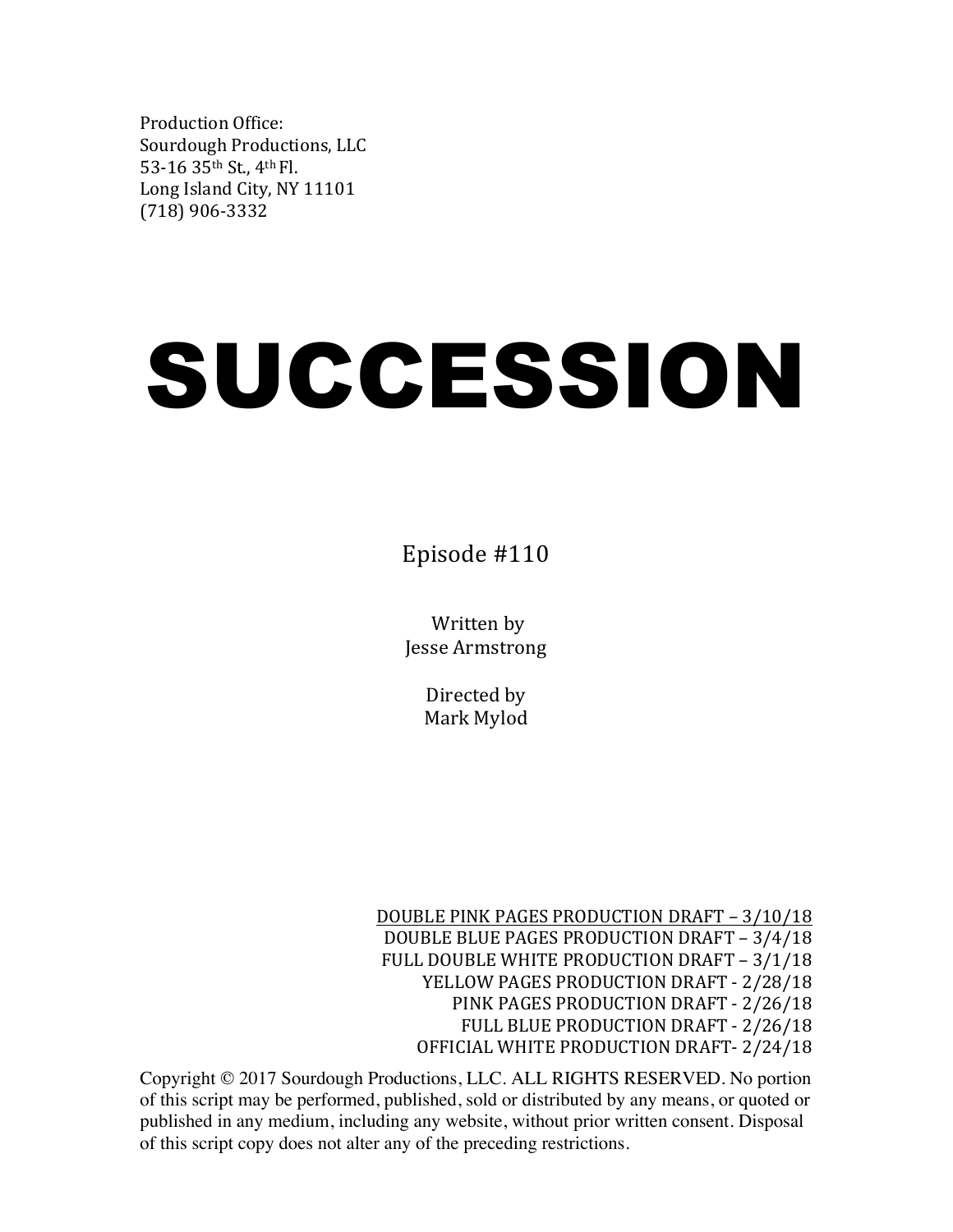## **SUCCESSION**

**EPISODE 110 - DOUBLE PINK PAGES PRODUCTION DRAFT**  $3/10/18$ 

## **CAST LIST**

|              | LOGAN ROY EXAMPLE TO BRIAN COX                              |
|--------------|-------------------------------------------------------------|
|              |                                                             |
|              |                                                             |
|              |                                                             |
|              |                                                             |
|              |                                                             |
|              |                                                             |
|              | TOM WAMBSGANS MARIE AND MALLET MATTHEW MACFADYEN            |
|              | RAVA ROY ELECTRIC COLD NATALIE GOLD                         |
|              |                                                             |
|              |                                                             |
|              |                                                             |
|              |                                                             |
|              | JESS JORDAN MARIELD                                         |
|              |                                                             |
|              | WILLA NETINE LUPE                                           |
|              | STEWY HOSSEINI MARIAL MARIAN MOAYED                         |
|              | SANDY FURNESS (O.S.) Manual Communication of the LARRY PINE |
|              |                                                             |
|              | GIL EAVIS ENGLARIES EN ERIC BOGOSIAN                        |
|              |                                                             |
| MR WAMBSGANS | <b>JACK GALPIN</b>                                          |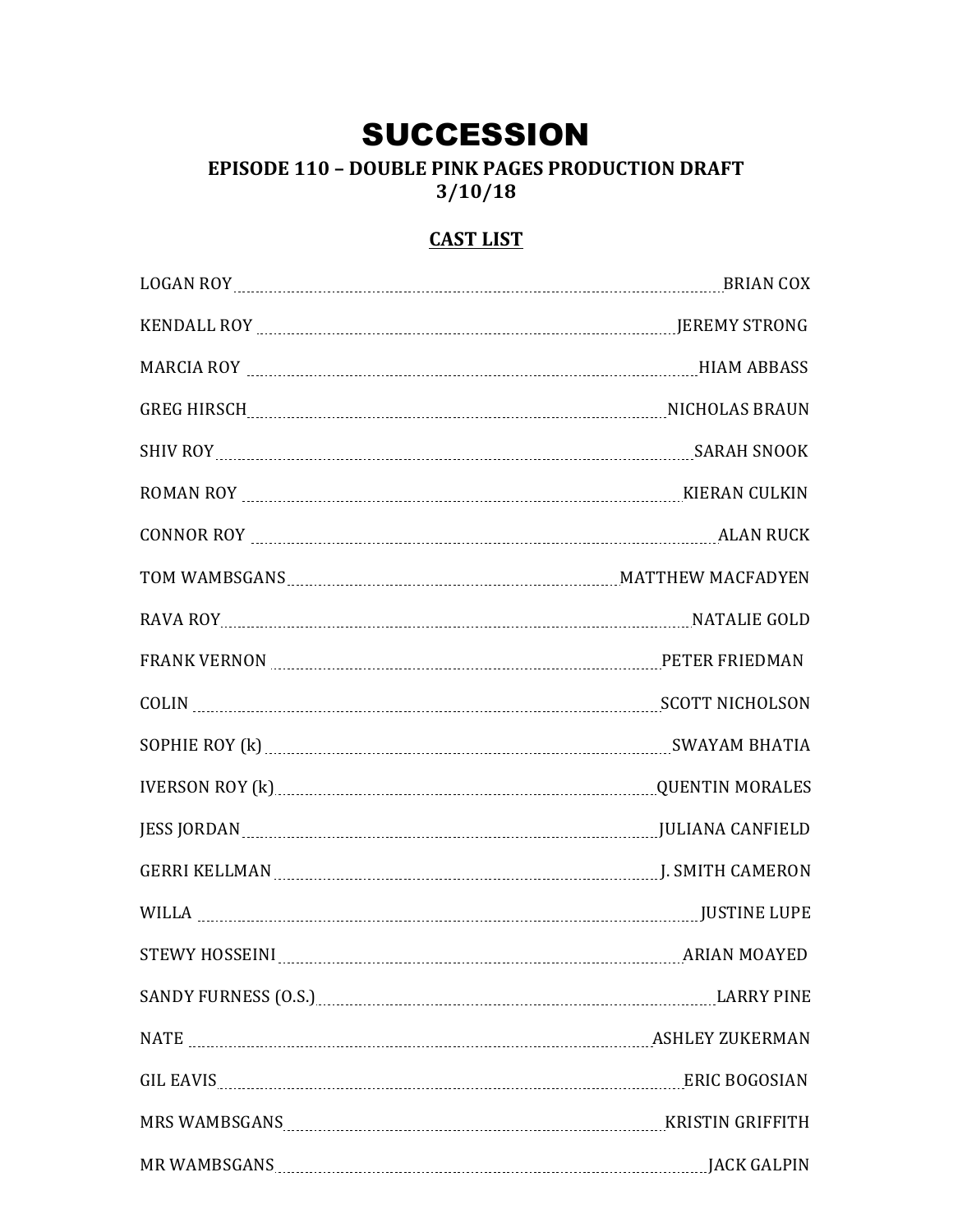| <b>CAITLIN FITZGERALD</b>                     |
|-----------------------------------------------|
| CAROLINE MALTER                               |
|                                               |
| CHARLOTTE MARIAL TELEVISION ANNA WILSON-JONES |
| MATT NICK MILLS                               |
| JONAS MICHAEL IZQUIERDO                       |
| VICAR TBD                                     |
| TIM BERRINGTON                                |
| TOM MORLEY                                    |
| <b>CAMBRIDGE JONES</b>                        |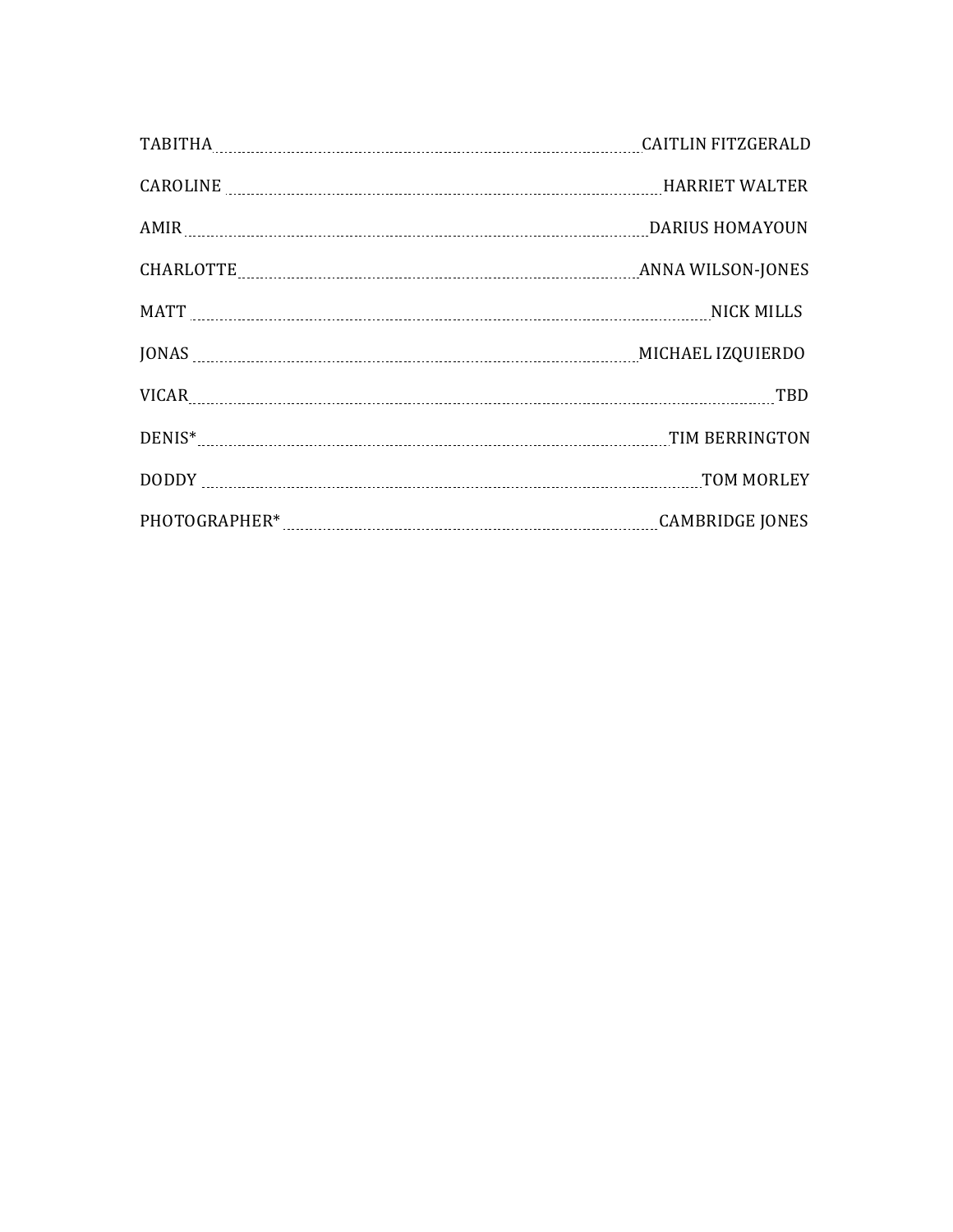## SUCCESSION

### **EPISODE 110 – DOUBLE PINK PAGES PRODUCTION DRAFT 3/10/18**

#### **SET LIST**

**INTERIORS** CHURCH DODDY'S CAR EASTNOR CASTLE DINING ROOM GOTHIC DRAWING ROOM **GREAT HALL GRAND STAIRCASE KENDALL'S ROOM** KENDALL'S WAR ROOM **KITCHEN** LOGAN'S ROOM MARQUEE ROMAN & TABITHA'S ROOM TOILET SHIV & TOM'S ROOM **KENDALL'S CAR** EXTERIORS CHURCH **COUNTRY LANE** DODDY'S CAR EASTNOR CASTLE GROUNDS **KENDALL'S ROOM** ENTRANCE LAKESIDE **MAIN GATE** RIVER/LAKE BANK

WEDDING CAR

HILL OVERLOOKING THE CASTLE

EASTNOR CASTLE APPROACH

SHIV & TOM'S CAR

WOODLAND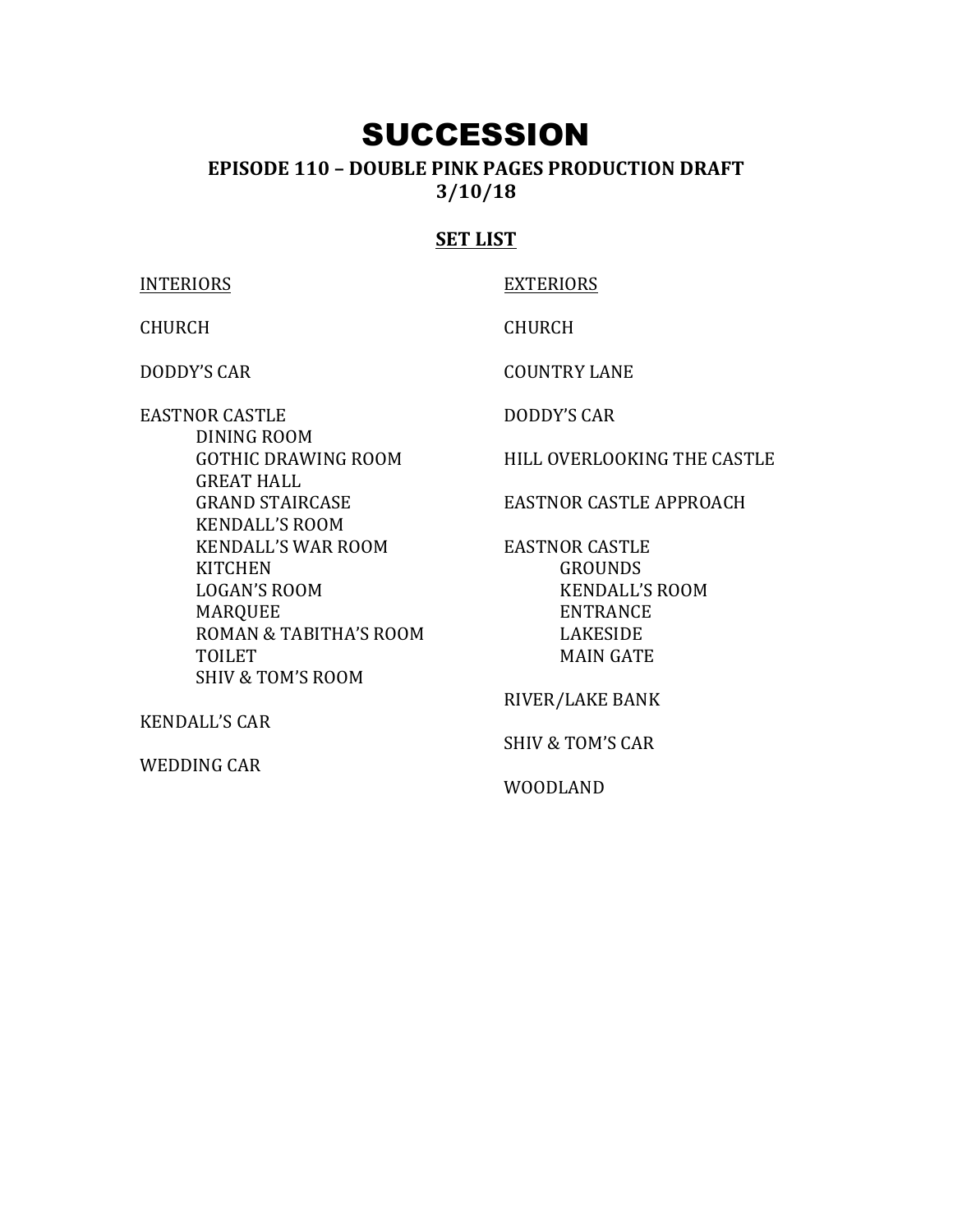Who Do You Love? by Bo Didley plays over:

# 1 OMITTED 1 2 OMITTED 2 3 EXT. EASTNOR CASTLE - MAIN GATE. DAY (D2) 3 Shiv and Tom's car is returning to the castle. Across the road outside the main castle entrance are freelance photographers looking for celebrities and shots of the media mogul and his family. A cop with a motorcycle stationed to avoid traffic congestion waves them through. Security guys from their own team, discreet, black suit, some in fluorescent jackets wave them in. There are also 10-12 English on-lookers drawn to take a look by the commotion. A younger couple with a camera phone. 4 OMITTED 4 5 OMITTED 5 6 EXT/INT. EASTNOR CASTLE. DAY (D2) 6 Confetti is thrown. All of the close friends and family mill around, waiting  $*$ their turn for the photos to be taken. (Depending on weather) On the stone steps at the castle, or in another characterful spot: Groups assemble. We pick out and jump cut between photos of: The bride and groom, confetti being thrown; Now the bride and groom and MR. WAMBSGANS & MRS. WAMBSGANS and CAROLINE, LOGAN & MARCIA. STEWY whispers to KENDALL as he looks over.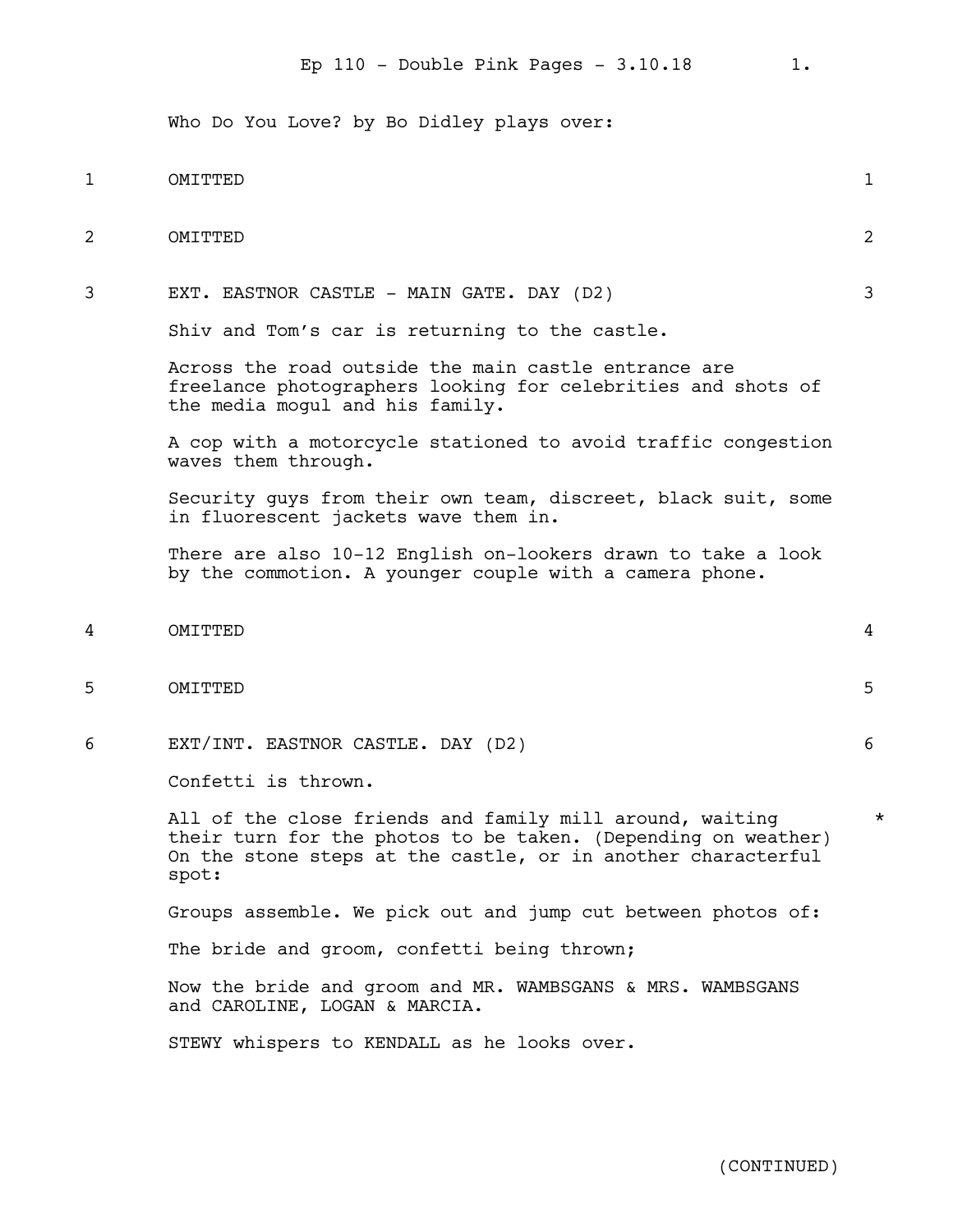STEWY

There he blows! The fucking Brontosaurus. Always wants to fuck but can never get hard.

#### KENDALL

Yeah yeah.

Kendall looks at Stewy.

STEWY What? Good to demonize the enemy before you have to kill him, man.

The photographer wants to assemble the next group.

PHOTOGRAPHER And the siblings and partners?

CONNOR is near Shiv and Tom.

CONNOR Just to say, I want Willa in this.

Shiv and Tom look at one another.

SHIV Um, okay? I'm not sure ...

**TOM** I'm not sure if that's appropriate?

Connor ignores.

CONNOR Oh no, that's fine, it is appropriate.

**TOM** Is it appropriate? Or could it be problematic?

CONNOR No it won't be problematic.

They don't want an incident, Connor seems so oblivious it's like he's just not getting it.

TOM

 $IIm?$ 

Tom looks to Shiv. She's going to explain, she wants to make it all clear but smiles and explains softly --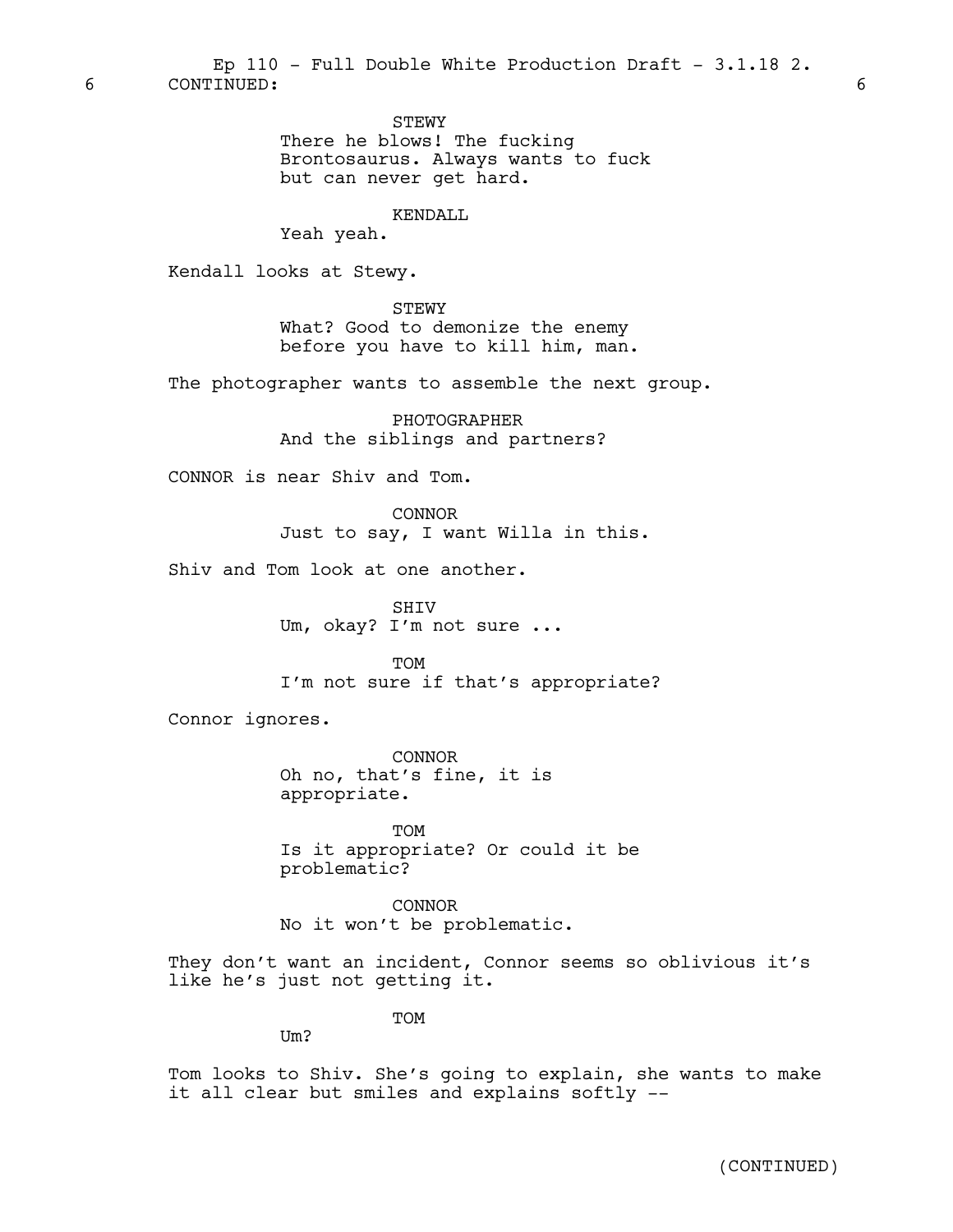6 CONTINUED: (2) 6 Ep  $110$  - Full Double White Production Draft - 3.1.18 3.

SHIV

Connor, she's been a call girl and one day that might come out and it could hurt my profile, or Tom's profile so I don't want to be horrible but, you get it, okay?

Connor leans in --

CONNOR

(whispered, with a smile) Okay. I get it, but, if you don't allow it I'm going to punch Tom in the face and rip my shirt open and take a fucking dump on the ground here and go ape shit because she's the woman I love. You get it?

Tom and Shiv look at one another. Connor smiles at WILLA.

Roman sidles up to Tom as Shiv goes to talk to CHARLOTTE to include Willa.

> ROMAN Um, dude, I'd like Tabs in this one, okay?

TOM Oh really?

ROMAN Uh-huh. Yes. I'm pretty into her. And it might be nice.

**TOM** Okay. It's just --

ROMAN It's just what Tom?

TOM I - we - - obviously, shared a moment (nothing from Roman, he whispers, almost mouths) She sucked me off, so? (Roman looks at him) No, no. I mean. No. Fine. Sure. It's all good.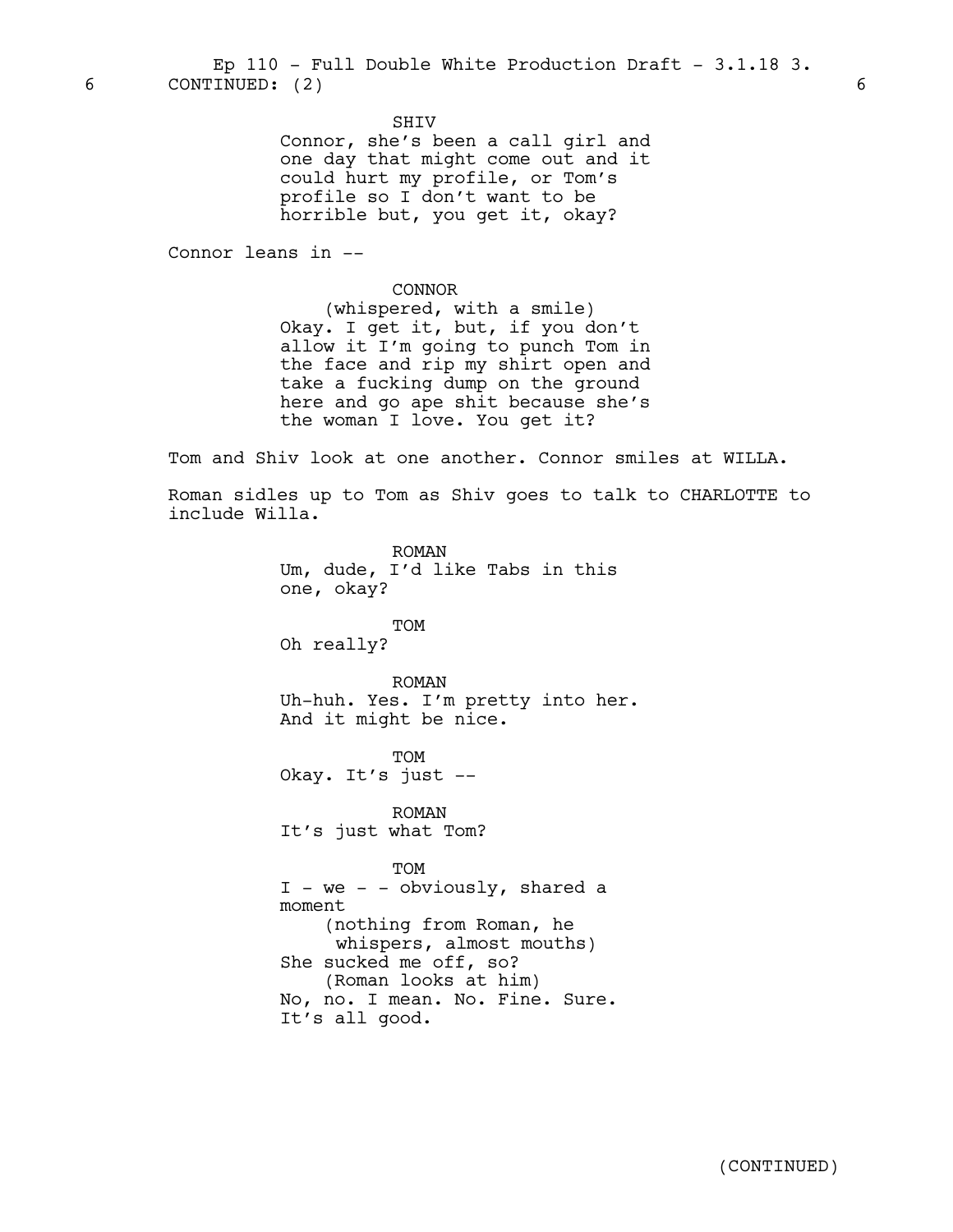ROMAN

Thank you.

CUT TO:

7 EXT/INT. EASTNOR CASTLE. DAY (D2) 7

The photo is taken.

Tom is quite aware of TABITHA.

Tom and Shiv quite aware of Willa.

After the photo's done, Kendall stalks off.

COLIN comes over to Logan and Tom. Whispers.

Logan looks up. There's a drone buzzing high in the sky. Tom approaches.

SHIV

Okay?

TOM Uh-huh. They think it's just a hobbyist but they're doing a sweep for paps.

**SHTV** Good because, Gil, will be - eager, to keep things discreet.

COLIN

We'll take care of it.

LOGAN If you find anyone? Don't be too gentle. Few bruises. Something broken, something blue, yeah?

Tom laughs. He sees Greg who looks wary of Tom.

8 INT. EASTNOR CASTLE - KENDALL'S WAR ROOM. DAY (D2) 3

Kendall arrives back. Inside Stewy is reading carefully. When he focuses, he really focuses. He has a pen in his hand, has made a couple of last minute adjustments. Jess is on the laptop.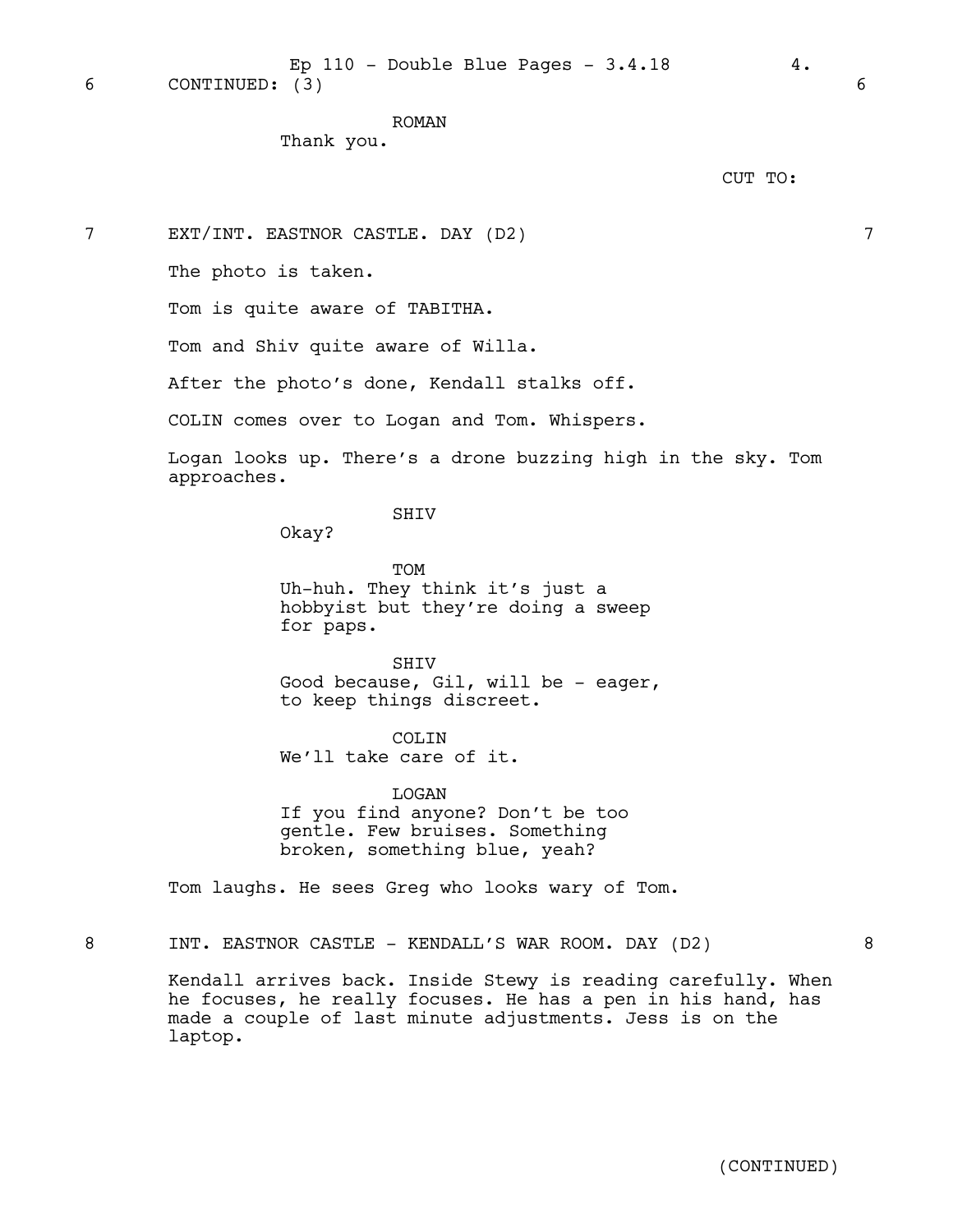8 CONTINUED: 8

KENDALL

Hey!

STEWY

Hey.

KENDALL (re: the letter) So? That it?

STEWY Uh-huh. I just added we're not subject to any financing conditions?

Stewy hands it over. Kendall reads.

KENDALL Okay, yeah print, 3 of these.

Jess starts to print but can't get things going so she starts checking his connection and the printer.

> STEWY And so, now, I guess - the only question is like - who actually you know -- delivers it to him?

Kendall smiles then, realizes --

KENDALL Are you serious?

STEWY

Well -- yeah we can't just send him  $*$ <br>a fucking Dominos with this as an  $*$ a fucking Dominos with this as an \* extra topping. We have to be  $\star$   $\star$   $\star$   $\star$ certain he's had eyes on it --

KENDALL I know but I assumed - you?

STEWY

Oh. Right, I assumed you?

KENDALL Fine. I just guess, if like we were planning to fuck your Dad to death, to make our fortune, I might offer to actually do the fucking?

STEWY Are you scared?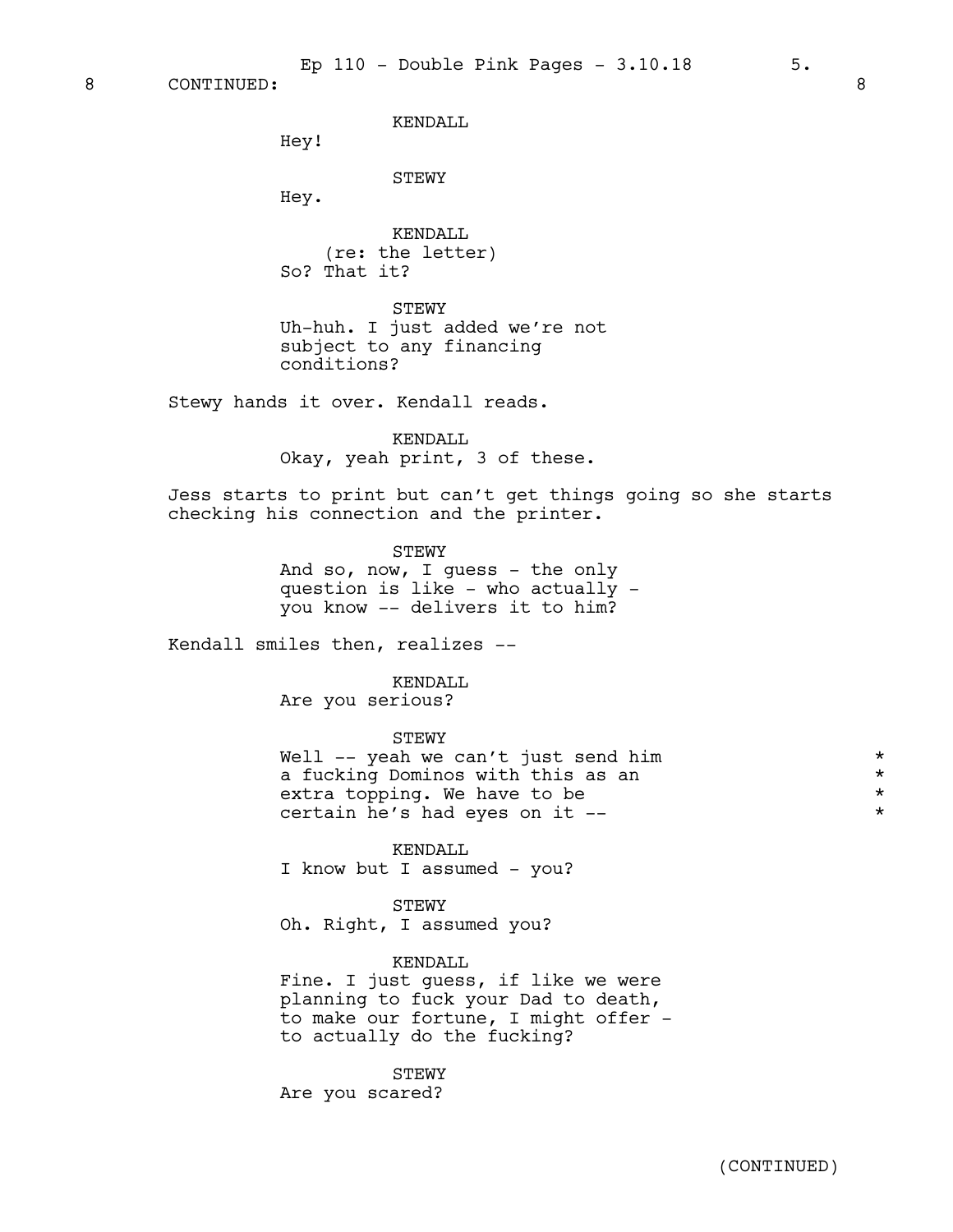#### KENDALL

Fuck you. No. Are you?

Stewy looks at him. Leaves it a beat.

STEWY

Yes. I am scared. Little bit. So if I'm scared and you're not scared, I guess, you should do it?

KENDALL Seriously?

STEWY (Stewy looks at Ken) We could ask, Jess to?

Jess tries to remain professional, but lets out a little tiny noise. She remains looking at the printer, but when we clock her looks like - um, really?

> KENDALL Fine. Fuck it - I can cope. (then to Jess) Okay. Are we ready or what?

Jess is looking at the printer.

JESS Sorry, it should be printing.

KENDALL But it's not?

JESS (realizing) Oh - shit.

KENDALL

What?

JESS I think it's connected to a a different printer - on their wifi network.

STEWY Are you fucking serious?

KENDALL Where is it, Jess?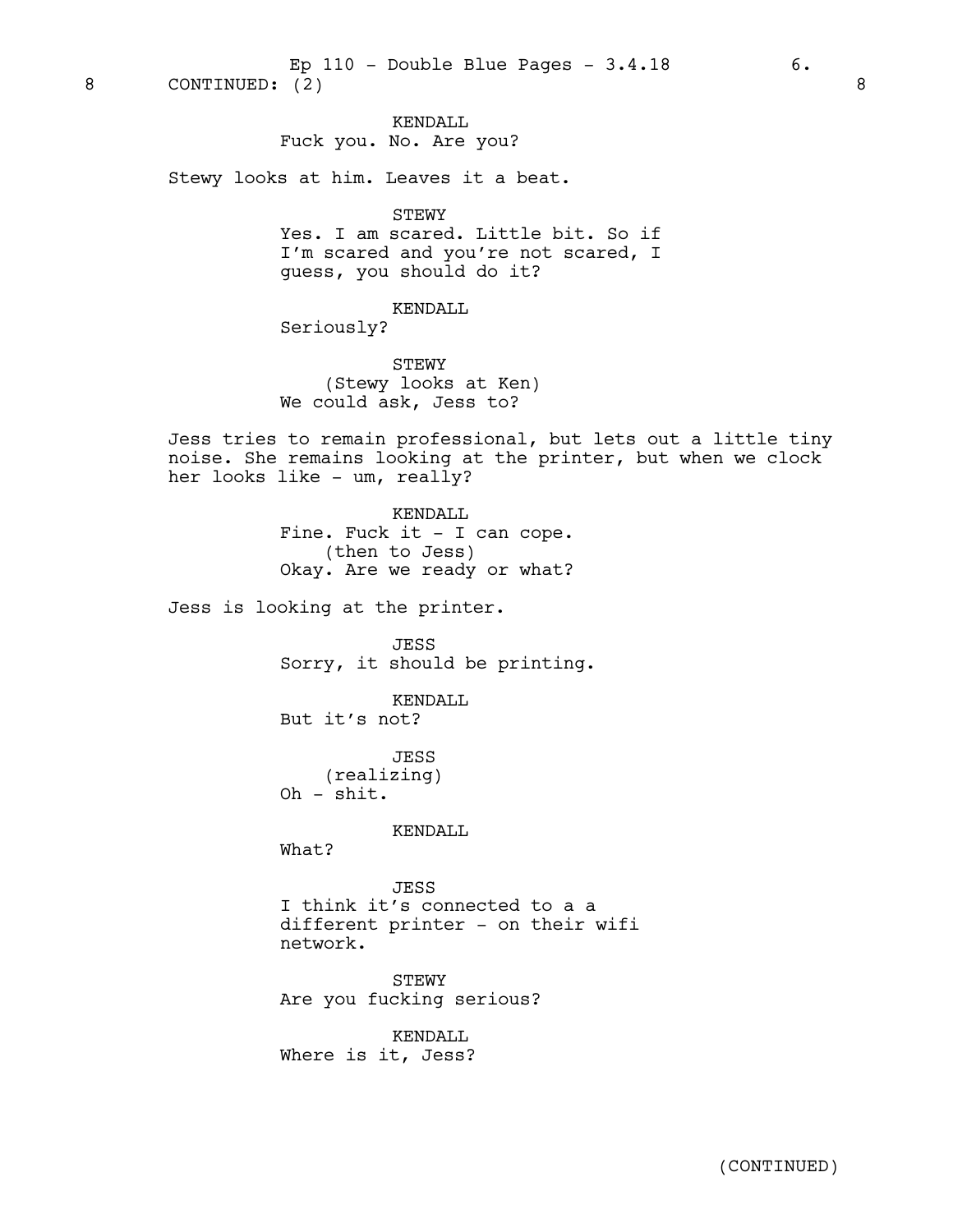JESS I don't know. It doesn't say.

|   | KENDALL<br>Oh Jesus! You need to find it Jess.<br>Now!                                                                    |                                |
|---|---------------------------------------------------------------------------------------------------------------------------|--------------------------------|
|   | The door starts to open. There are papers all over the place.                                                             |                                |
|   | KENDALL (CONT'D)<br>Hey what the fuck!! No! Hello?!<br>Hello?                                                             |                                |
|   | There is IVERSON.                                                                                                         |                                |
|   | KENDALL (CONT'D)<br>Oh. Hey. Hey how are you going<br>kiddo? Sorry. Sorry son.                                            |                                |
|   | <b>IVERSON</b><br>Sorry? Mom said we could come?                                                                          | $\star$                        |
|   | KENDALL<br>Sorry son. Sorry.                                                                                              | $^\star$                       |
|   | Iverson retreats, hurt. Kendall goes to follow. Stewy looks<br>at him, maybe not now? But Kendall needs to make it out -- | $^\star$<br>$\star$            |
|   | KENDALL (CONT'D)<br>One minute.                                                                                           |                                |
| 9 | EXT/INT. EASTNOR CASTLE - KENDALL'S WAR ROOM. DAY (D2)                                                                    | 9                              |
|   | Rava is there with Sophie and a sad Iverson, getting<br>comforted. Kendall looks out from the doorway.                    | $^\star$<br>$^\star$           |
|   | KENDALL<br>Hey, I'm sorry kiddo.                                                                                          | $\star$                        |
|   | Kendall's twitchy, looking back to see if Jess is there.                                                                  |                                |
|   | <b>RAVA</b><br>They thought you could show them<br>the place? But - Are you okay?                                         | $^\star$<br>$\star$<br>$\star$ |

KENDALL Sure. Yes. I'm sorry Iver. \*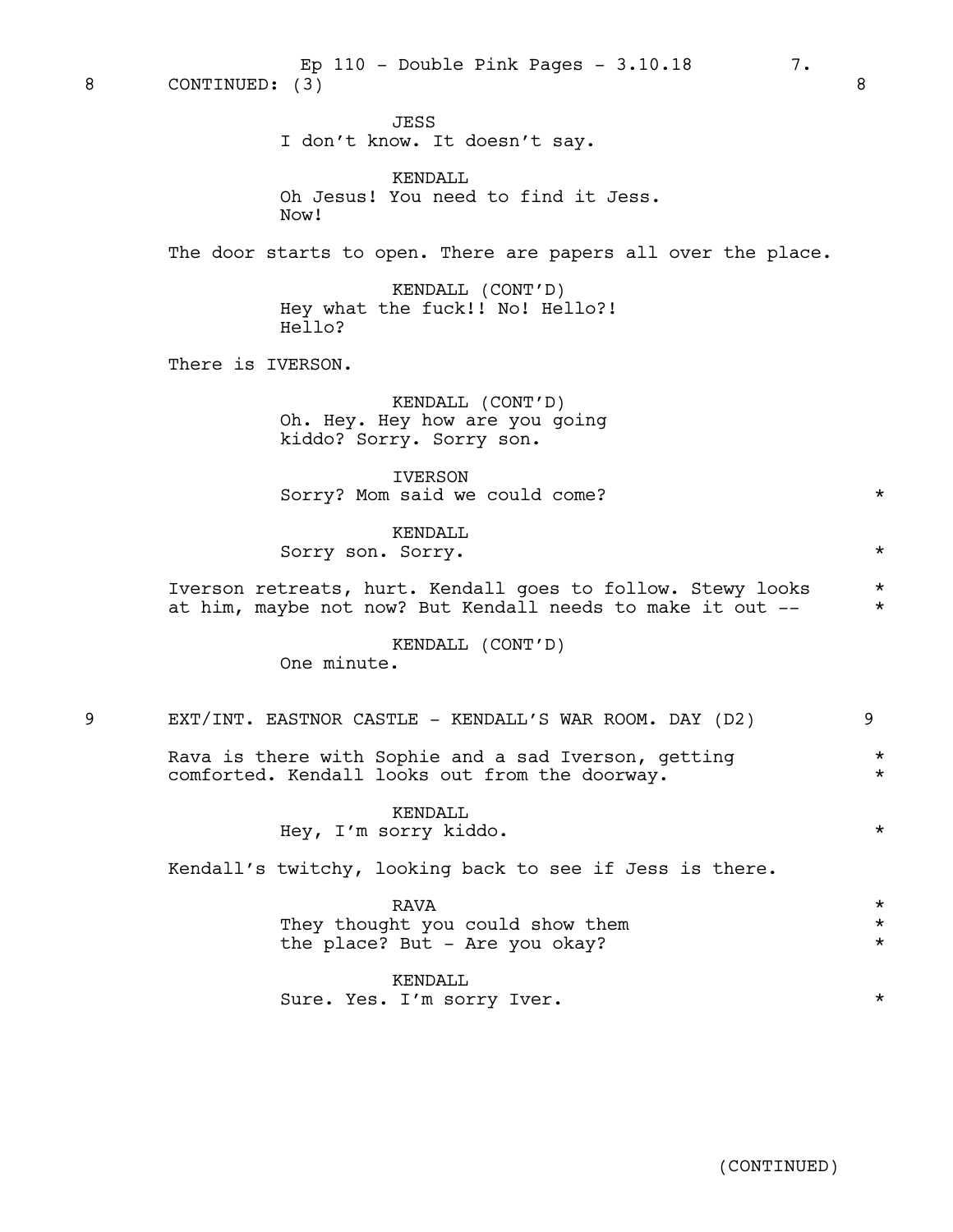Ep  $110$  - Double Pink Pages -  $3.10.18$  8.

9 CONTINUED: 9

RAVA Okay. (looking at him, all anxious) It's like five in the afternoon  $*$ Ken? You okay? \* KENDALL I'm great. I'm good. Just - some big moves. Jess heads out - anxious. RAVA (as always) Sure. Well, see you later. He looks like, yeah, you'll hear, baby. KENDALL Okay. Okay. Listen - I'll see you \* later. Okay?  $\star$ Kendall watches them go. **STEWY** Okay. Jess thinks she has it. But you should go, in case. He has a print out of the letter. He folds and puts it in the envelope. STEWY (CONT'D) You good? We doing this. KENDALL Yeah I'm doing this. (then) You'll email Gerri and the board? **STEWY** Just tell me when it's delivered. KENDALL You don't think I can deliver it? STEWY No. I know. It's just. You know, only 15 percent of men, when it comes to it, actually shoot an undefended enemy soldier. There's an instinct not to kill.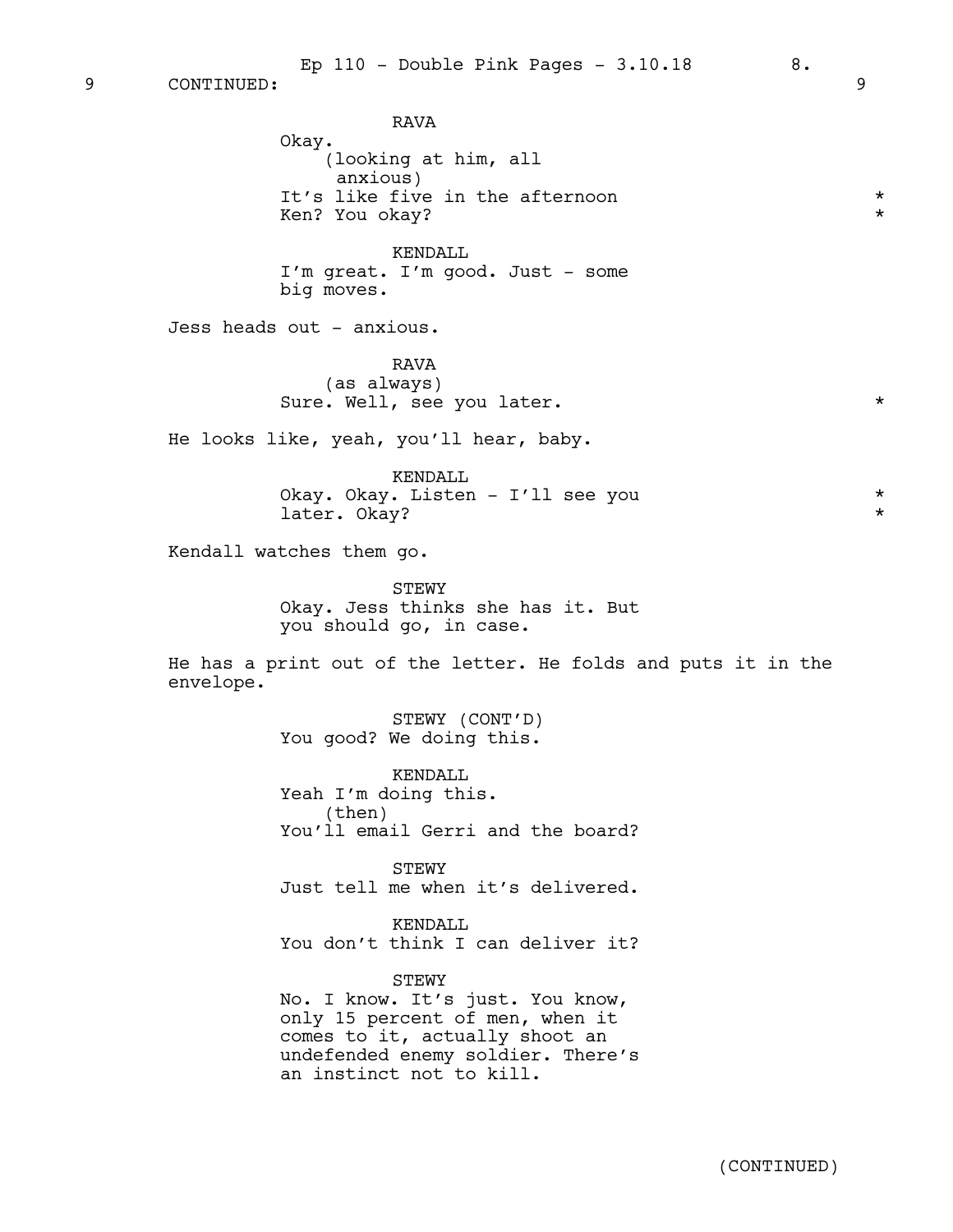9 CONTINUED: (2) 9 Ep  $110$  - Full Double White Production Draft - 3.1.18 9.

#### KENDALL

I'm good.

Kendall takes a breath. Then starts to walk. We stay with him down the steps and on, round the back of the castle.

We trace his walk from behind and catching his face as he walks past: caterers wheeling in booze and ice; sees the extra waiting staff pulling up and parking, including maybe DODDY, Greg's pal. He walks round to the entrance to the castle.

We get a sense of the geography - how tucked away Kendall's entrance is.

Round the front - cars bringing guests who are staying at local hotels are arriving to bring people into cocktail hour. He passes people. He walks briskly, can't dawdle, doesn't dare in case he stops entirely. He's preparing a face to meet the faces that he meets.

Jess appears. She has the letter printed from another printer in her hand. She gives him a look of relief.

Up the main stairs into the castle and the Great Hall, past Charlotte's acolytes. At the entrance there are the tables where phone's can be left - each in a numbered square inside a bag, watched over by a security person. GERRI is there arguing:

> GERRI Would it be possible to make an exception at all? I really need my phone? (looks like a problem, she leans in) I'm the Godmother and senior legal counsel I'll be fucking keeping it, goodbye.

Kendall smiles a brittle smile, on he passes, through the great hall, prepared for cocktails and --

Into the staircase hall where Roman is with Shiv in her wedding dress, still talking to her about the launch. We catch a bit of him as Kendall passes:

> **SHTV** No. Phallocentric bullshit. I don't want a big fucking - dick blasting off at my wedding, okay?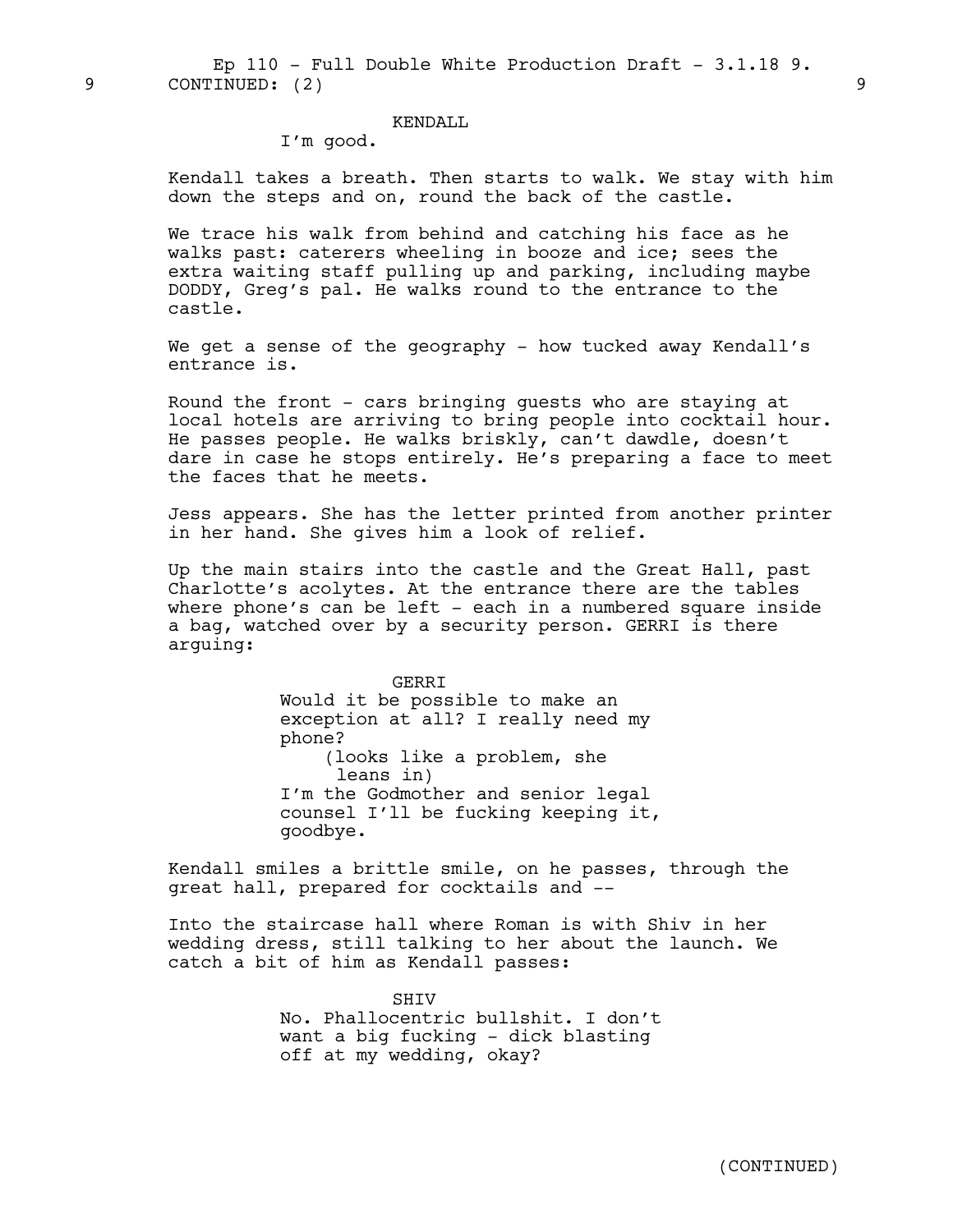ROMAN It's not a big dick Shiv, okay? It's not the fault of rockets or dicks, that they happen to be aerodynamic in shape, okay?

He's pointing to the snooker room. Roman catches Kendall's eye as Kendall keeps going - up the stairs.

Past more staff and guests descending. Past Tabitha coming down to join Roman.

He heads along the corridor and on to Logan and Marcia's room. The paper feeling weird between his fingers.

The blood pumping in his ears --

He approaches. Now he could fail. Can he pull the trigger?

He hesitates, just for a beat then knocks.

10 INT. EASTNOR CASTLE - LOGAN'S ROOM. DAY (D2) 10

Marcia opens the door.

#### MARCIA

Hello?

KENDALL Hey. Is my father available?

MARCIA What is it?

KENDALL It's - I just need to have a word.

She looks at him.

MARCIA Logan! It's Kendall.

LOGAN (O.S.) (friendly) Tell him if he wants to stop me buying papers and stations, he can fuck off, we're good to go.

Logan is messing with his bow tie in the bathroom. There is something potentially humiliating about how we find him. Shirt on but no trousers.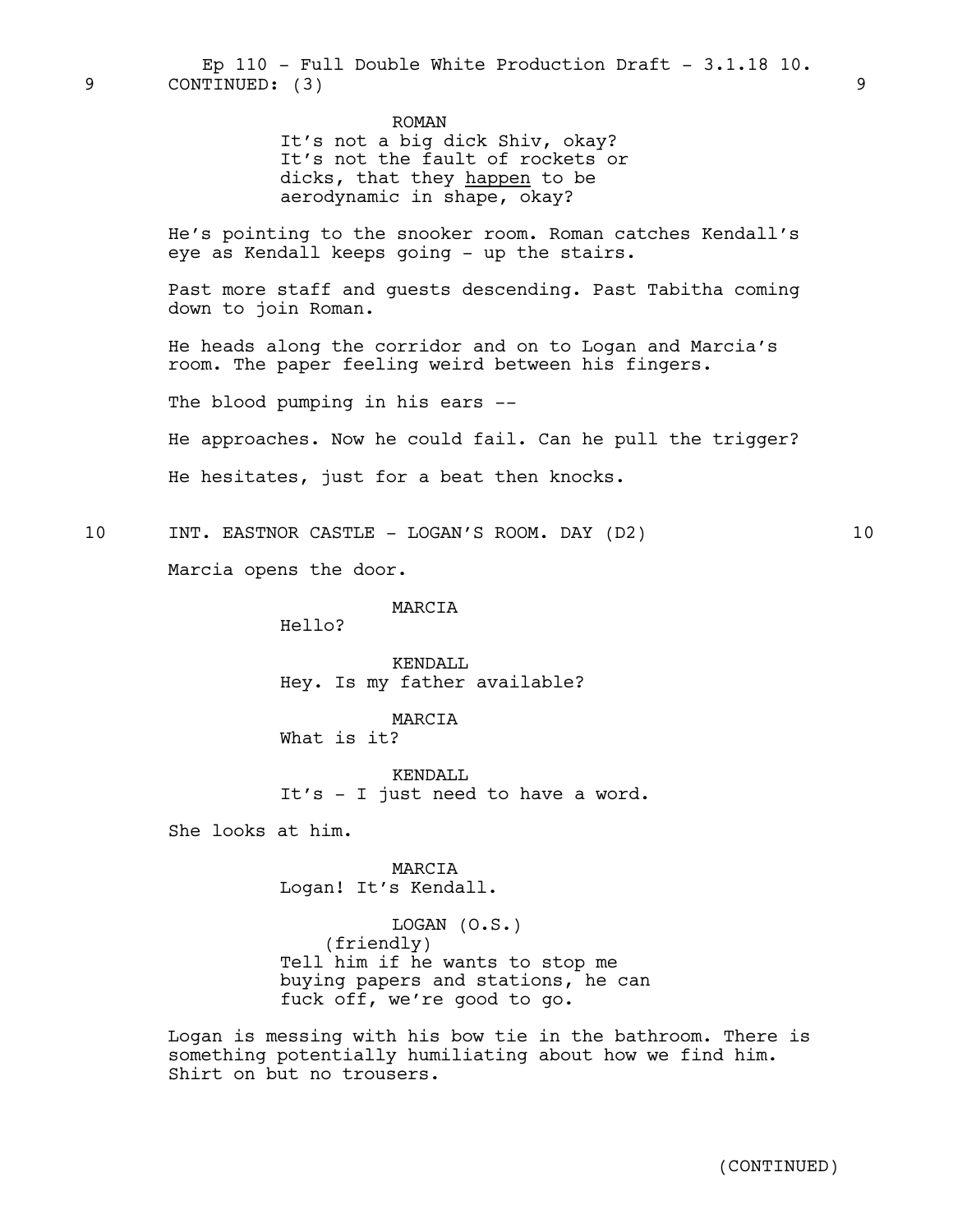LOGAN (CONT'D) Come through son!

All's good for Logan. Shiv is on board and Gil neutralized. Kendall doesn't want to do it this way. A member of staff or wedding planner arrives to check with Marcia that she's happy with a detail of the arrangements.

#### KENDALL

Do you want to, come out Dad?

LOGAN

Come in. I'm not on the can. (Kendall enters) Nice service right? Shame it wasn't Catholic but there you go. Fucking all those kids will hurt the brand.

KENDALL Hey. This isn't a nice thing, I'm afraid.

Logan clocks him and his manner for the first time.

LOGAN

Hello?

KENDALL Um. Yeah. Read this.

He offers the envelope.

LOGAN What is it?

Logan looks at the envelope. Kendall tries to retreat into the part of himself that is a businessman making an offer.

> KENDALL It's - it's - a proposal, to buy Waystar for \$140 a share. We're asking you to come to the table open the books.

> > LOGAN

Ugh?

KENDALL It's great value for shareholders.

LOGAN

Huh?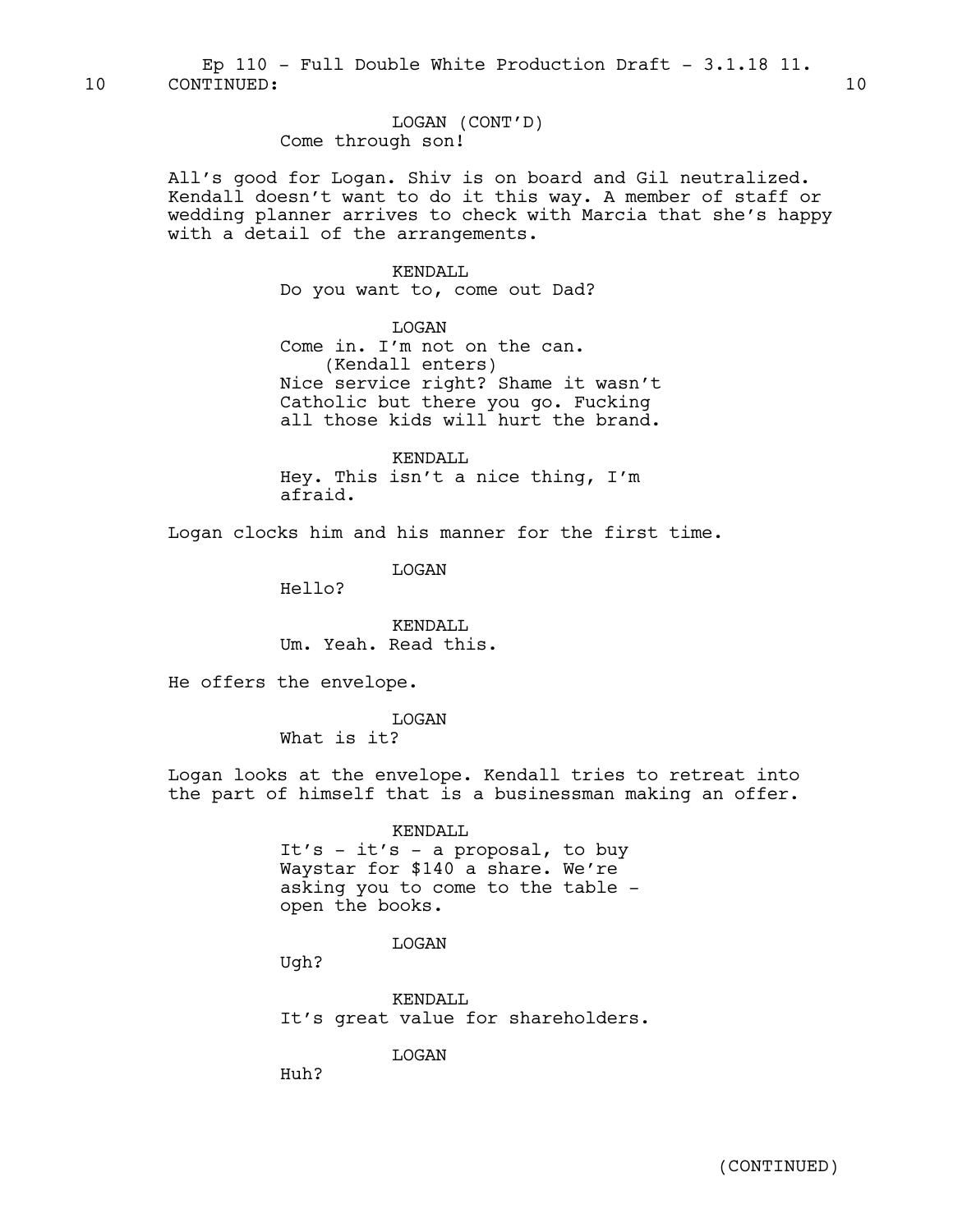KENDALL Yeah. There it is, I'm not going to get into feelings.

LOGAN It's - this is - a - fucking bearhug?

KENDALL

That's right.

Kendall offers the letter. If Logan will take it, maybe he can go?

LOGAN

Guh.

KENDALL Well, fine. We have the financing. Let's see what everyone thinks. Let's keep it professional. You know, it's just the situation that has arisen and you're very tough and so am I, as your son, so, I think this is just the way it has to be with us.

Logan just looks at him. Won't take the envelope.

KENDALL (CONT'D) We know several major investors are in favor. We go public with the letter tomorrow. So then we'll have to see - to see - what the arbs make of it?

Logan looks at him.

LOGAN

Who?

KENDALL It's me and Stewy. And Sandy. (Logan flashes his eyes, shakes his head) He's some of the cash so. I'm not sorry for what I'm doing which is correct, but I am sorry for how it makes you feel.

Logan doesn't react – it's a lot of information to take on board and he's not mentally prepared his defenses. He refuses to react: it's scary to see.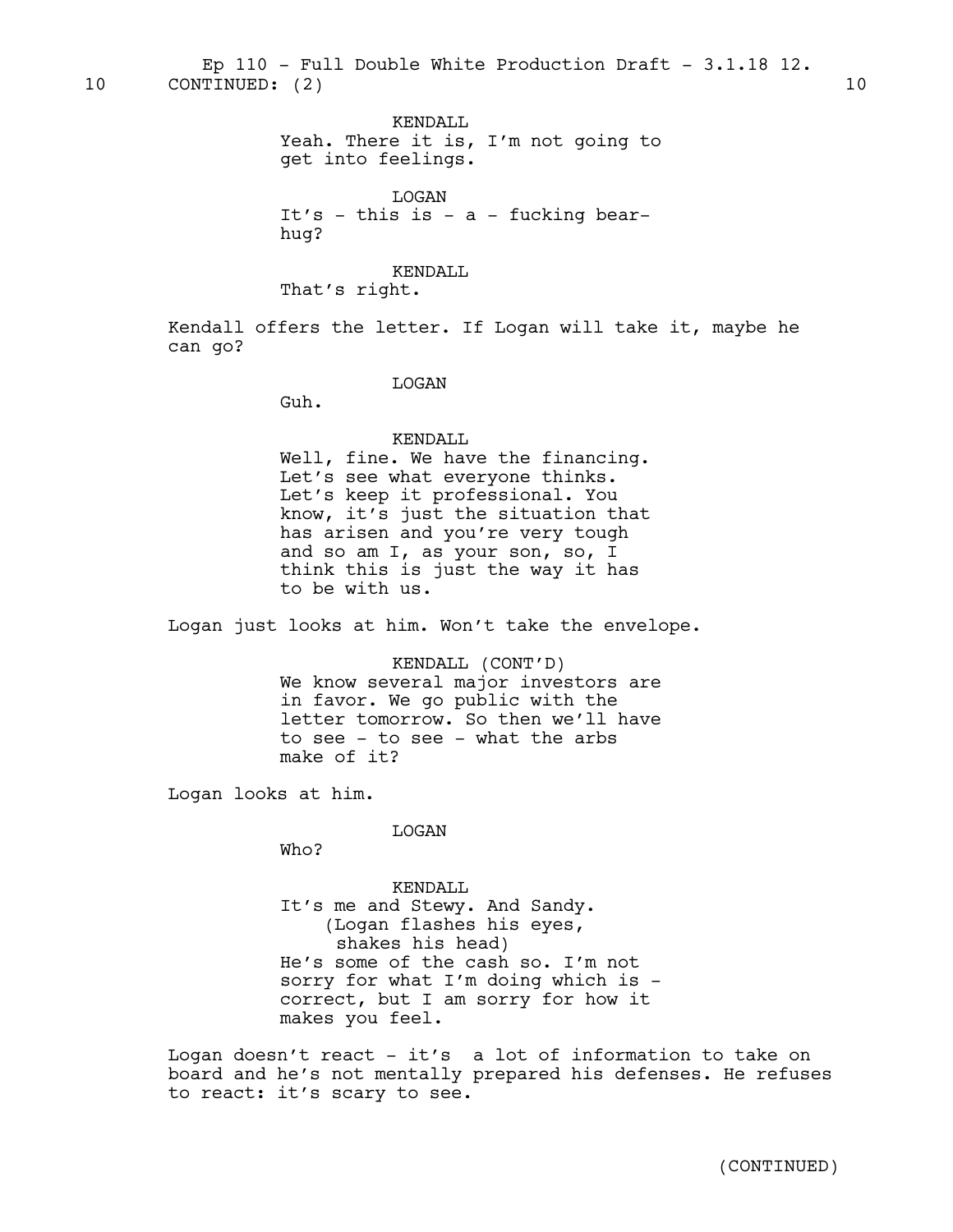10 CONTINUED: (3) 10 Ep 110 - Full Double White Production Draft - 3.1.18 13.

> He is in new territory and feels any reaction may betray him. He's so emotionally overloaded he shuts down.

> > KENDALL (CONT'D) I'm sorry it had to be now. It was out of my hands. External factors.

He puts the letter down. Maybe somewhere slightly damp and the envelope starts to absorb water. Kendall picks it up again.

KENDALL (CONT'D)

Here.

LOGAN No. Fuck off. (scrambled) I haven't got pants on!

Logan takes it and throws it in the toilet.

LOGAN (CONT'D) Do you even know what you're doing this for?

KENDALL I - ideas. I have - wanted to do things.

LOGAN

Uh-huh?

KENDALL To save the business and and and do - do things that are --

LOGAN You can't even fucking say it.

KENDALL I can say it. (then) Do, some, good, things.

LOGAN 'Do good things' (then) Be a fucking nurse.

Logan laughs.

Kendall exits through the bedroom where Marcia is admiring AMIR who has recently arrived, the door still open.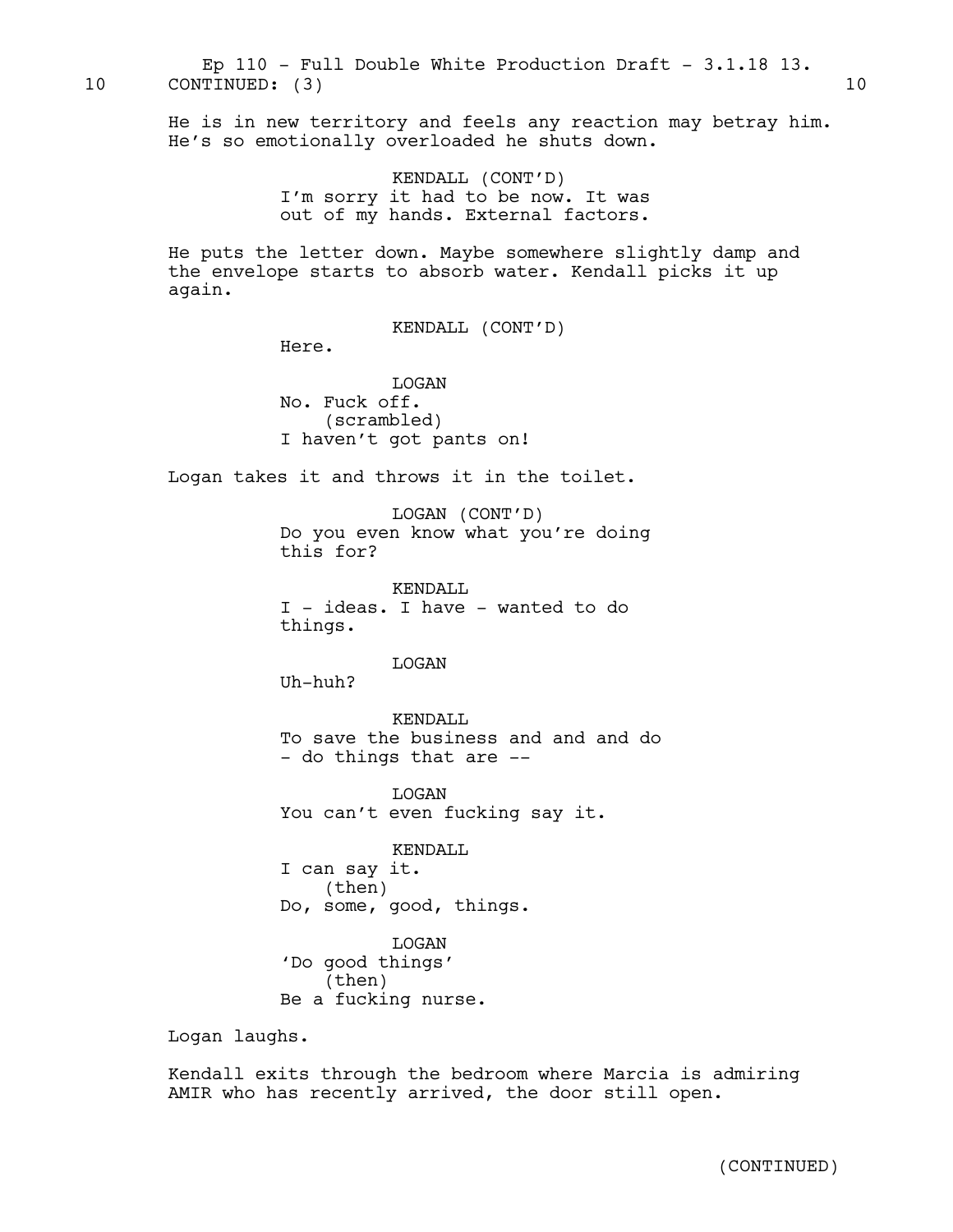10 CONTINUED: (4) 10 Ep 110 - Full Double White Production Draft -  $3.1.18$  14.

> MARCIA Look at my little prince!

> > AMIR

Hey.

KENDALL

Hey.

Kendall walks on down the corridor as Logan calls for Marcia.

```
LOGAN (O.S.)
    (shouted)
Marcia!
```
11 INT. EASTNOR CASTLE - LOGAN'S ROOM. DAY (D2) 11

Marcia, right afterwards in the bathroom.

Logan is fishing in the toilet for the letter. Pulling it open.

> LOGAN Gerri! Where's Gerri. Karl.

MARCIA Karl's in New York, Logan what is it? (re: the toilet bowl) Get out of there!

LOGAN I need Gerri, I need Karl. I need --

MARCIA What is it?

LOGAN Bear hug, then they'll go - it'll a, hostile. It makes sense. It fits.

MARCIA Today?

LOGAN I don't know. (opening the wet and tattered paper) I don't fucking know. It's not a good position I am in.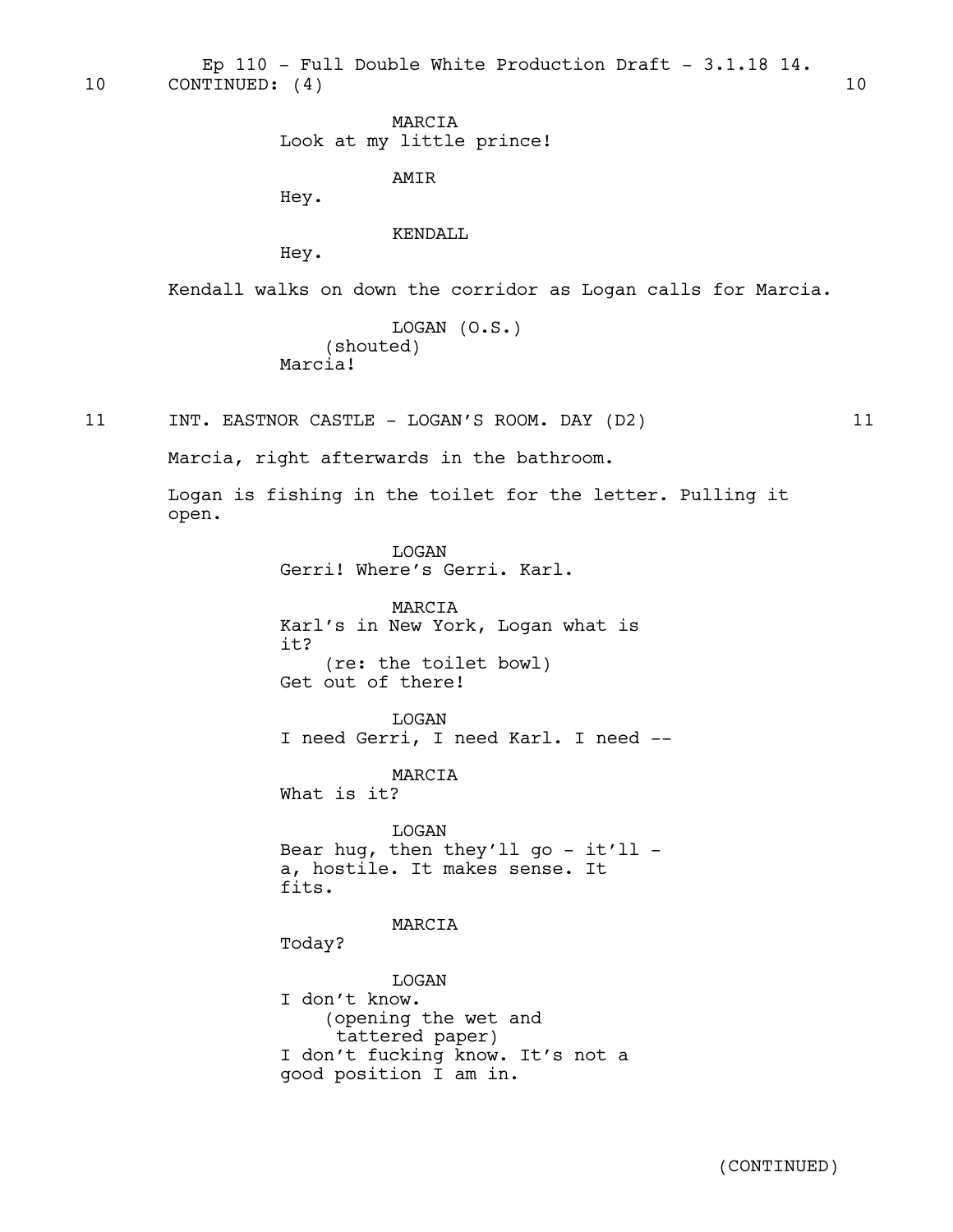11 CONTINUED: 11 Ep 110 - Full Double White Production Draft - 3.1.18 15.

> He rests on the bed or on the side of the bath. Marcia can see him wobbling.

> > LOGAN (CONT'D) If he has financing, and major shareholders? And - I'm here. By tomorrow? I need - I need a lot of things I don't have --

MARCIA You're alright. It's okay Logan. Take a breath. (calling him through) Amir!

LOGAN And I'm tired. I'm tired.

Marcia looks at him.

MARCIA Logan. Amir, in here now please!

12 EXT. EASTNOR CASTLE. DAY (D2) 12

People are ferried from their hotels to the castle different gangs of people arrive.

13 INT. EASTNOR CASTLE - GREAT HALL. DAY (D2) 13

The guests have assembled, post wedding. In their black tie /evening wear. Cocktail time in the great hall of the castle, champagne goes around.

We might join with Amir who heads down looking for Gerri - he spots her and hones in.

GIL is near Gerri, they are being discreet but discussing how Waystar and Gil's accommodation with one another can work.

Amir whispers in Gerri's ear. Her face falls and she retreats with an apology upstairs.

Connor is crashing around. Likes the look of Gil as a target for conversation.

> CONNOR Hey. Senator Eavis, Connor Roy! Huge skeptic. Massive skeptic.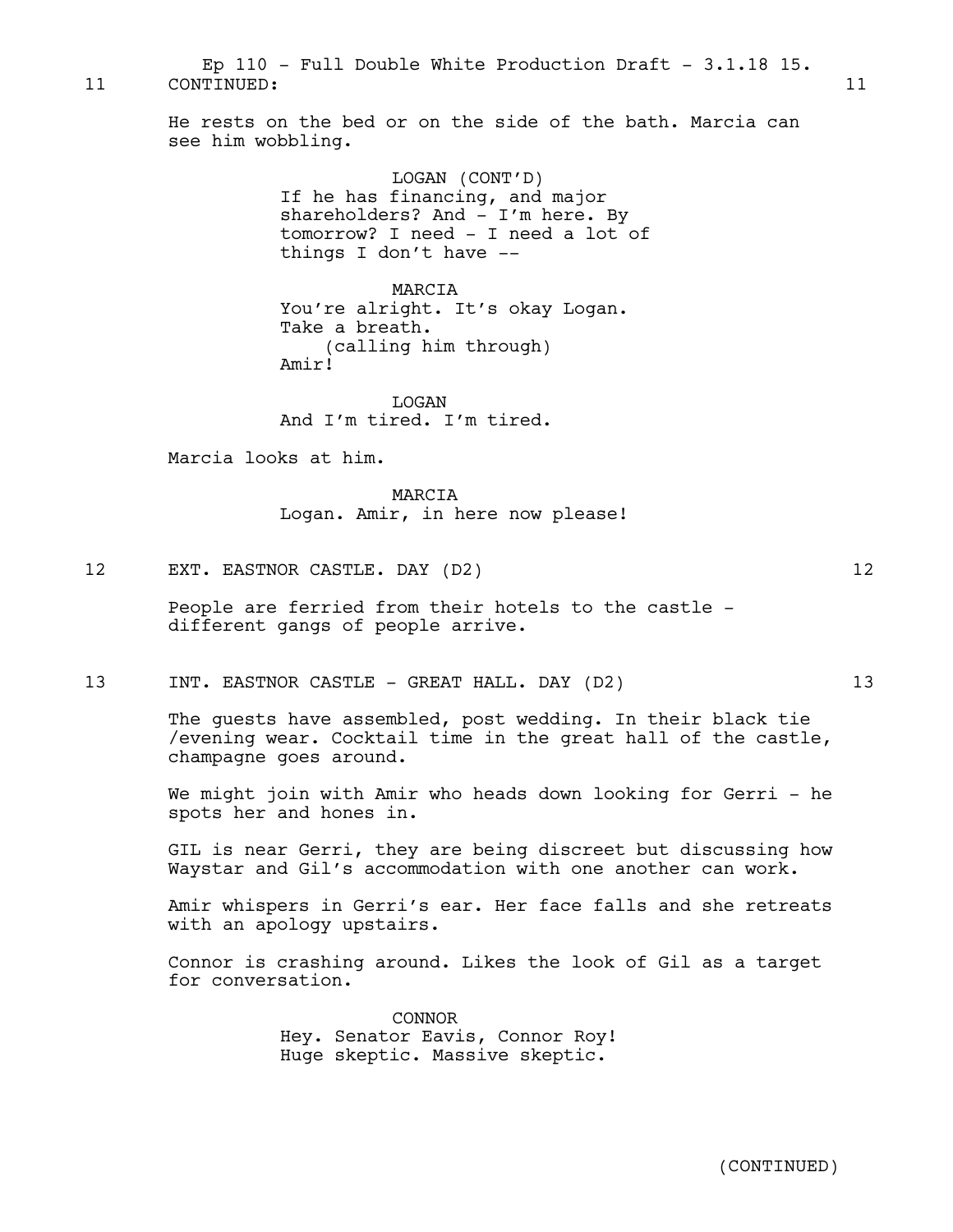13 CONTINUED: 13 Ep 110 - Full Double White Production Draft - 3.1.18 16.

GIL

Good to know.

Gil's met guys like this lots, entitled, right away he's looking around, looking for the exit.

CONNOR

Big problems with you and everything you stand for my friend!

Connor looks pleased with his pronouncement. Waits for a response, Gil looks around for someone else to talk to.

As Shiv comes over with Roman:

SHIV (to Gil) You okay?

#### CONNOR

I look at you and I see Weimar. Hyper-inflation. I look at your face and, no offense, but I see dead babies.

**SHTV** 

Con?

GIL Very interesting. I'd have to disagree. Would you excuse me?

CONNOR Of course. Great to joust a little!

Shiv and Connor watch him retreat.

CONNOR (CONT'D) That's the best he can do?

**SHTV** He's going to be President, Con.

CONNOR

Really? But I just wiped the floor with him in a debate?

Connor heads off, shaking his head.

Tom is saying hello to Mr. Wambsgans and Mrs. Wambsgans. On Shiv and Roman. He's still smarting about the rocket.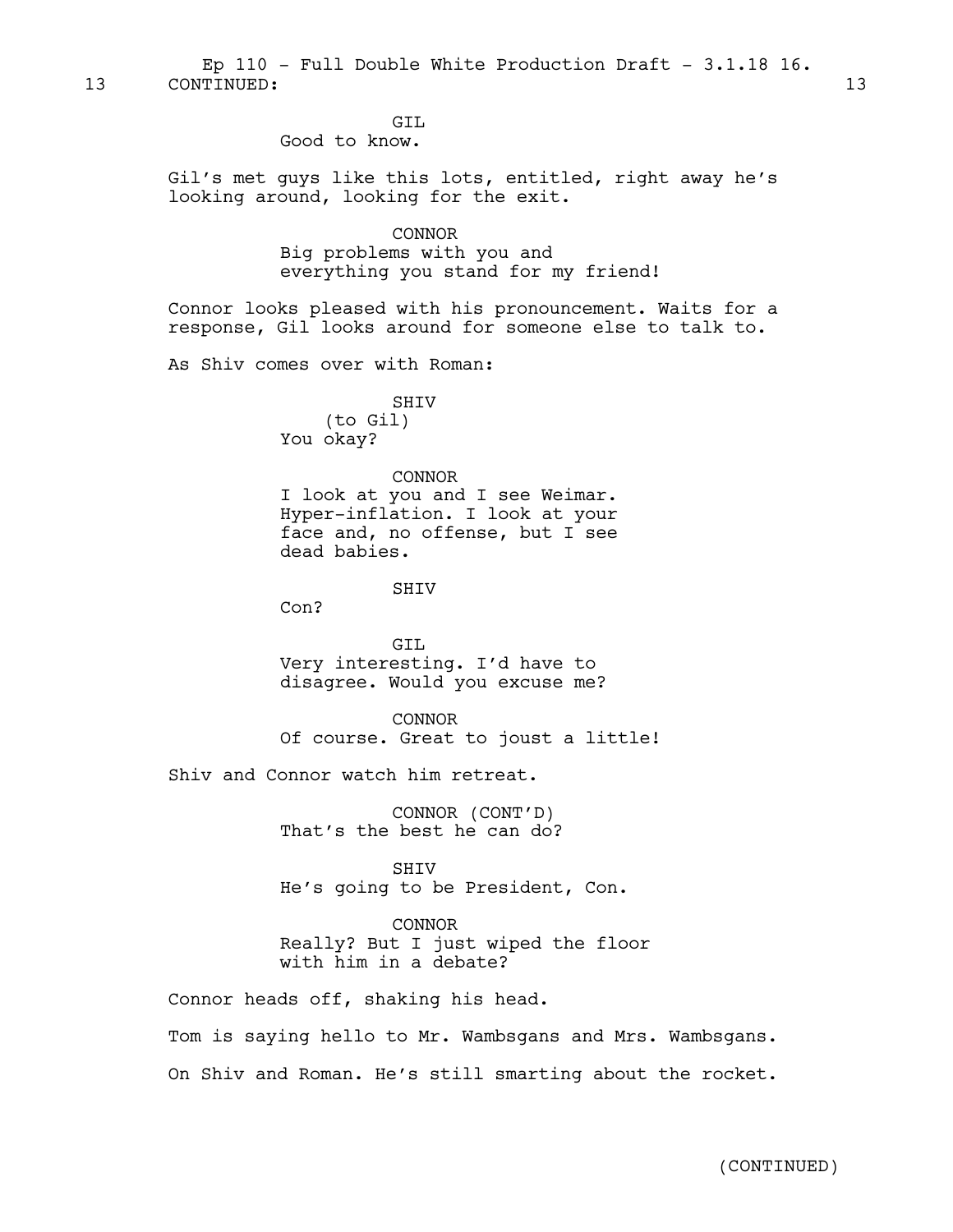| Ep $110$ - Double Pink Pages - $3.10.18$                                                                                                    | 17.                                                                   | 13                                                            |
|---------------------------------------------------------------------------------------------------------------------------------------------|-----------------------------------------------------------------------|---------------------------------------------------------------|
| <b>ROMAN</b><br>Is it him? You don't want a rocket<br>launch cos of him? Would it help if<br>it was a rocket full of - muslim -<br>granola? |                                                                       | $\star$<br>$\star$<br>$\star$<br>$\star$                      |
| SHIV<br>Roman. It would just be fucking<br>weird. Don't be a little kid.                                                                    |                                                                       | $\star$<br>$\star$                                            |
|                                                                                                                                             |                                                                       | $\star$                                                       |
| <b>ROMAN</b><br>'Oh I'm so adult and important<br>because I work for a man with<br>glasses.'                                                |                                                                       | $\star$<br>$\star$<br>$\star$                                 |
|                                                                                                                                             |                                                                       | $\star$                                                       |
| ROMAN (CONT'D)<br>Is he a Jew by the way?                                                                                                   |                                                                       |                                                               |
| SHIV<br>Oh come on man.                                                                                                                     |                                                                       | $\star$                                                       |
| <b>ROMAN</b><br>What? It's just a simple, friendly,<br>slightly racist question.                                                            |                                                                       | $\star$                                                       |
|                                                                                                                                             |                                                                       |                                                               |
| ROMAN (CONT'D)<br>You used to be fun. When did you<br>become one of them Shiv?                                                              |                                                                       | $\star$<br>$\star$                                            |
| SHTV<br>One of who?                                                                                                                         |                                                                       |                                                               |
|                                                                                                                                             |                                                                       |                                                               |
|                                                                                                                                             |                                                                       |                                                               |
|                                                                                                                                             |                                                                       |                                                               |
|                                                                                                                                             |                                                                       |                                                               |
|                                                                                                                                             | CONTINUED: (2)<br>She's hit him where it hurts.<br>She doesn't smile. | She sighs. Roman's frustrated his sister won't relate to him. |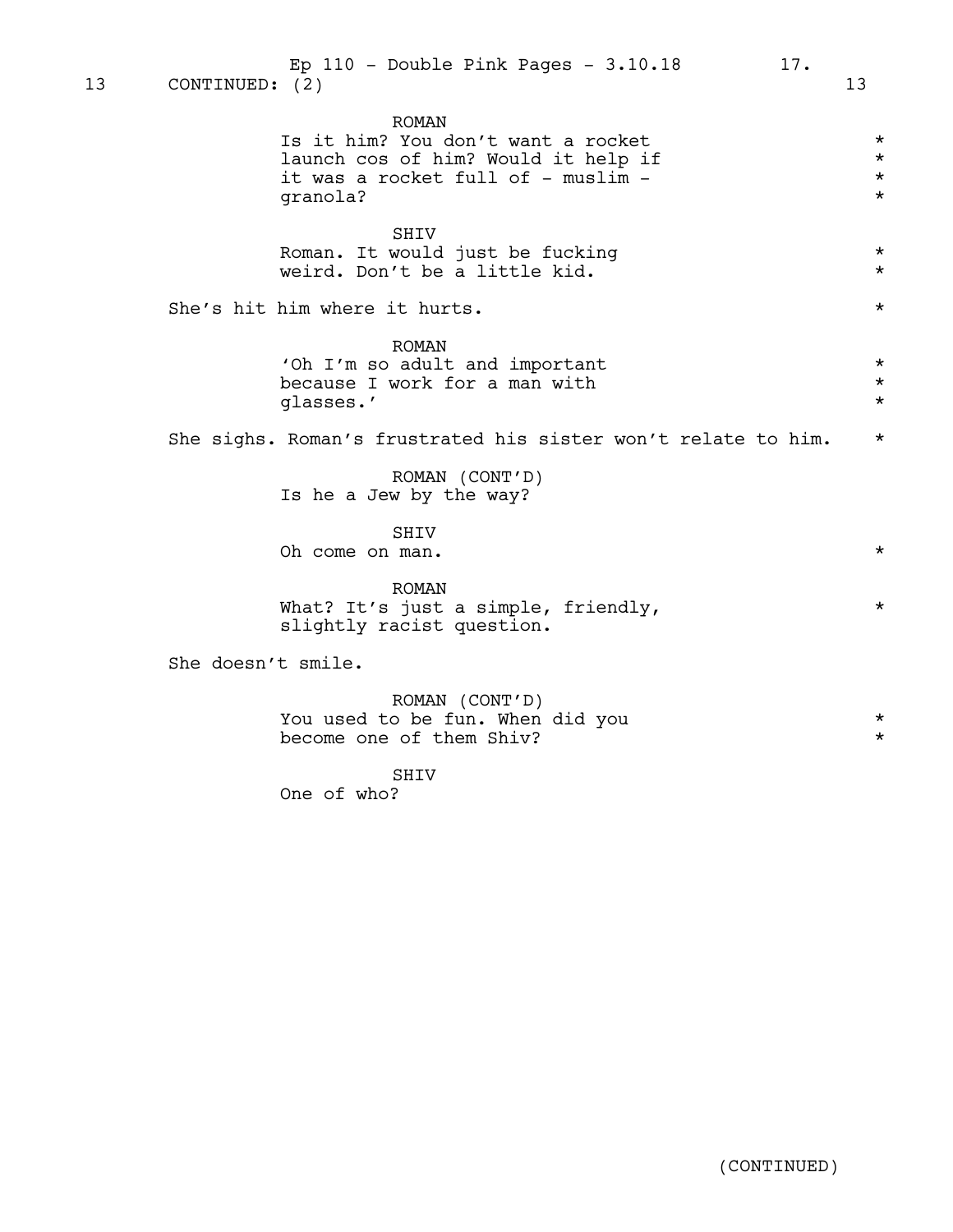|  |  |  | The fucking dancey bullshit people. |  |  |  |
|--|--|--|-------------------------------------|--|--|--|
|--|--|--|-------------------------------------|--|--|--|

#### SHIV  $\qquad$  \*

|  | Yeah well sorry if I don't want to |  |  |         |
|--|------------------------------------|--|--|---------|
|  | come to your freewheelin', good    |  |  | $\star$ |
|  | time, n-word shouting hoedown.     |  |  |         |

ROMAN

The n-word, the b-word, the c-word. \* The world isn't a fucking nursery school. And people don't like being  $*$ taught.

SHIV

Wait, have you been watching our  $\star$ <br>channels? I thought you knew not to  $\star$ channels? I thought you knew not to  $*$ <br>do that with your IO? do that, with your IQ? \*

#### ROMAN

(his phone goes) Excuse me. I actually have to go watch a satellite launch in Japan that I'm actually in charge of? That I re-organized for you. But you're too fucking carbon neutral to enjoy.

Roman heads off.

SHIV Fine. Go on! Fuck off.

Roman starts to make a call.

14 INT. EASTNOR CASTLE - TOILET. DAY (D2) 14

Roman slips into the toilets by the main stairs. His phone to his ear. Another iPhone in his hand.

> ROMAN (into phone) Okay. Good. It's streaming. (MORE)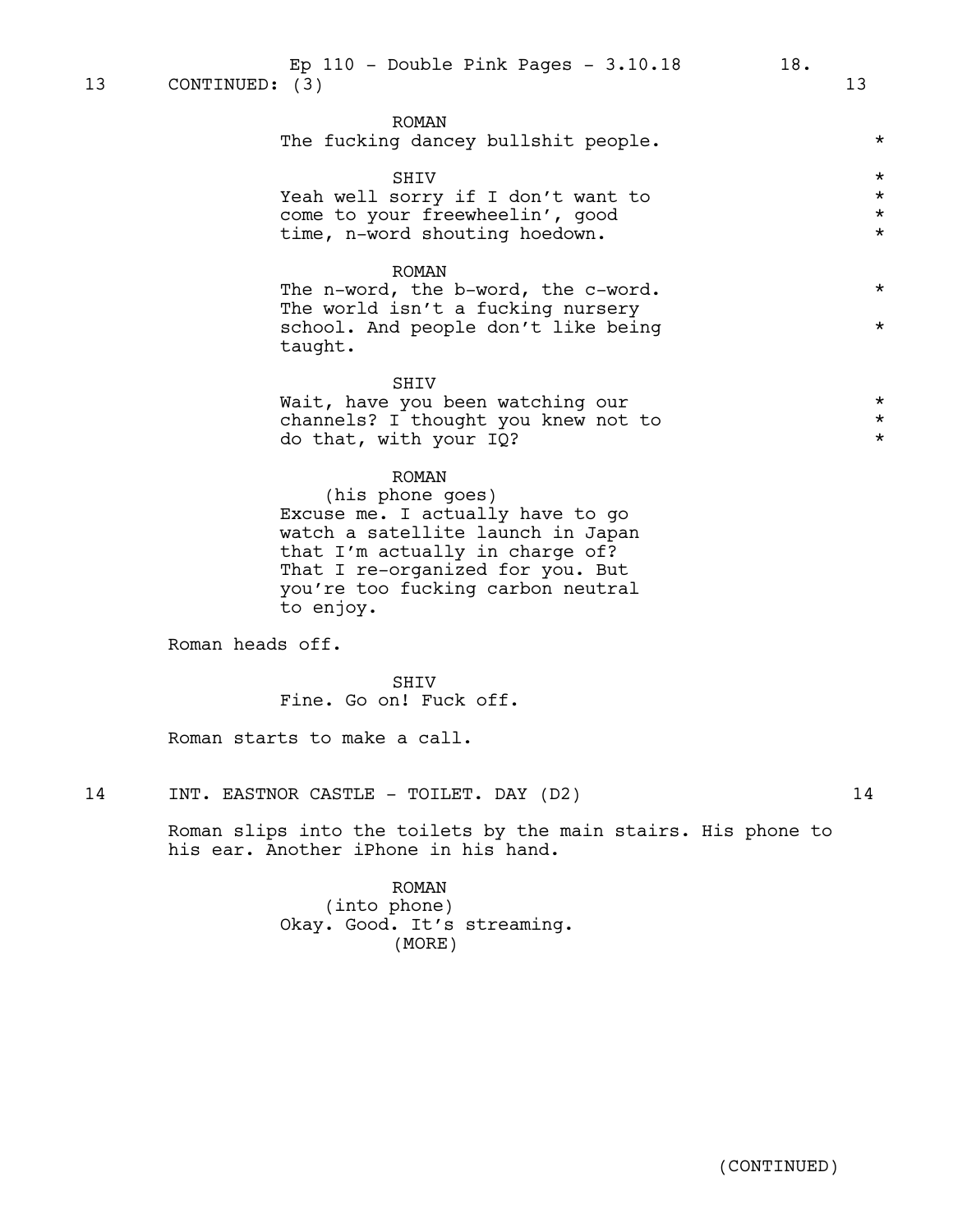It's good. It's good. I got it. Wish everyone luck yeah? In Japanese obviously. He watches the image on his iPhone for a beat. Booster ignite. Plumes of smoke. Then ... with no noise, the rocket starts to lift then - an explosion and it falls or folds in on itself. It blows up on the launch pad. 14 CONTINUED: 14 ROMAN (CONT'D) Ep 110 - Full Double White Production Draft - 3.1.18 19.

> He's in the vestibule. A guest exits one of the two little bathrooms.

Roman watches for second. Traumatized, unable to believe.

Then after a beat or two, he just slips the phone back into his pocket.

Considers. Walks out of the toilet and returns to the party. Looks out into the crowd.

15 INT. EASTNOR CASTLE - KENDALL'S WAR ROOM. DAY (D2) 15

Stewy's waiting as Kendall returns.

STEWY So. What happened? Tell me what the fuck happened?

KENDALL

I did it.

STEWY You did it? Fuck. Okay. What did he do?

KENDALL. He threw it in the toilet.

STEWY He threw it in the toilet?

KENDALL. That's a detail for our next letter to shareholders right?

STEWY Look at you, you stone cold killer fuck!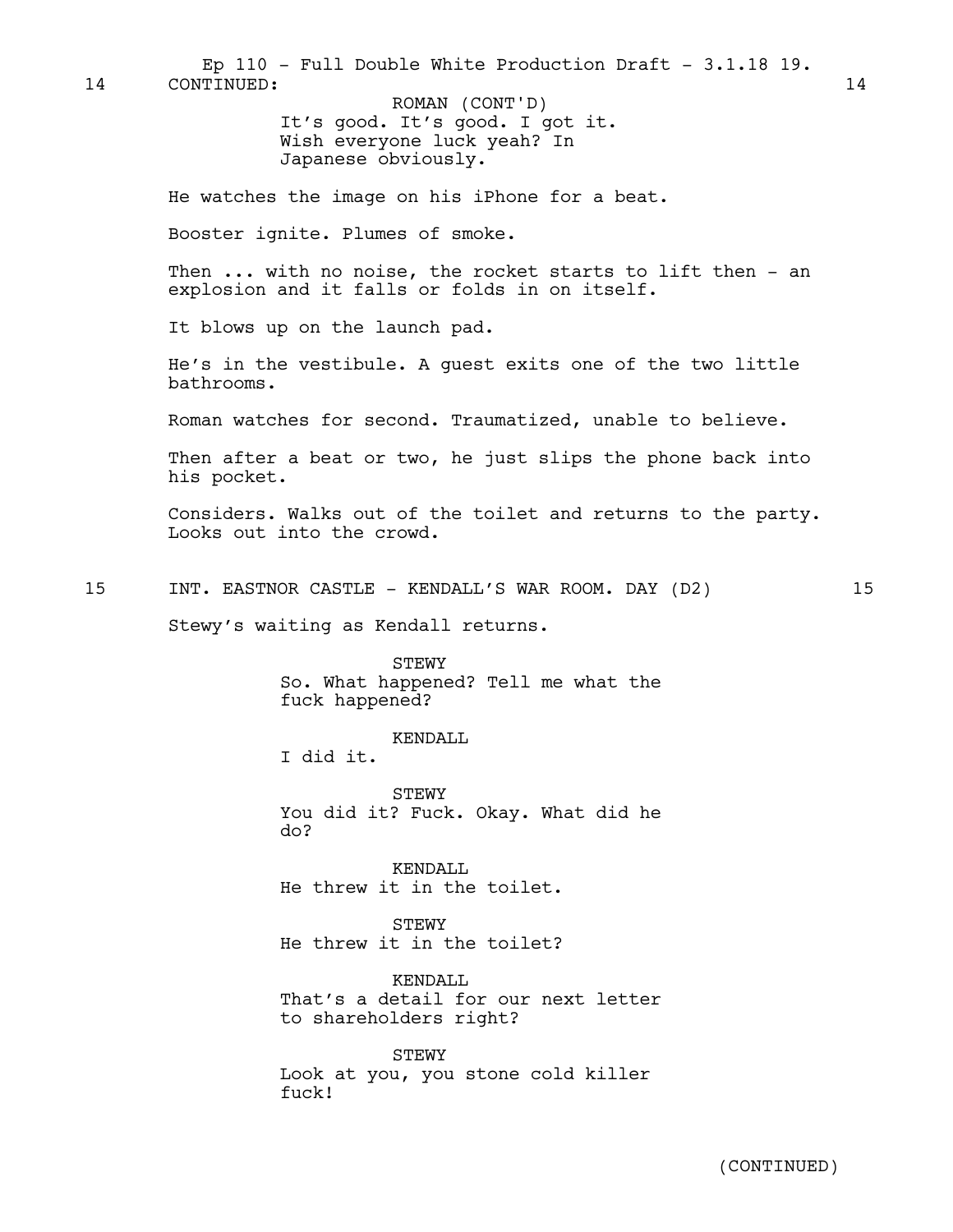An appeal to a friend -- KENDALL It was horrible. It was pretty fucking horrible Stew. STEWY Yeah. I couldn't - My Dad? I couldn't imagine. Hey - shall we -Jess? Will you give us a moment? Jess heads out. Stewy has a little baggie. STEWY (CONT'D) Celebrate? Kendall considers. Maybe a chemical hit can make him feel not utterly terrible? 16 INT. EASTNOR CASTLE. DAY (D2) 16 Connor is with Willa. CONNOR So, Willa. Listen. I think I might have found a job I want to do. WILLA Okay? What is it? CONNOR President of the United States. WILLA Okay. Wow. CONNOR Yeah? (he looks at her) You don't look excited? WILLA Sure. It would be a fun project. CONNOR Is this the play? 15 CONTINUED: 15 Ep  $110$  - Double Blue Pages -  $3.4.18$  20.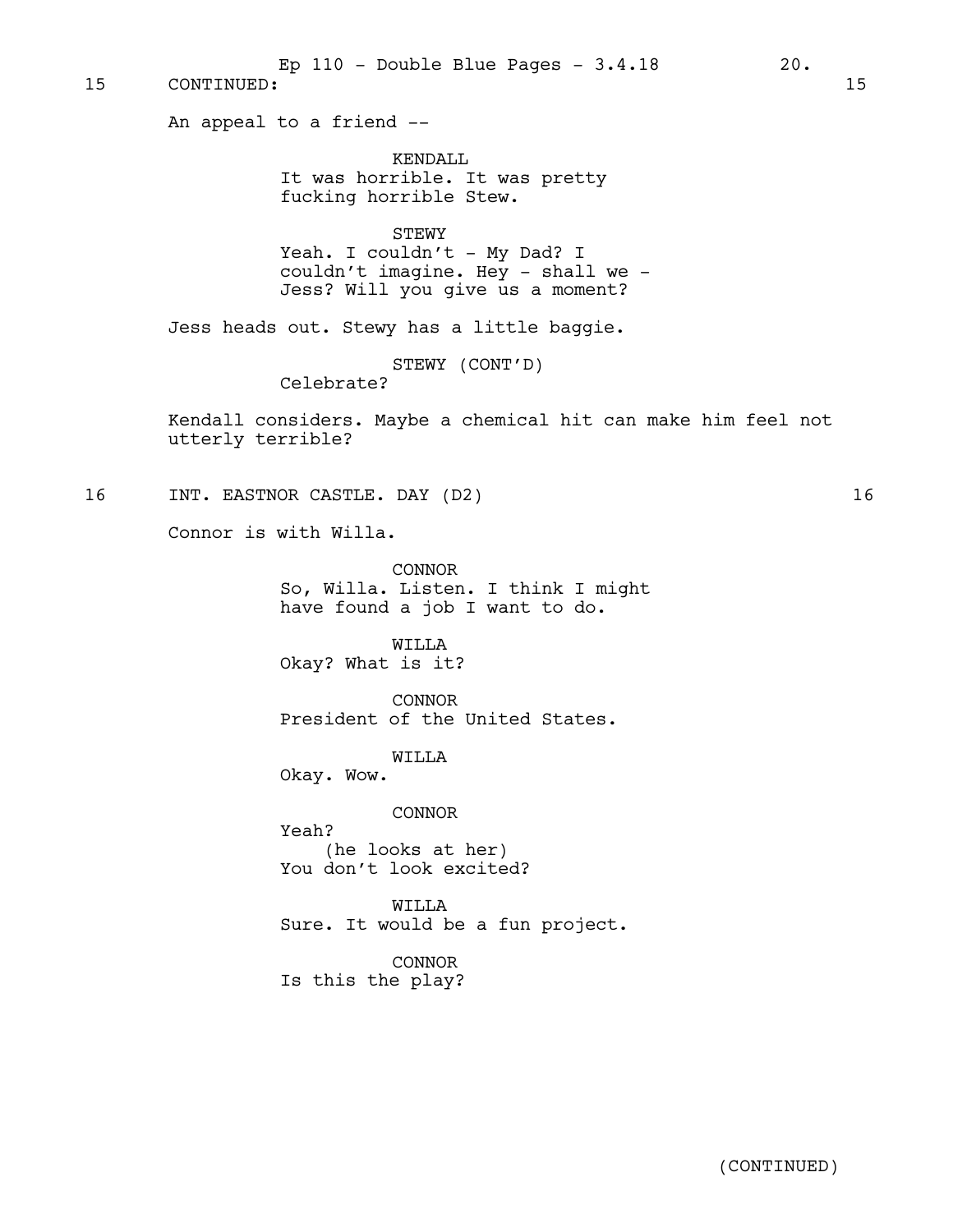WILLA

No.

CONNOR Because I loved it.

WILLA

Sure. You just don't want to waste your money putting it on? But running for President, that's a sound investment?

CONNOR Plus I'd be planning to spend on you know, making sure your 'history' was, cleaned up? (looks at her) The President, Willa. That's big.

WILLA

Sure. But there's nothing more powerful than art?

CONNOR No, sure. Apart from the power of the Executive Branch.

WILLA Drama can change minds.

CONNOR

Sure but, I'd control the Federal Reserve?

Roman emerges. Looks around - there's Tabitha. Plus Caroline.

CAROLINE Roman. Meet Denis Linton.

Roman turns off his phone.

#### ROMAN

Ugh huh?

CAROLINE

Denis is Police and - what -<br>Commissioner? He knew your father \* \* \* \* \* \* Commissioner? He knew your father and me back when he did something  $*$ <br>even more boring, right Denis? even more boring, right Denis? \*

ROMAN Uh-huh, thanks for looking after  $*$  $\mathsf{u}\mathsf{s}$ !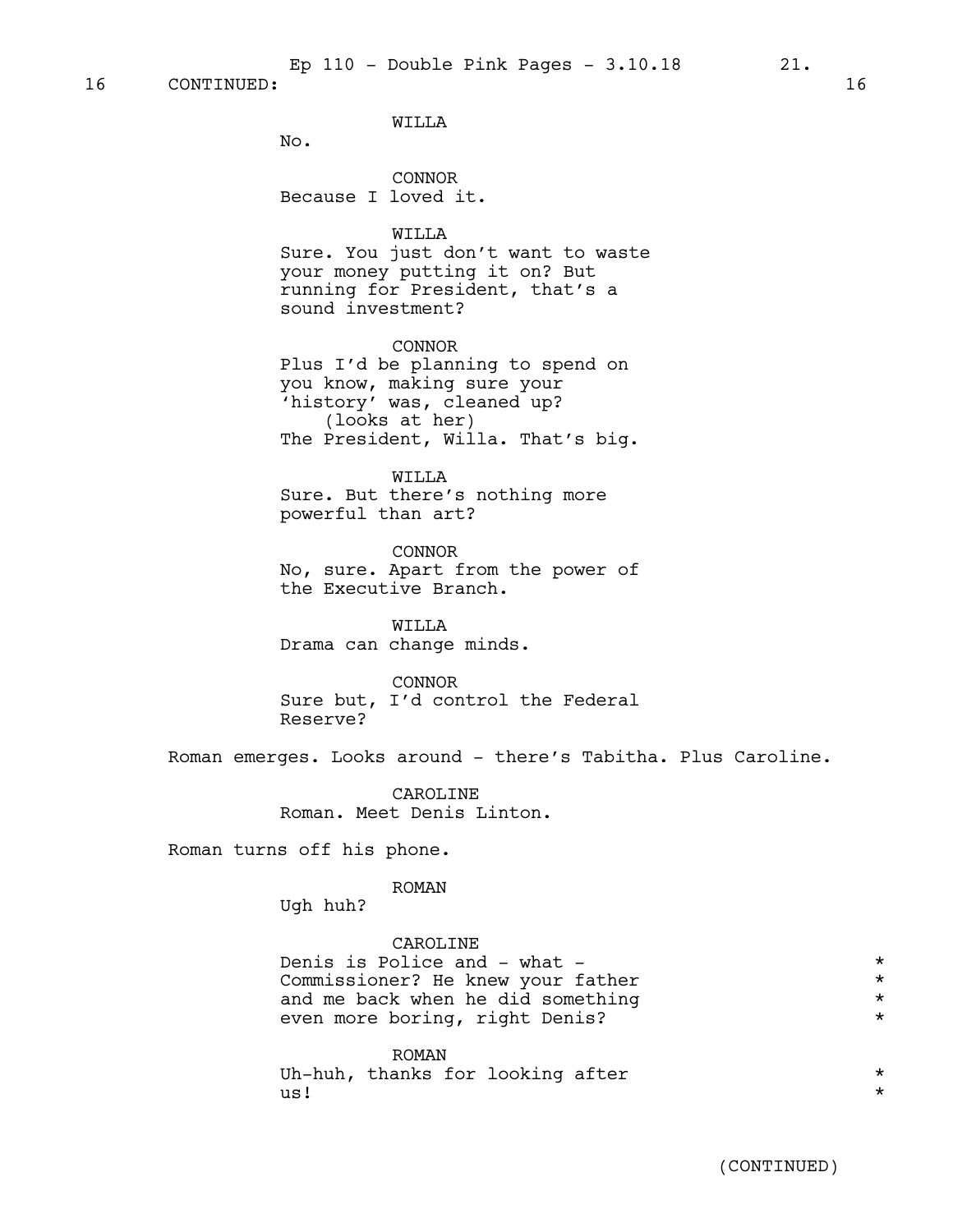Ep 110 - Double Pink Pages - 3.10.18 22.

16 CONTINUED: (2) 16

They shake hands. Roman's distracted, turns off his buzzing \*  $\mathsf{phone}\,.\qquad\qquad$ 

> TABITHA Hey so how was it  $-$  the launch?

ROMAN I'm sorry? What?  $\star$ 

TABITHA How did it go?

CAROLINE Roman's been coordinating a  $*$ satellite launch? How did it go?  $*$ 

A beat. Roman considers

ROMAN Oh, great. It went great.

Roman's phone starts pinging as he gets inundated with texts and emails telling him his rocket's exploded. He turns his phone off.

> TABITHA Okay, well, great! Congratulations Rome!

Roman raises his glass and they all clink.

ROMAN Thank you! It's exciting!

17 INT. EASTNOR CASTLE - LOGAN'S ROOM. DAY (D2) 17

Upstairs, Logan is with Gerri. He's been kicked into action. Colin is in there. Marcia and Amir too. And another assistant/member of support staff.

He gets help putting his evening wear on.

LOGAN Cancel everything else. I fly out - - find out if I can leave now.

**GERRT** 

Now?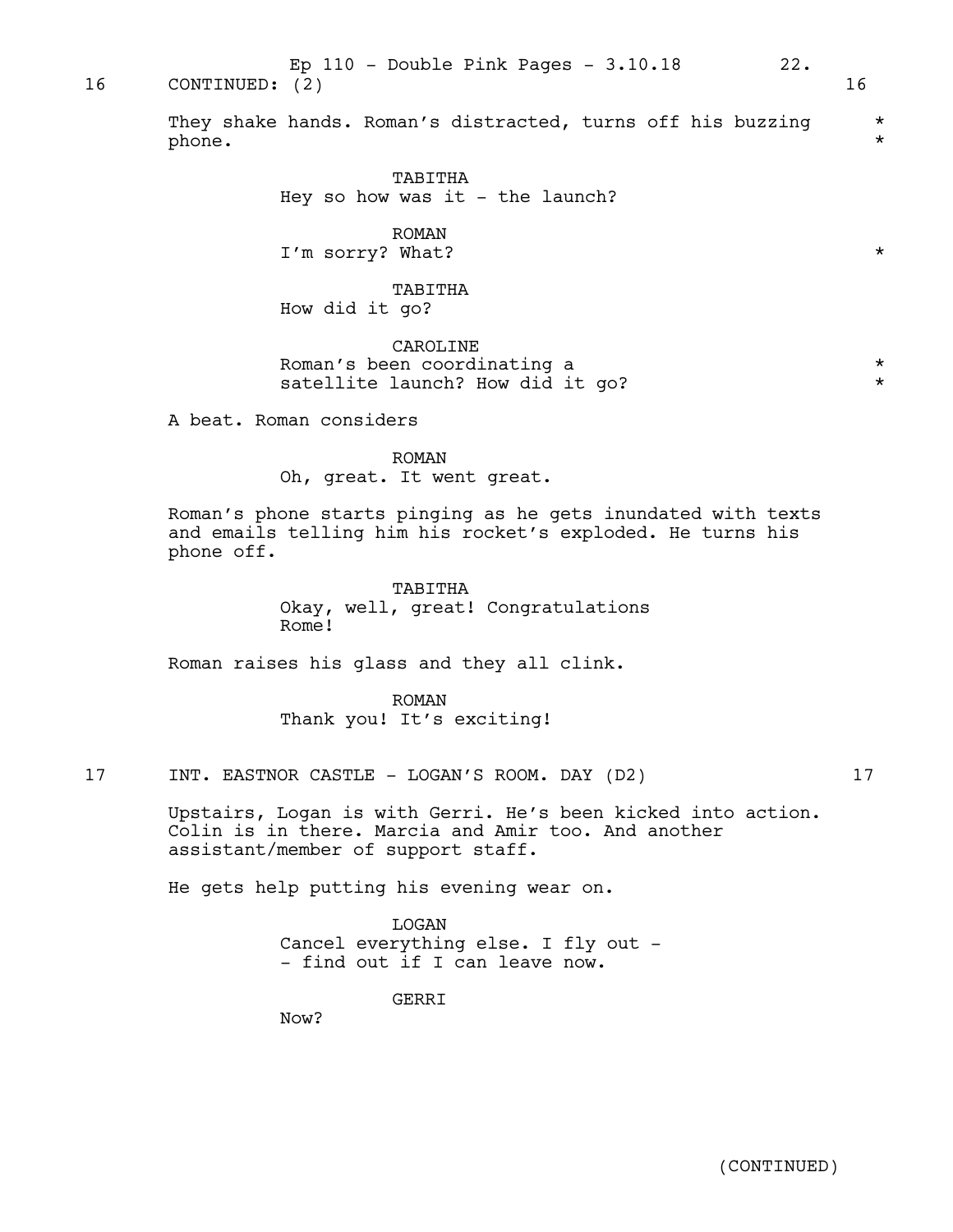LOGAN

Options. Now. In three hours, in - are my pilots on the clock - check who's got the hours to fly me home, or scheduled.

MARCIA You don't want to look panicked?

LOGAN Huh. Tomorrow maybe. Gerri? What's the -- where are you on that --

GERRI Um, emergency phone board meeting for later, tonight? Or is that tomorrow?

LOGAN

Tomorrow.

GERRI They're going to have deeper pockets, better prep.

LOGAN Find out where that fucking shrunken Californian raisin is.

**GERRT** The President? I think that's smart.

Now he's ready to go ...

LOGAN Come on - come on! The financials are hard. We need political support. Let's get down there. Come on, let's get going!

18 INT. EASTNOR CASTLE - GRAND STAIRCASE. DAY (D2) 18

Logan comes down the stairs, flanked by Marcia and Gerri, Amir and his assistant.

As he makes it down, there are Kendall and Stewy.

He takes a glass of champagne. Sips, defiant. A good fortifying glug.

And moves towards where they stand.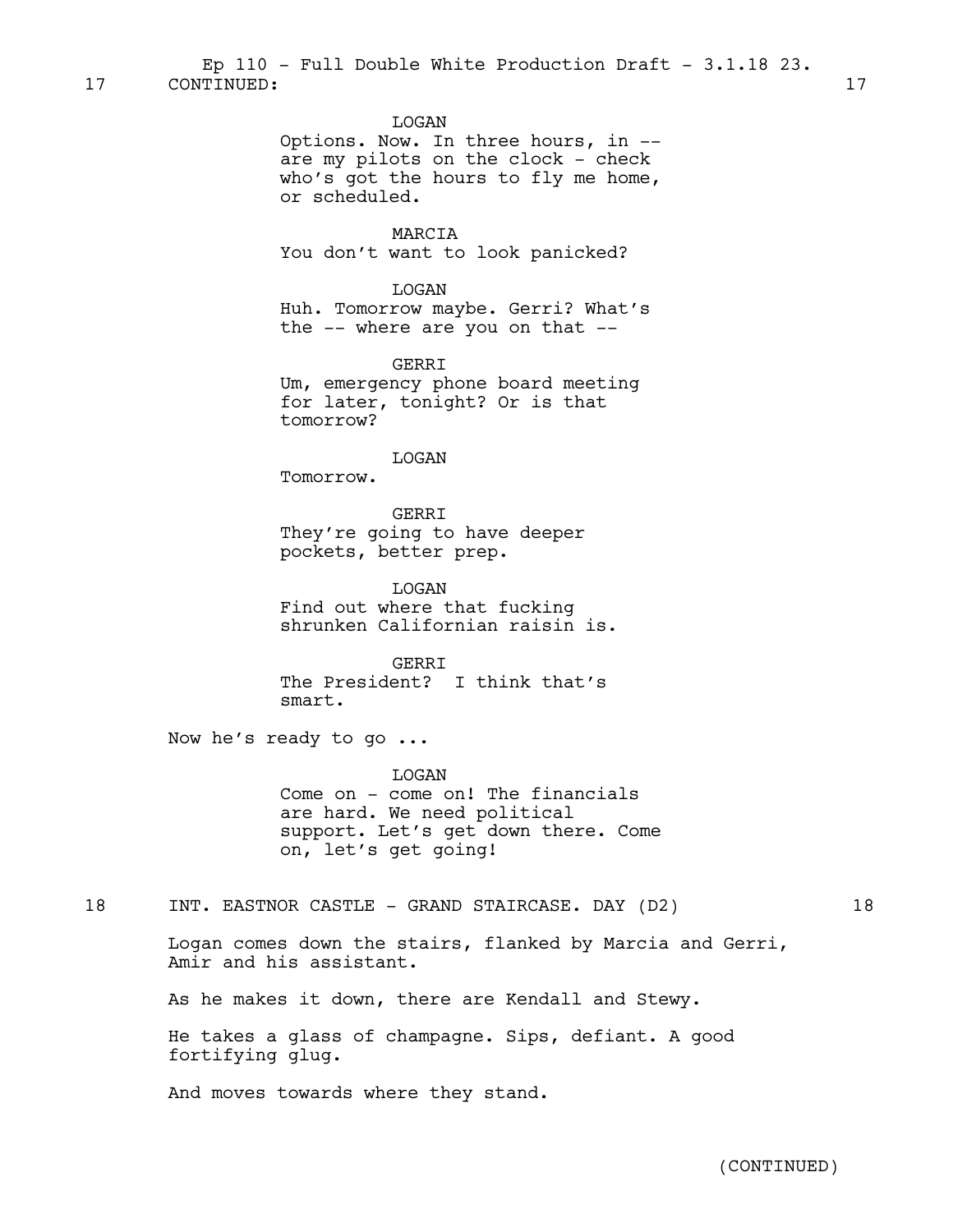Stewy and Kendall can't quite believe it. Everything feels hyper real. What's he going to do, what's he going to say? He drinks. They stop their conversation. He arrives, with Marcia and Amir and Gerri. LOGAN Look at you. Kendall looks at him. **STEWY** Logan, for tonight, shall we -- LOGAN Oh for tonight? For tonight? A server, Doddy, appears DODDY Can I top you up? LOGAN Nuh. 18 CONTINUED: 18 Ep 110 - Full Double White Production Draft -  $3.1.18$  24.

> Logan tosses his head to send him away but it could also be a nod to say yes.

Doddy goes to fill his glass.

All his simmering, controlled resentment blows up and he goes to stop him pouring with a hand that knocks the bottle which then spills on to his jacket.

> LOGAN (CONT'D) What the fuck!

He flings his arm up towards Doddy, it might connect, but only very slightly.

LOGAN (CONT'D)

Jerk.

DODDY I'm sorry I didn't mean to --

LOGAN Yeah well you did. Fucking prick. Do as you're told. Go on - get out of here.

A senior staff member comes over.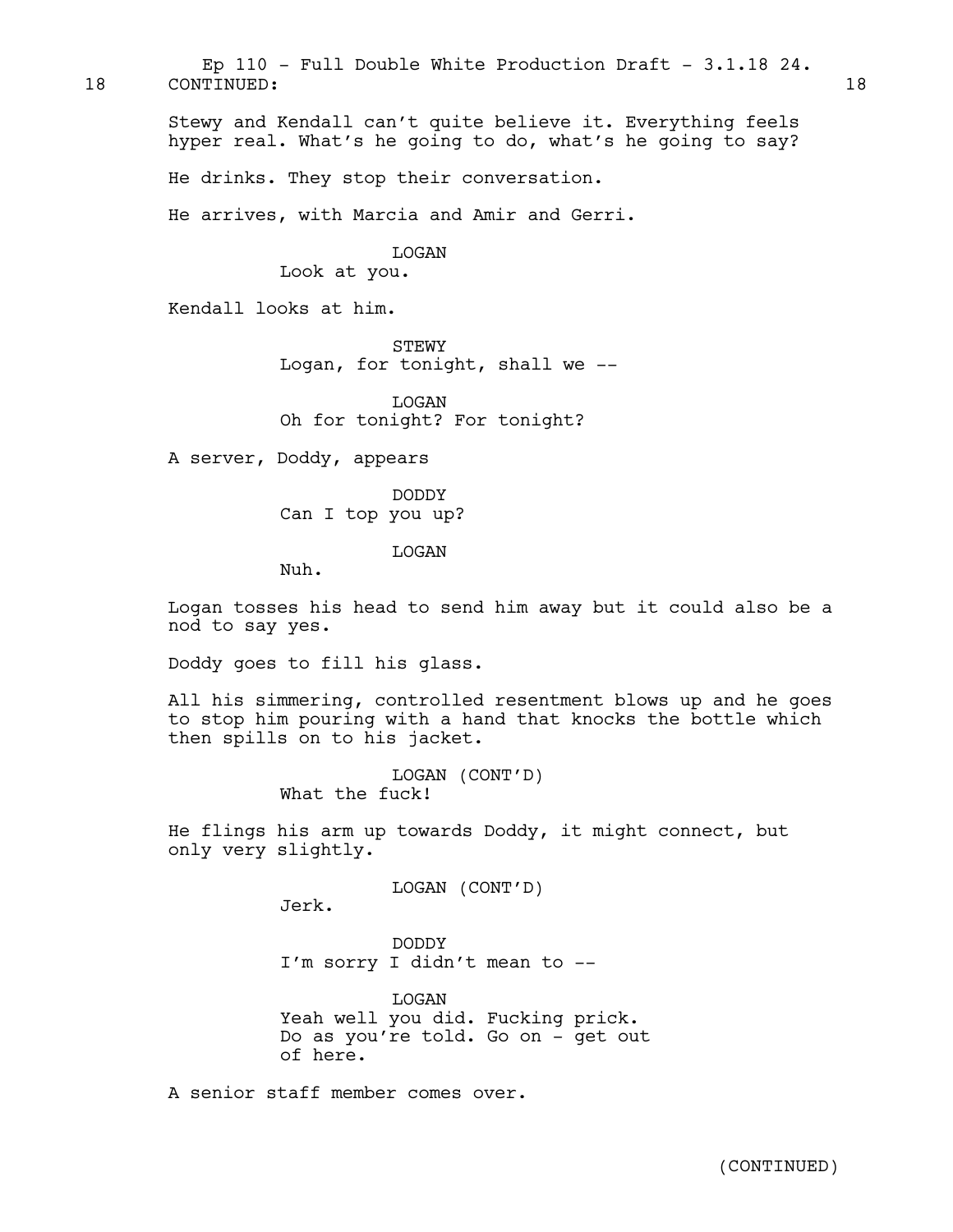18 CONTINUED: (2) 18 Ep  $110$  - Full Double White Production Draft -  $3.1.18$  25.

> DODDY (explains to them) I thought he said yes but he said ...

Doddy tries to return to Logan to apologize.

DODDY (CONT'D) (quietly) I'm sorry I thought you ...

LOGAN Stop mumbling. Don't look at me. Fuck off. (to the supervisor) Where do you get these people, they're fucking amateurs. Get out. I'm soaked through. Get him out I don't want to see him again. Ever.

As Doddy is led away, Kendall clocks him.

Okay?

Nearby: Gerri is looking at her phone and crosses to Roman. He sees her coming --

> ROMAN Could you perhaps fetch me a stronger beverage?

Tabitha goes looking for a waiter. Roman knows exactly what's going to happen, but nevertheless is committed to his pretense:

> ROMAN (CONT'D) Hi. Yes? Can I help?

GERRI Um. I'm very busy on - another matter. Are you across this? I've had forty calls about the launch.

ROMAN Well that's weird, because I haven't had any?

GERRI Yeah. It blew up.

ROMAN

It blew up?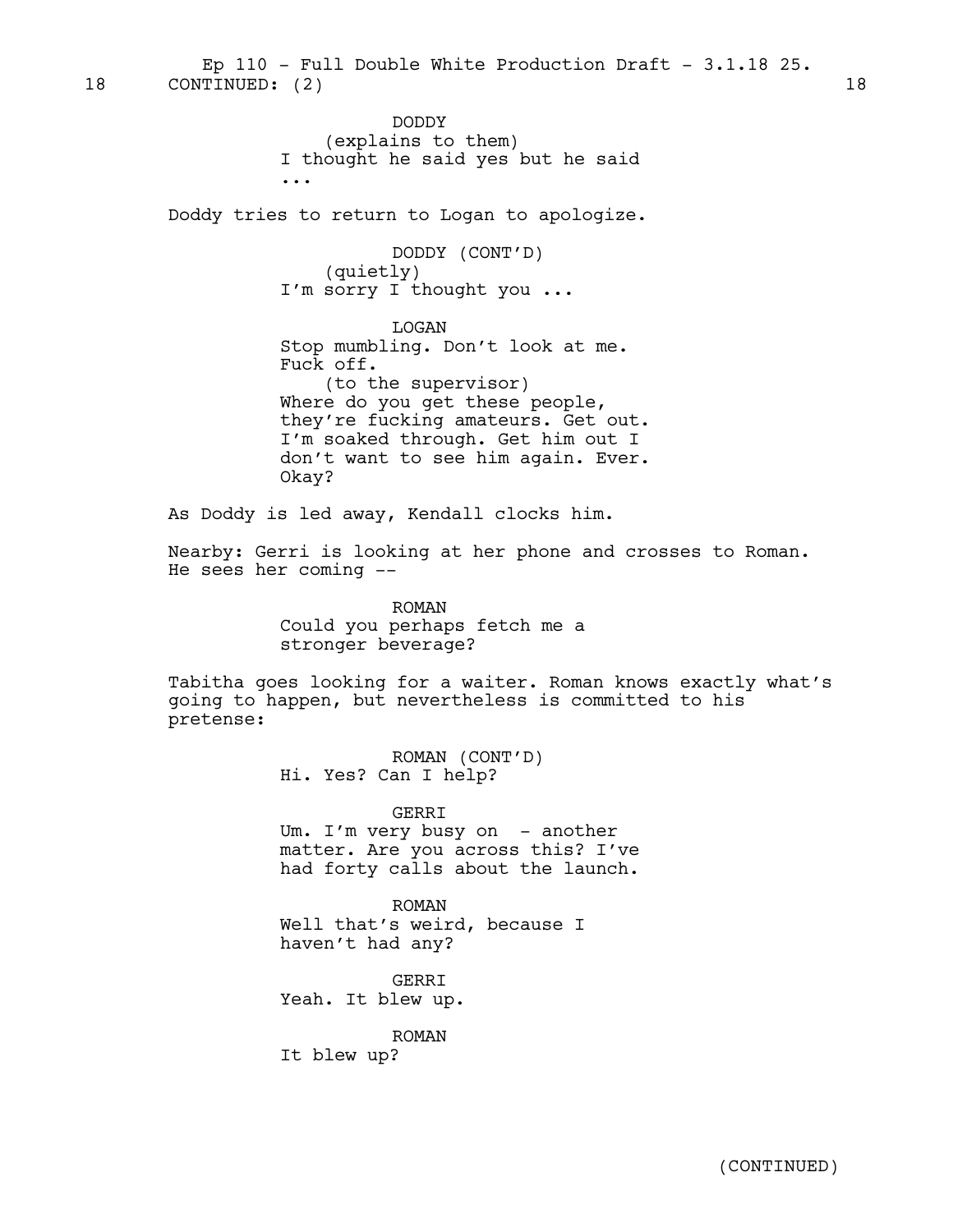18 CONTINUED: (3) 18 Ep  $110$  - Full Double White Production Draft -  $3.1.18$  26.

GERRI

Yes it exploded on the launch pad.

ROMAN

Okay. Wow. They should have told me. That's - naughty. And how bad is it? Is it bad?

GERRI

Well yeah it is bad.

ROMAN

And are - people are there people who are -- from the launch site?

GERRI I don't know. Yes. The scale means there are likely casualties. It's very unclear.

ROMAN Does Dad know?

GERRI No. Have you spoken to him?

ROMAN No. Will you tell him?

#### GERRI

No, well it's not a good time so - I guess he's concentrating on enjoying Shiv's wedding day.

ROMAN

Right. So, can they deal? Out there can I - I mean, this is a little detail in my world Gerri. Not to be horrible?

GERRI

You were the lead exec, I understood.

#### ROMAN

I was somewhat aware of the endeavor.

GERRI

Well, yes they can deal, but we need to be prepared for any comeback. I mean I'm just thinking legally --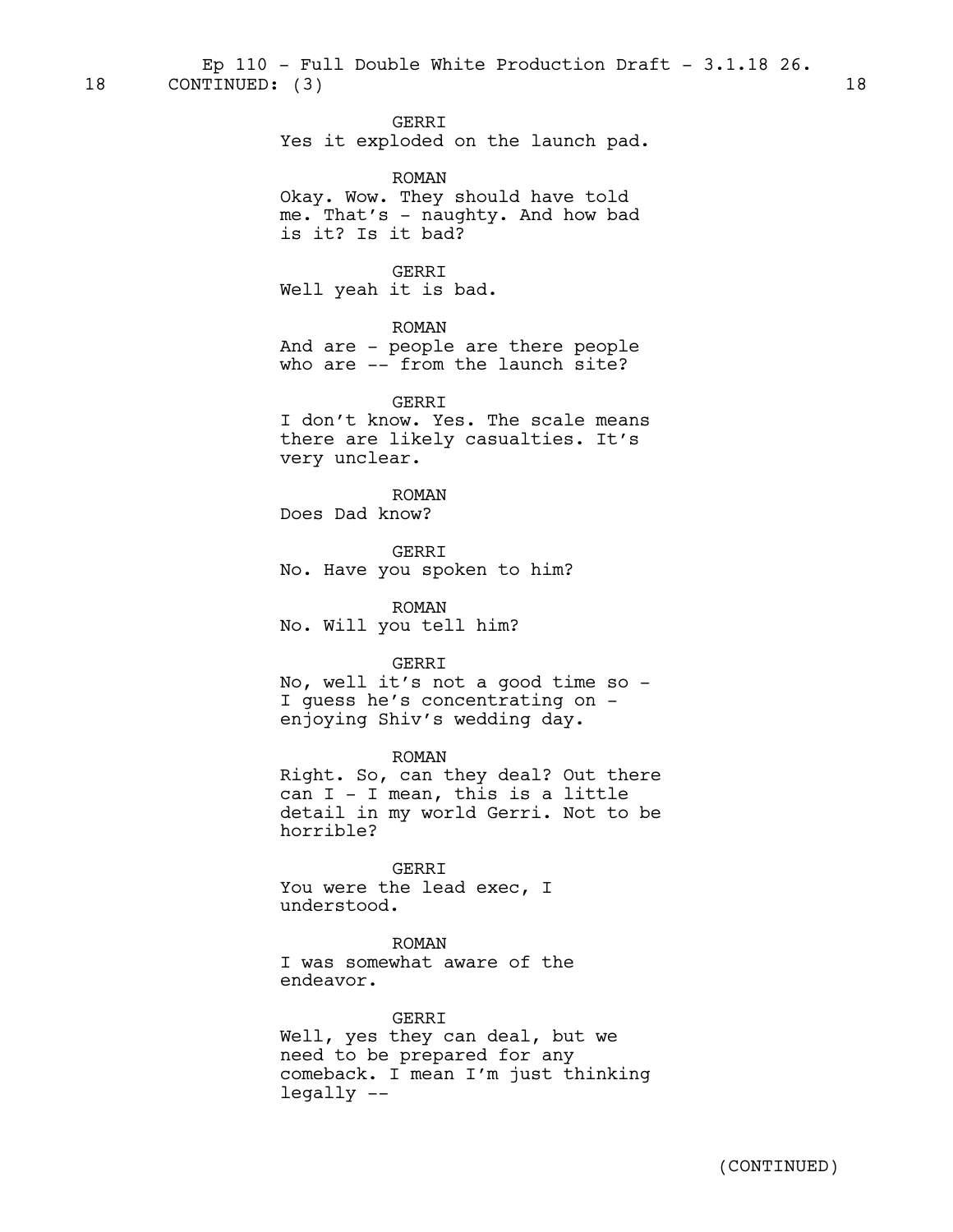#### ROMAN

Uh-huh.

(then decides) Because I did put on quite a lot of pressure to accelerate the launch even though there were concerns.

#### GERRI

You did?

ROMAN Yes I did.

GERRI

Oh fuck.

#### ROMAN

I thought it would be nice. For it to happen on Shiv's wedding day. Like fireworks? Big fireworks.

GERRI Well you got that right.

ROMAN

I'm just telling you because I sent quite a lot of emails and I - you know - there's no use hiding that because - I mean I'm just going to say, that's for you as General Counsel to know. So you can protect me.

GERRI

Well I can try. But, fuck. You're looking at potential corporate manslaughter.

Roman looks sick.

#### 19 INT. EASTNOR CASTLE - KITCHEN. EVENING. (N2) 19

Out back: Doddy is being paid off. Colin is there with an assistant and an NDA.

> COLIN You just sign there.

#### 20 INT. EASTNOR CASTLE - MARQUEE. NIGHT (N2) 20

Guests are seated at the many tables in the marquee.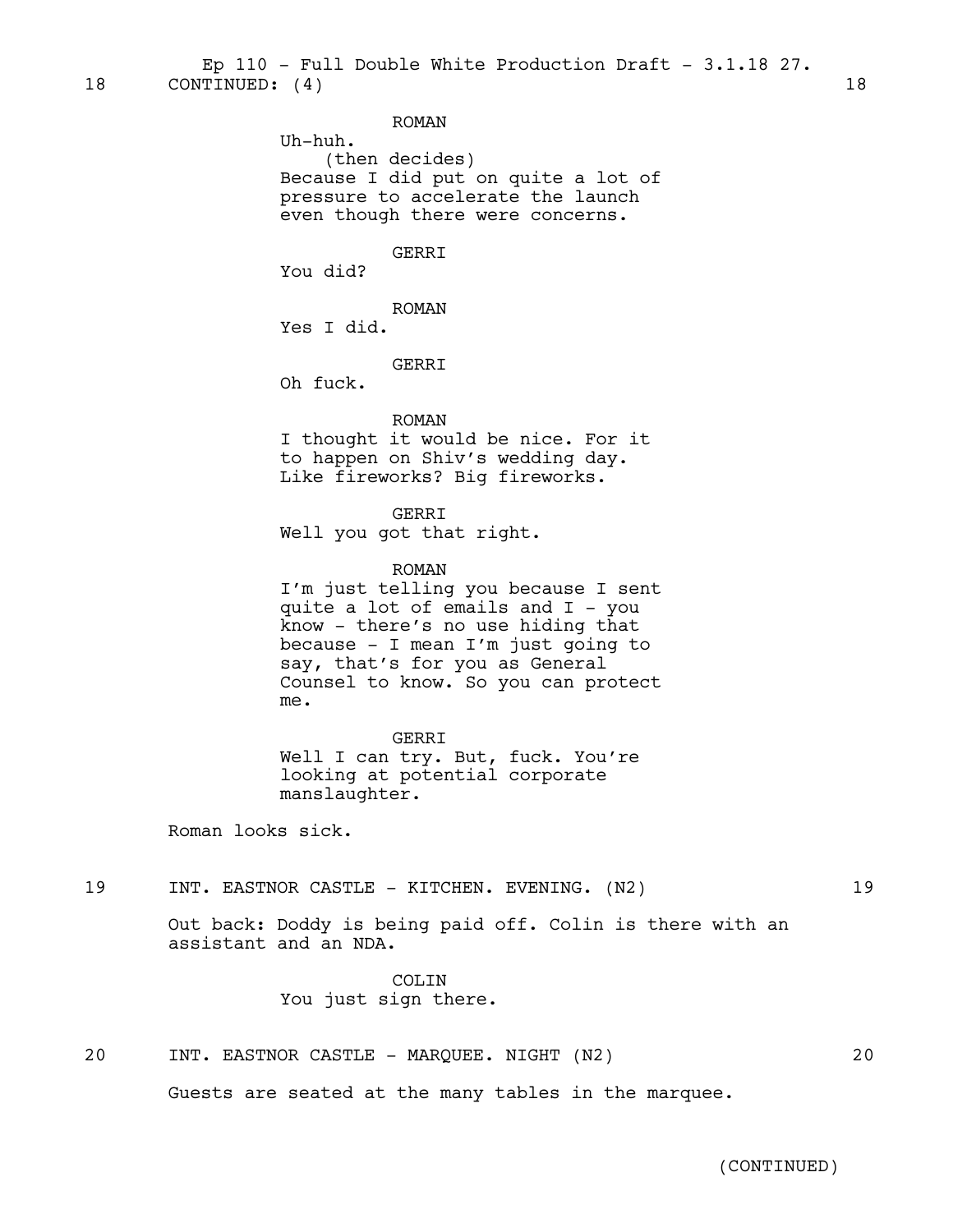ROMAN Ladies and gentlemen. I give you. The bride and groom!

Shiv and Tom come on in.

Later: We pick up sections of speeches:

(NB: WE won't hear all of these speeches - but cherry pick as we move around the room on other people).

> ROMAN (CONT'D) So. Yes. It's me. I am the best man. And truly, I am the best man. No disrespect to Tom's oldest friends, I'm just superior to them. I'd like to welcome Tom to the family. I don't feel like I'm losing a sister, more that I'm gaining another, uglier, more ladylike sister. What can I tell you about Tom? Very little, nothing really sticks. He was born and grew up, in - um America. The middle. In an Applebees. I should imagine. I've never asked. His parents are here. I'd point them out but they're basically nobodies. What? Folks, I don't want to be mean it's what a best man's speech is. They're actually incredibly lovely people. Just poor and uninteresting. I'm kidding! But I imagine what you really want to know is what went on at the bachelor party?

Roman looks at Tabitha. Who smiles at him. She doesn't give a shit. Tom clocks it. Tries not to look terrified.

> ROMAN (CONT'D) Yeah nothing he was well-behaved!

Tom looks relieved. Then mock indignant.

ROMAN (CONT'D) Although he did get a blow job. I'm kidding! No. I'm not. I am. Am I? No I am. I'm being horrible. It's the job.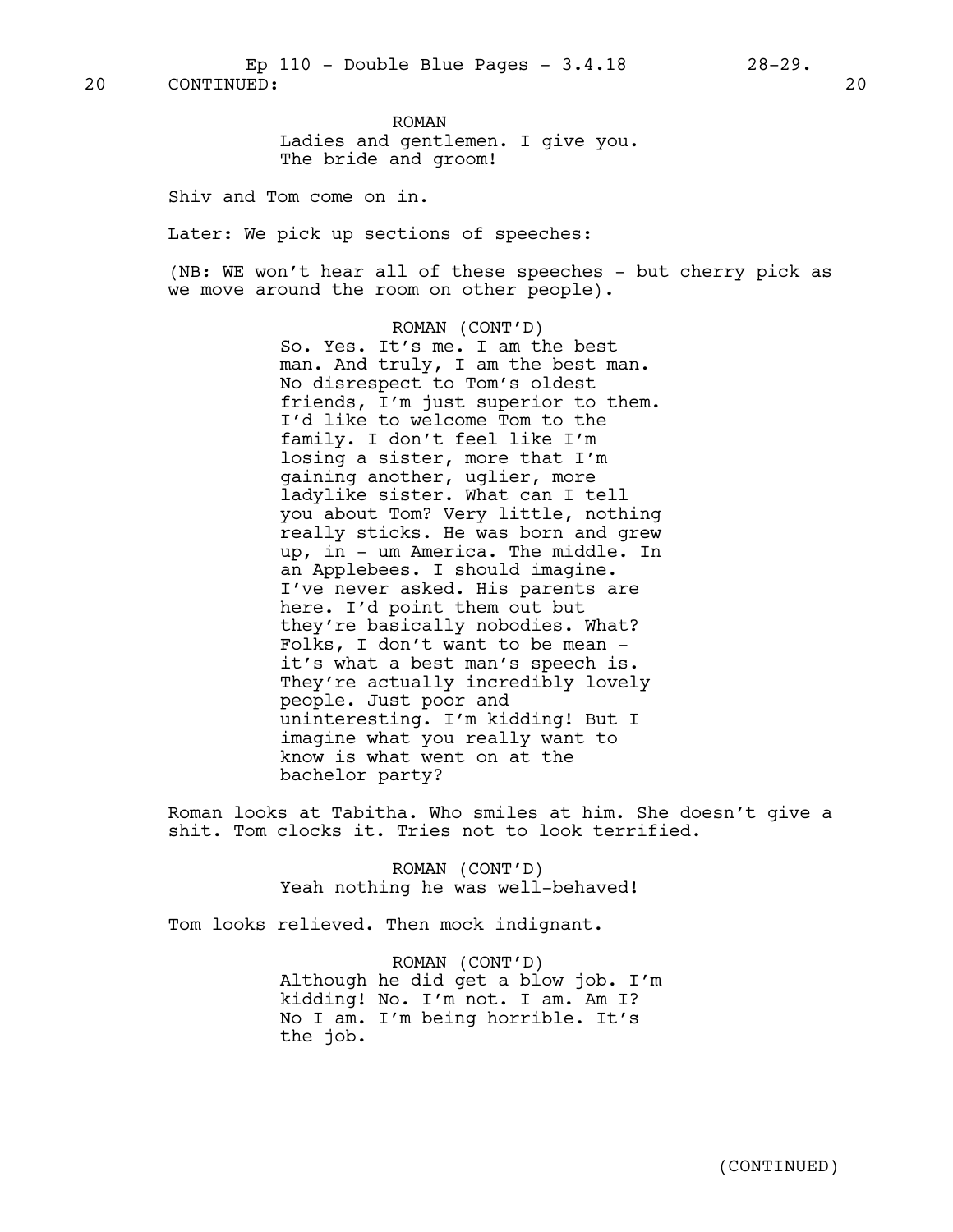20 CONTINUED: (2) 20 Ep 110 - Double Blue Pages - 3.4.18 30.

Now Logan is giving a speech. We hear snippets of:

#### LOGAN

(looking at Kendall) ... I wouldn't have missed this for the world. This is a very memorable day. A day I'll never forget, as long as I live. I wanted it to be perfect. For my daughter. And it is. Nothing could ruin this. It means so much to be surrounded by everyone we love and trust and hold dear. Because nothing is more important than family.

As Logan sits down to applause, Gerri comes over.

GERRI What about we do London, tomorrow?

LOGAN

Uh-huh.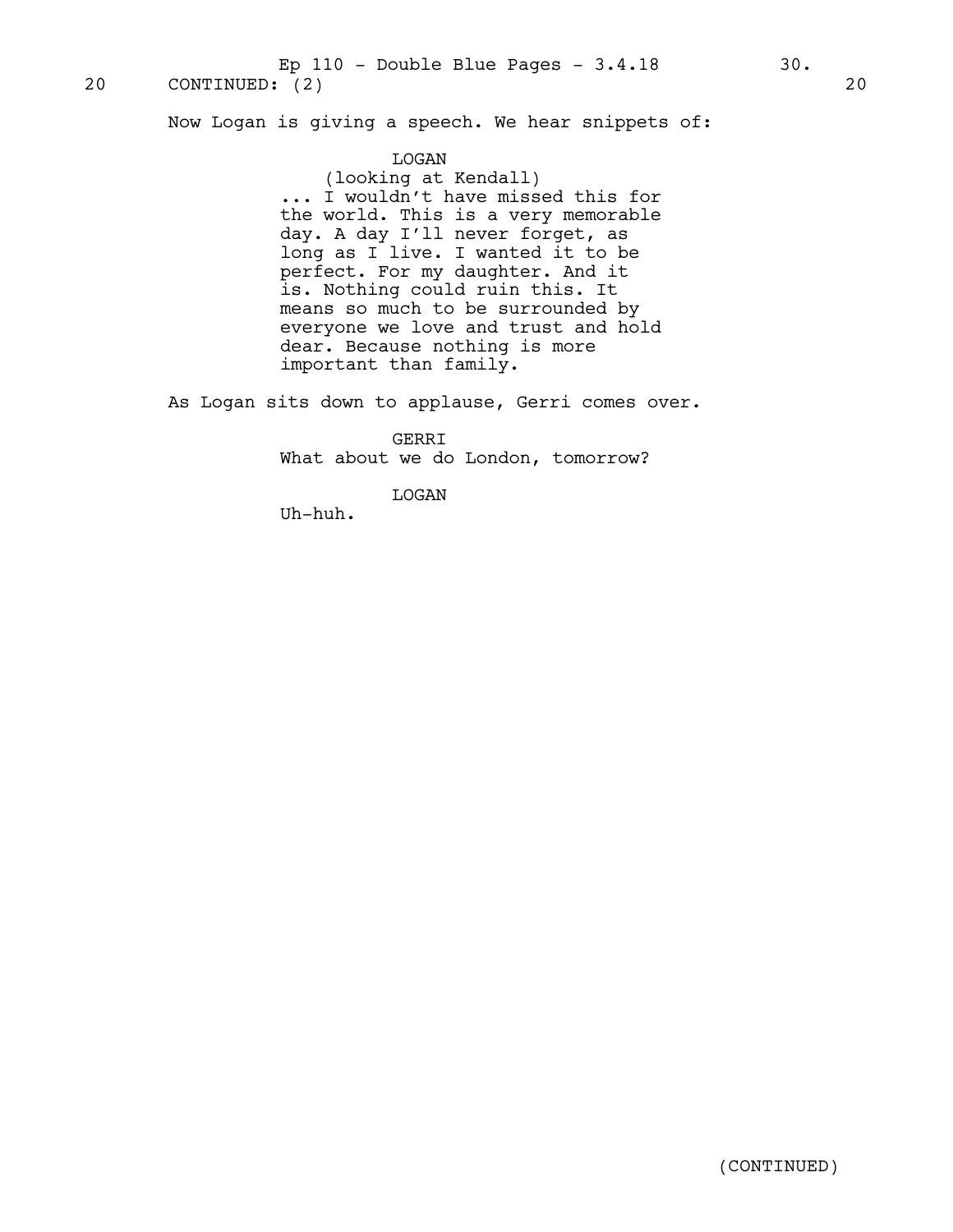GERRI And I've put together the list of investor calls. Karl is making initial contact.

MARCIA And a Poison pill? Should you consider?

Okay. Marcia is part of this? Gerri looks at her.

GERRI

Yup. I'll have the options on a poison pill defense. President in 25. The EU Commissioner in the morning. Yes?

LOGAN

Yeah.

GERRI And have you told the others?

LOGAN The others?

GERRI

The kids?

LOGAN

No.

(why would I?) Is there an advantage?

GERRI Well. I don't - no also, to, to just to tell them?

That thought hadn't registered with Logan.

#### SHIV

Okay. Who wants to hear about the  $*$ bachelorette party? Well, unlucky. \* Because there's nothing to tell. We  $*$ <br>ate chocolates and watched rom coms  $*$ ate chocolates and watched rom coms while sewing. And no one will tell  $\star$ <br>
you different. Because we killed  $\star$ you different. Because we killed \* the strippergram. No but seriously**.** \* I want to thank my Dad. We've had the occasional little difference but I'm happy to say we see eye to eye on most things.  $\star$ (MORE)

(CONTINUED)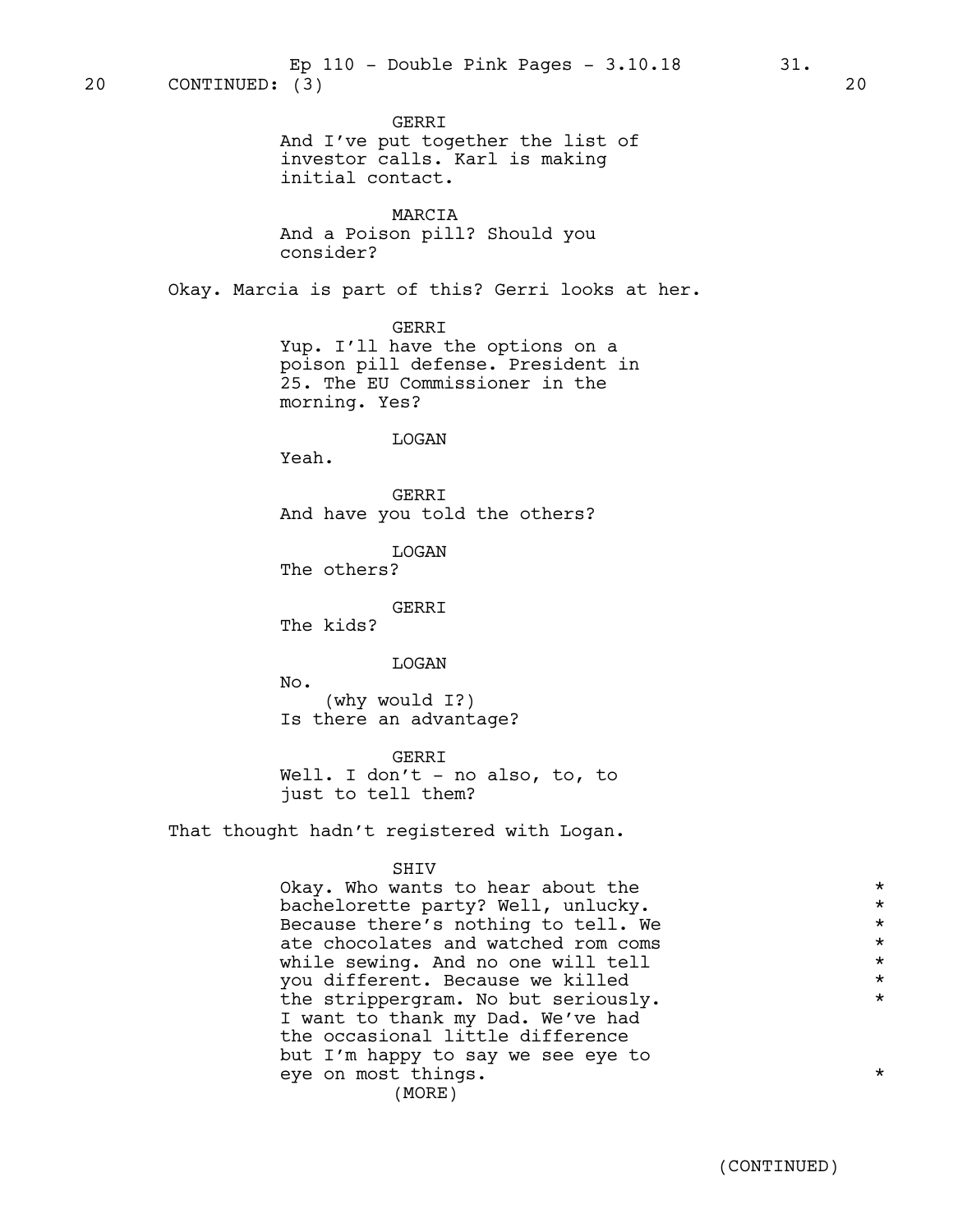I'd also like to thank my brothers but they've basically been a pain in the ass my whole life so I'm not going to. (MORE)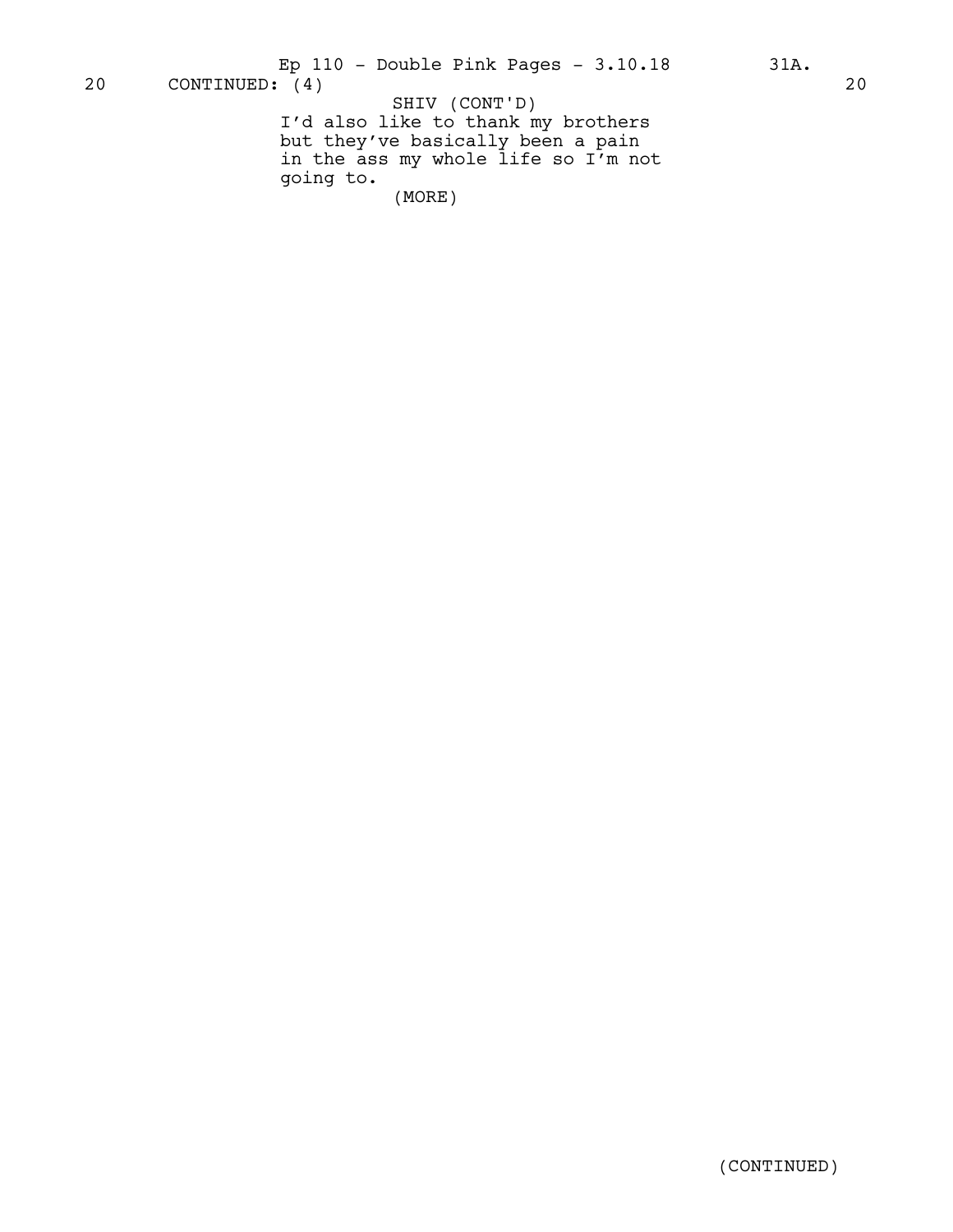20 CONTINUED: (5) 20

SHIV (CONT'D)

No, I'm grateful to them being here, especially given how busy they are. Roman had to launch a rocket today.

Roman looks sheepish.

SHIV (CONT'D) And Kendall's spinning a million plates.

Shiv looks at Kendall.

SHIV (CONT'D)

And Connor is basically an older Bruce Wayne, who knows what that enigmatic man is really up to. I wouldn't be who I am without having them as role models showing me so clearly what not to do. And \* I'd like to thank Tom. For being my rock. You're a good guy, Wambsgans, and I like hanging out with ya.

FRANK appears behind Kendall.

FRANK So you did it?

Gerri and Logan and Marcia looking over at Stewy and Kendall.

Shiv and Tom clocking the looking.

Tom is giving his speech.

TOM I love my wife. I love saying she's my wife. I just love the word 'wife'. (some of this for Nate's benefit?) Wife, wife, wife, wife, wife, wife, wife. She's my wife! And she's my life. And I love her very much. And I'm going to stop talking now because I feel like I'm going to cry and it would be crazy to cry because I'm just so happy. Thank you all for being here. I love you all.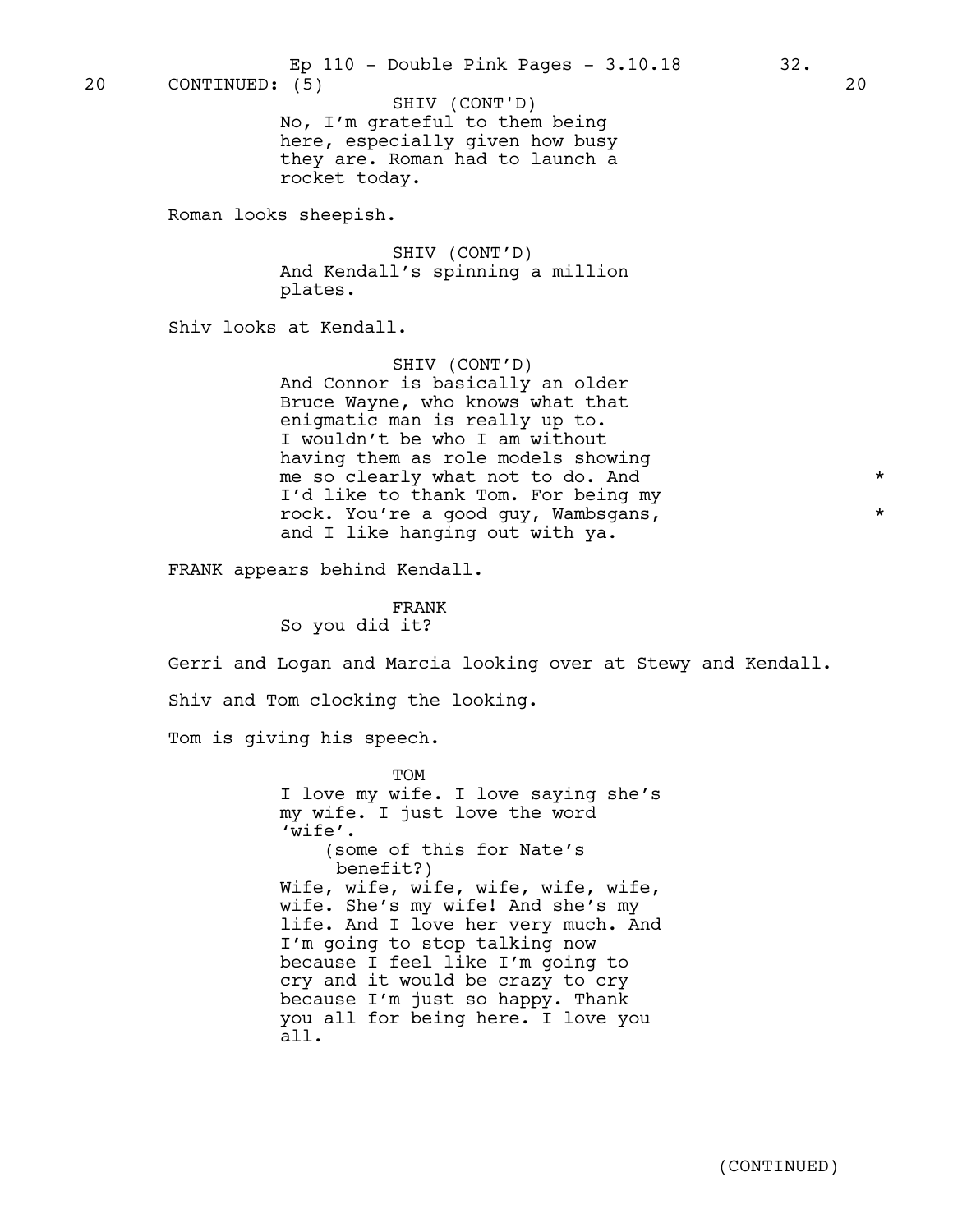Then Caroline:

#### CAROLINE

My daughter didn't want me to speak. She finds me embarrassing. But I just wanted to say - I know we haven't always seen eye to eye. It's difficult when your father has stolen you away across the Atlantic! And I know I can be difficult - she can be difficult too - but I hope you also know that I think you are a brilliant, strong, extraordinary young woman Siobhan. And I know you probably think I'm deliberately trying to make you cry or, steal the limelight. But I just wanted to tell you in front of everyone that you are special and, after my own fashion, I love you. And I wanted to say that publicly because I'm getting on, and I might not be in good enough health to say it when you remarry. That's a joke! I wanted to end on a little joke! Oh, and I love you, Tom. And you have exquisite taste!

21 INT. EASTNOR CASTLE - MARQUEE. NIGHT (N2) 21 Later: Shiv and Tom are dancing. To 'All of Me'.  $*$ Logan approaches. He cuts in, as is traditional. Tom goes over to his mother and invites her to dance. Tom's father approaches Marcia.

> MR WAMBSGANS I believe it's traditional to invite you to dance?

The dance finishes.

Shiv heads off - once she is in the crowd a little, Gerri whispers to Logan.

Nate intercepts Shiv.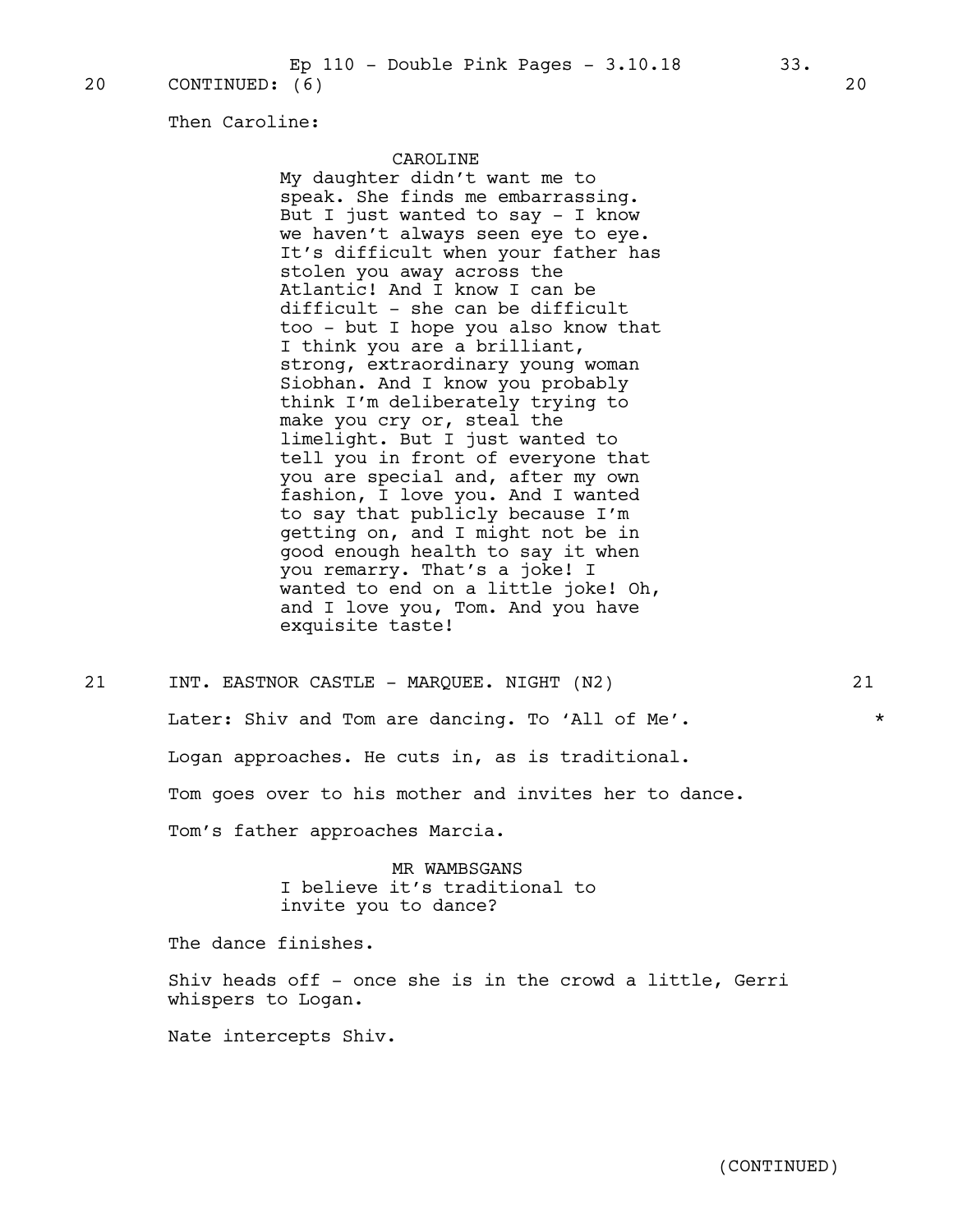NATE (whispered) Hey excuse me. Can I get just two?

SHIV

Thanks for the text message. What the fuck was that? 'I won't do it if you don't.' Is that a kind of anti-proposal?

#### NATE

Look I just spoke to Gil and it sounds like, well, he thinks he's being very subtle and all but something has happened and I wondered what the fuck that was?

SHIV What's happened with what?

He looks at her.

NATE

In terms of burying whatever it is  $\star$ <br>We know about and not being scared  $\star$ we know about and not being scared of ATN anymore? \*

She plays it dead straight.

SHIV Oh, okay, that's an interesting change of perspective?

He looks at her.

NATE I brought you in, what did I do?

SHIV I'm going to make him win.

NATE He's going to win anyway.

SHIV I might not agree.

## NATE

Well yeah. Look, I don't want to play the bleeding heart but - there's a reason I work with him and it's because (MORE)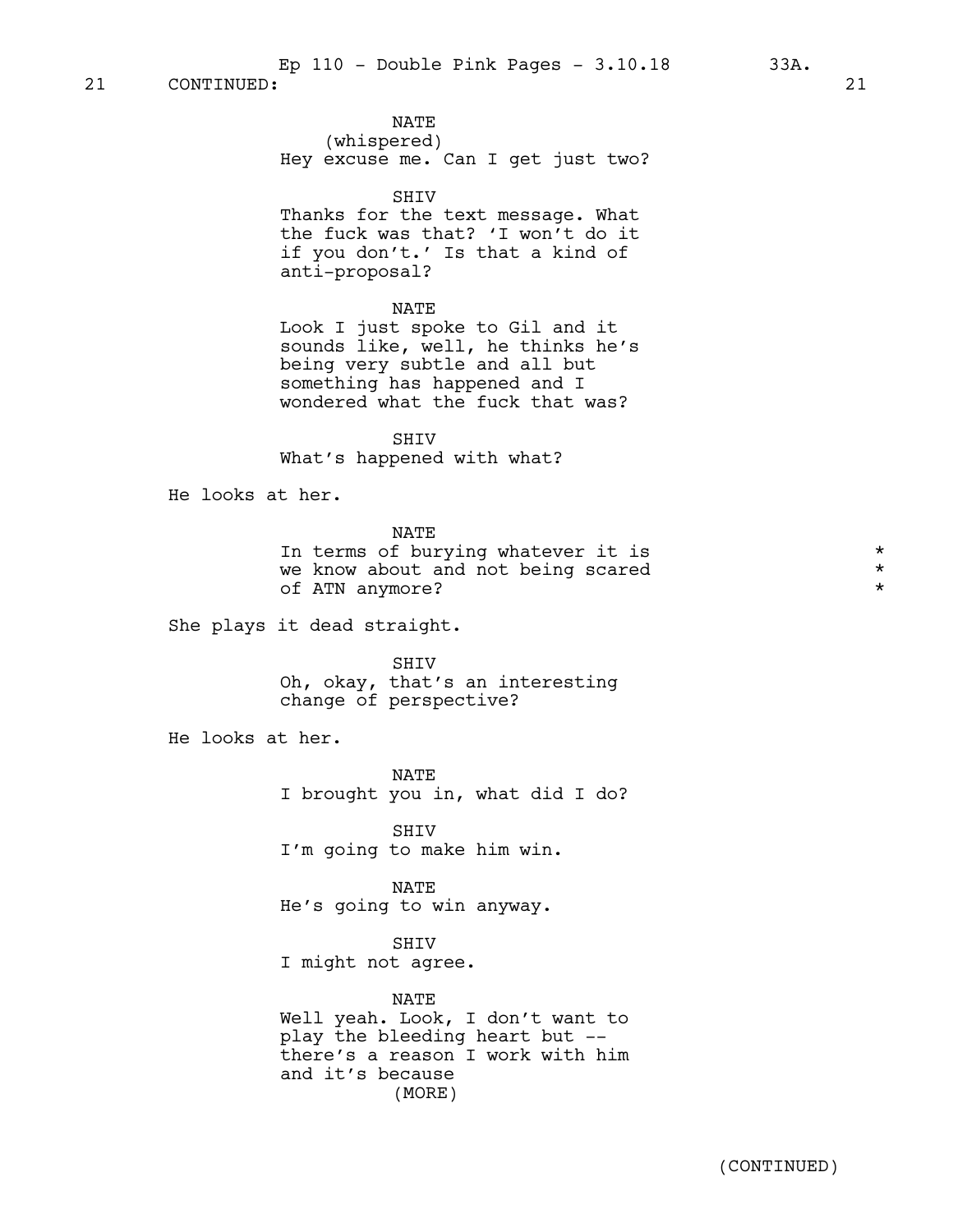21 CONTINUED: (2) 21 NATE (CONT'D) Ep 110 - Double Pink Pages - 3.10.18 33B.

(he's embarrassed to state his good intentions) - inequality and --

Shiv clocks his weakness and mocks --

SHIV (mocking voice) 'inequality'. (then) If you can't handle it, fuck off.

Tom clocks Shiv and Nate in heated consultation. Starts to head over.

> NATE Who are you?

SHIV I'm Shiv fucking Roy. And I'm going to have two grateful people: the President and my Father.

Logan makes it to Shiv.

LOGAN Okay. I'm sorry, honey. I'm sorry. But you need to talk to your brother. I think you all need to chat.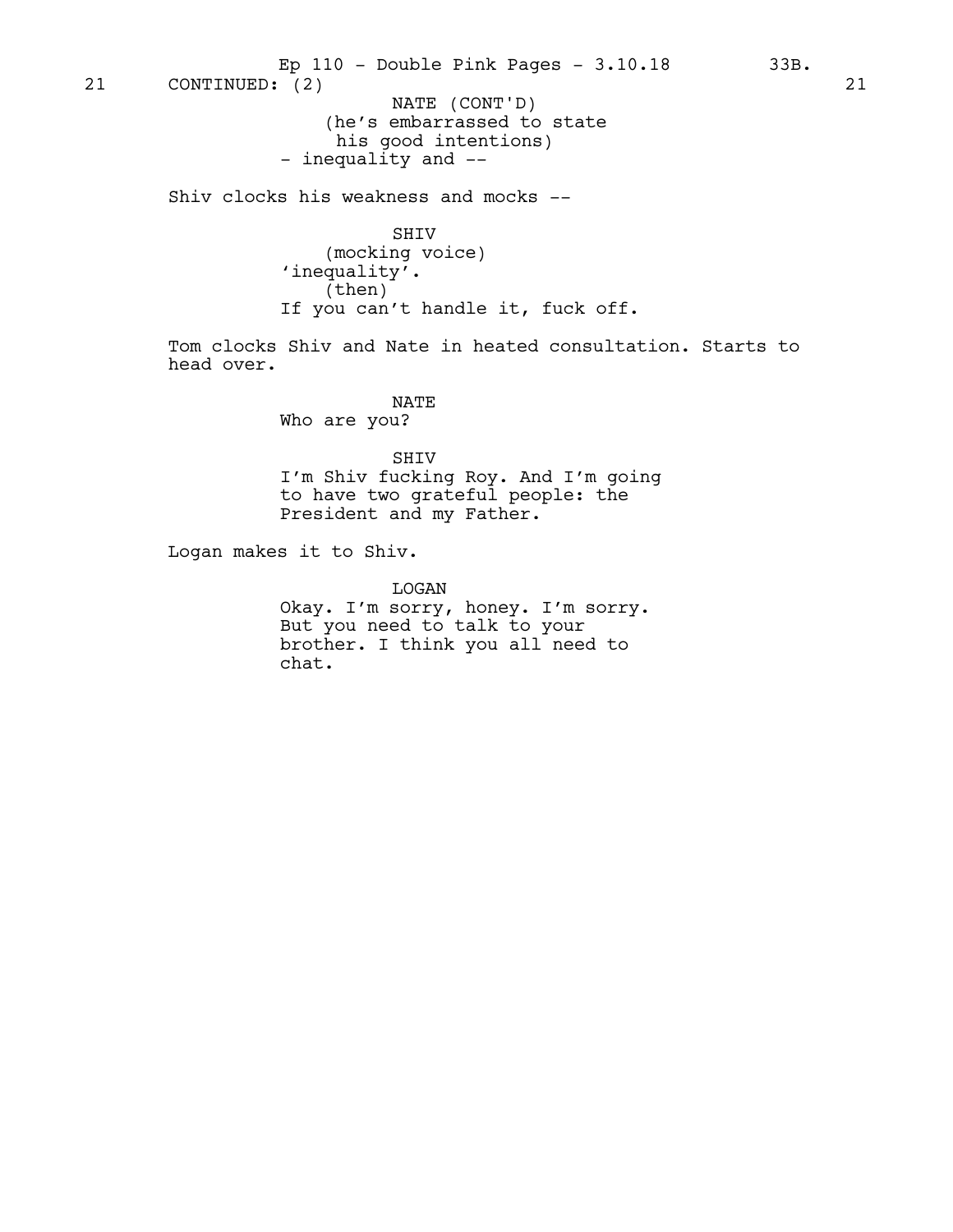## 22 INT. EASTNOR CASTLE - MARQUEE. NIGHT (N2) 22

Elsewhere: Connor snakes through the party.

CONNOR Um. Kendall? Could I grab a word with you?

KENDALL Uh-huh? What is it?

CONNOR Oh just a thing, just a little thing. Would you mind? In private?

Gerri is over talking to Shiv, and then going to Roman.

23 INT. EASTNOR CASTLE - GOTHIC DRAWING ROOM. NIGHT (N2) - 23 **CONTINUOUS** 

Kendall walks in, led by Connor.

CONNOR I'm - sorry bro. I didn't give you the full, full picture.

There inside are Shiv and Roman.

KENDALL Oh. Okay. Okay.

**SHIV** So what the fuck? Dad told us. How could you?

KENDALL. It, it was out of my hands Shiv -- I

#### ROMAN

You're a real piece of work, you know that? You act like you're a fucking - guy, a decent guy, but seriously?

KENDALL Look - we can talk. There's no need to talk to me like I'm --

SHIV I think we get to talk to you any way we fucking like.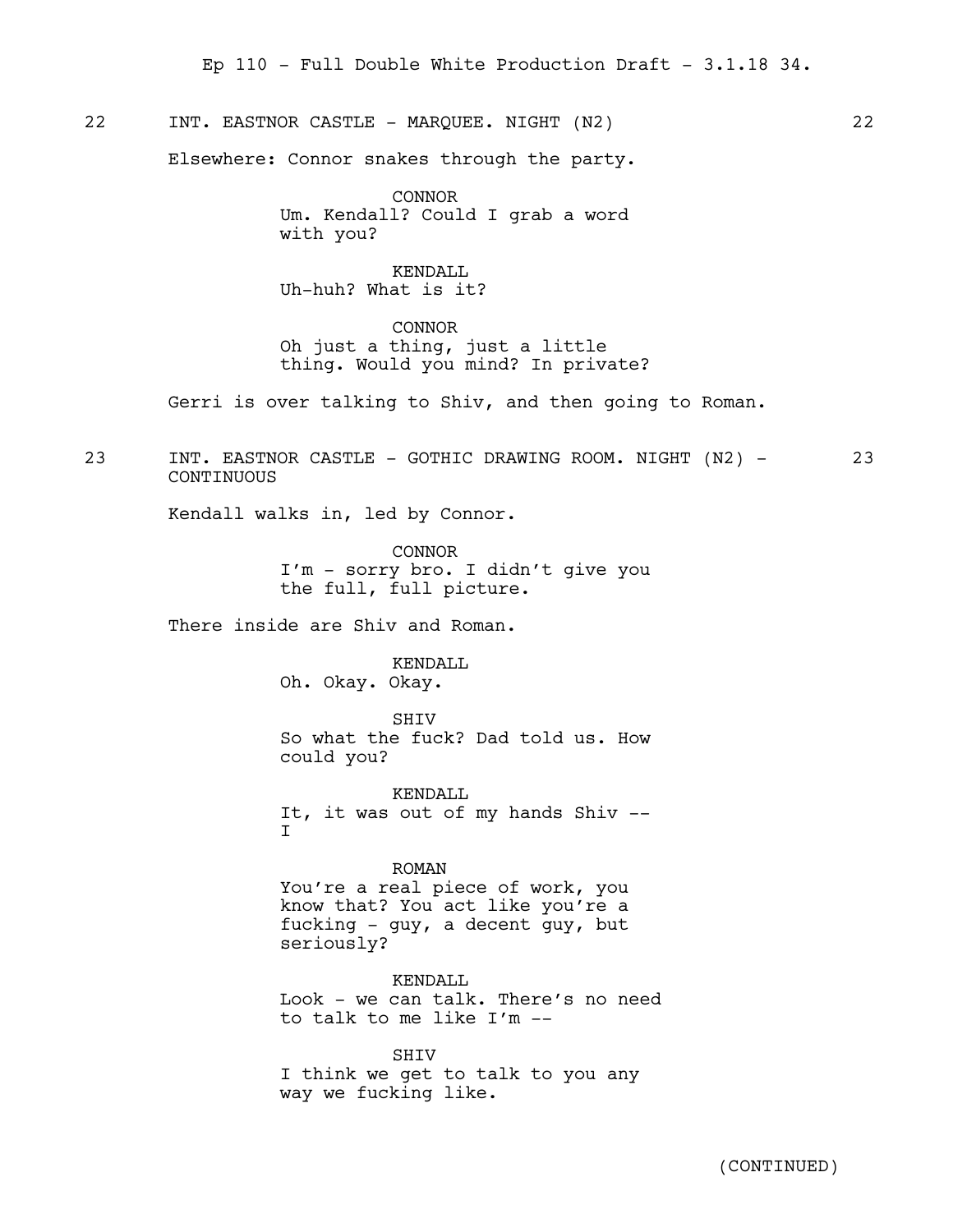## KENDALL

The fact is I was forced into this position against my wishes.

## ROMAN

Boo-hoo. Boo-fucking-hoo.

## KENDALL

You can talk to me. I'll answer any questions you have.

#### ROMAN

Yeah I have a question. What the fuck in the name of all the fuck in the universe do you think you're doing?

#### KENDALL

I'm trying to save the company.

## ROMAN

By fucking us, forever?

## KENDALL

If this works, which undoubtedly it will you'll all be very very very rich and maybe it's for the best for this to no longer be a family operation.

#### ROMAN

Well no, because for one thing, our inheritance is all in stock so after this, if Dad goes loco - and pisses it all away, nothing.

## CONNOR

Kendall, we're - we're - this is. Look, I can say it because I don't even care, but the fact is, right now we're somebodies, we're people, any doofus can have a few million bucks!

## KENDALL

Oh come on!

#### **SHTV**

This is a unilateral decision. To fundamentally alter the nature of the family, on my wedding day. Do you have any conception of how fucking selfish you are?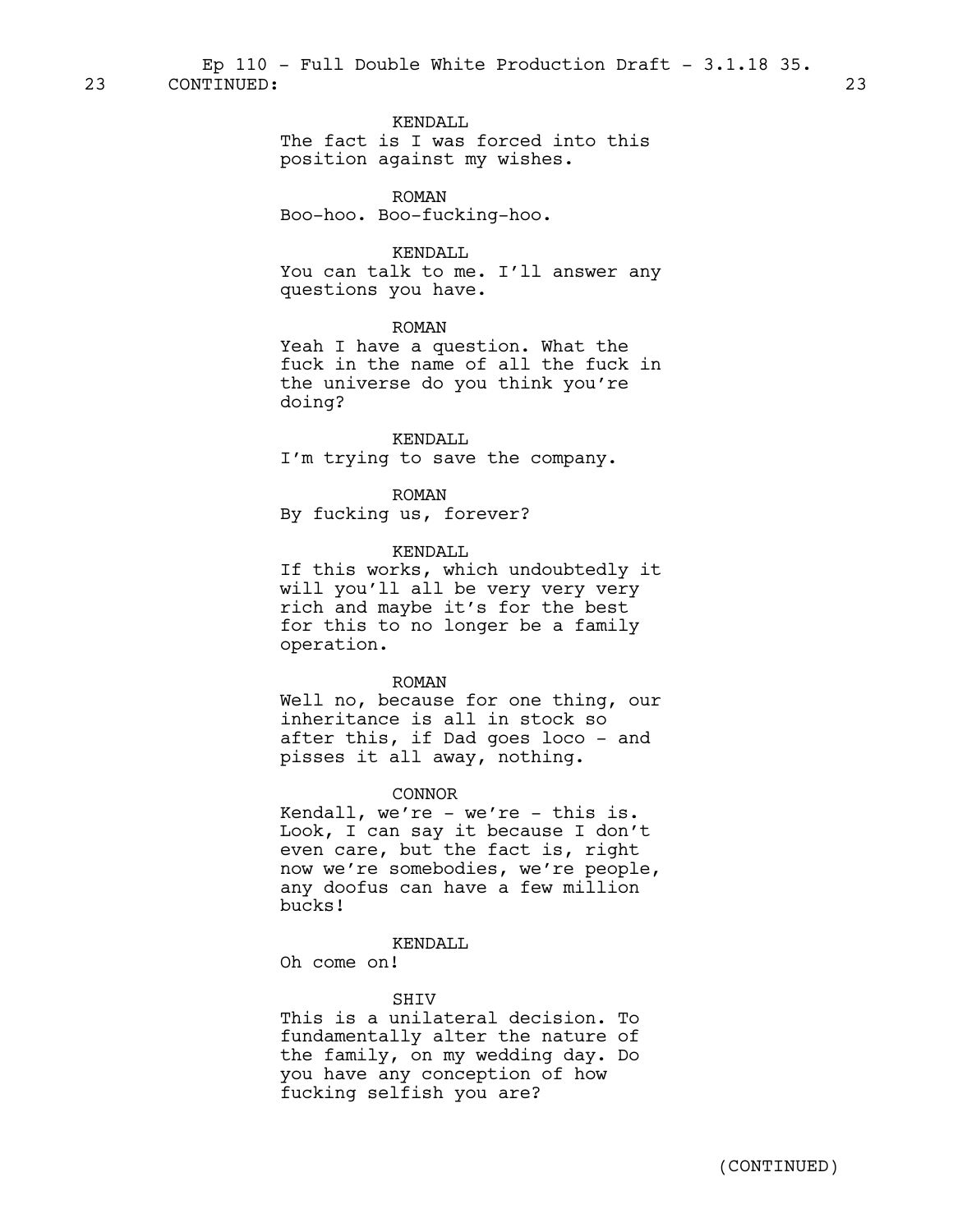23 CONTINUED: (2) 23 Ep  $110$  - Full Double White Production Draft -  $3.1.18$   $36.$ 

ROMAN

This isn't about a dress.

SHIV

Fuck off.

CONNOR He's right. It's about the next one thousand years.

## KENDALL

The Thousand year Reich? Uh-huh? That will endure for eternity? Dad is fucked? You're all - fucking guarding a trash can full of diapers. Wake up. This is - just a little maneuver. You don't need to get sentimental.

#### SHIV

Look, I'm no fucking blushing bride - but the, the lack of thought, I can't believe it. To do this to Dad, today?

## KENDALL

Oh, let's not pretend Shiv? This isn't about Dad. This is because you like the power. It gets you close to the polls you like to grease. And Rome you couldn't get a job in a fucking burger joint let alone a Fortune 500 without some nepotism and - Con, you like the glamour it gives to a fucking freak in the desert.

## CONNOR

No. I could actually do with the assistance of the family firm on my ambitions to become President.

## KENDALL

Uh-huh. Uh-huh. Exactly. You're all living in a fucking dream world.

Logan enters.

LOGAN Hello. How's the torture going?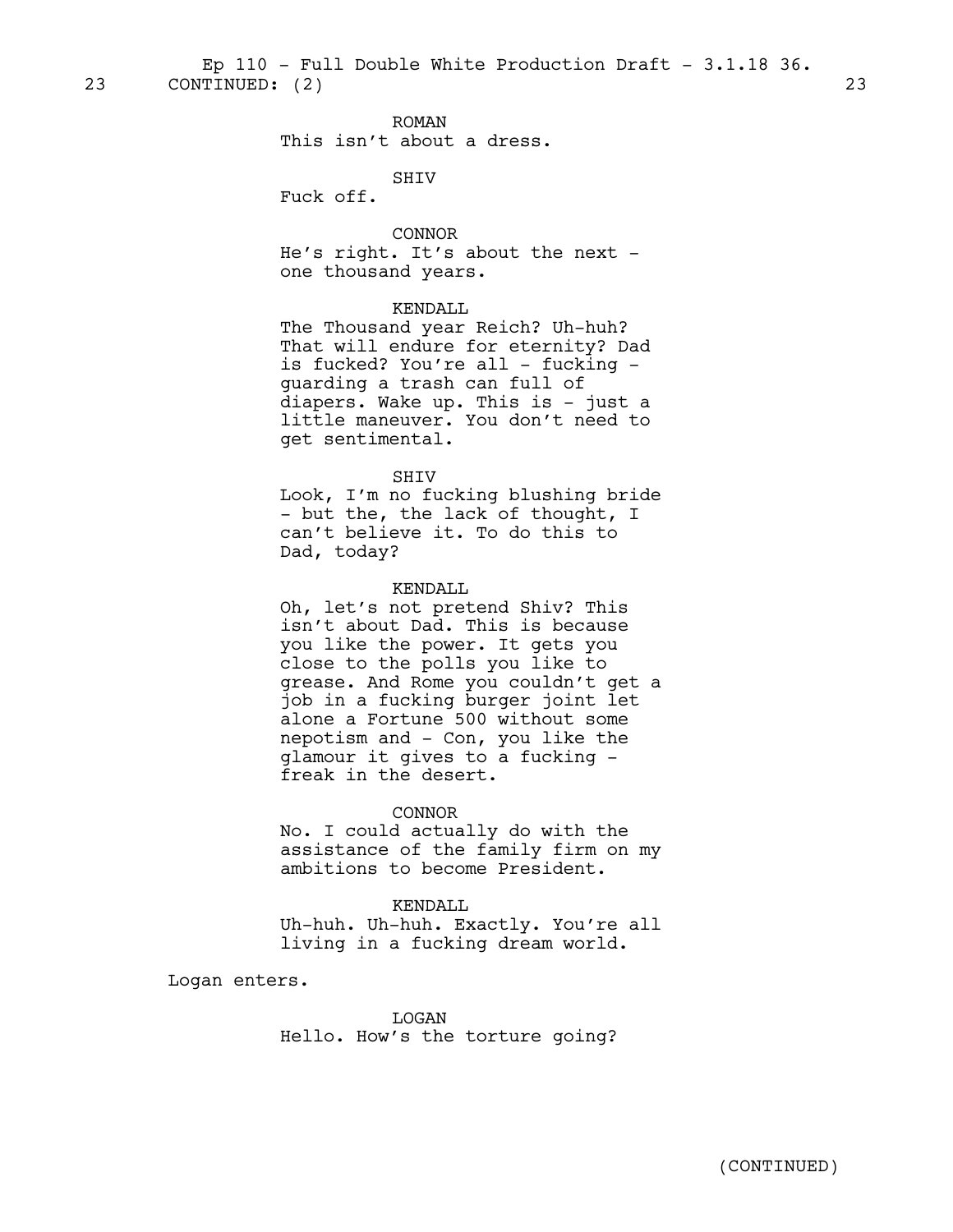KENDALL I ought to go. This - is I shouldn't even, talk to you.

LOGAN I don't think there's any reason not to, legal or otherwise?

## KENDALL

I'm not getting into it.

LOGAN

You don't think you owe us an explanation?

KENDALL I don't owe you anything.

LOGAN

Ha! What have you had your whole life that I didn't give you?

### KENDALL

I don't  $-$ 

watching the TV.

## LOGAN

I blame myself. I spoiled you and now you're fucked. I'm sorry, you're a hothouse flower and you're nothing. You're curdled cream. Maybe you can write a book or, or collect sports cars - or something  $*$ but for the world, no I'm sorry, you're not made for it. You can't stand it.

Kendall considers then walks out past his father.

KENDALL You're a fucking beast.

24 INT. EASTNOR CASTLE - KENDALL'S WAR ROOM. NIGHT (N2) 24

Kendall puts his key card to the door, comes in. Stewy is

STEWY Hey. Okay? I think Logan came calling to my room. I thought it was safest just to hole up here --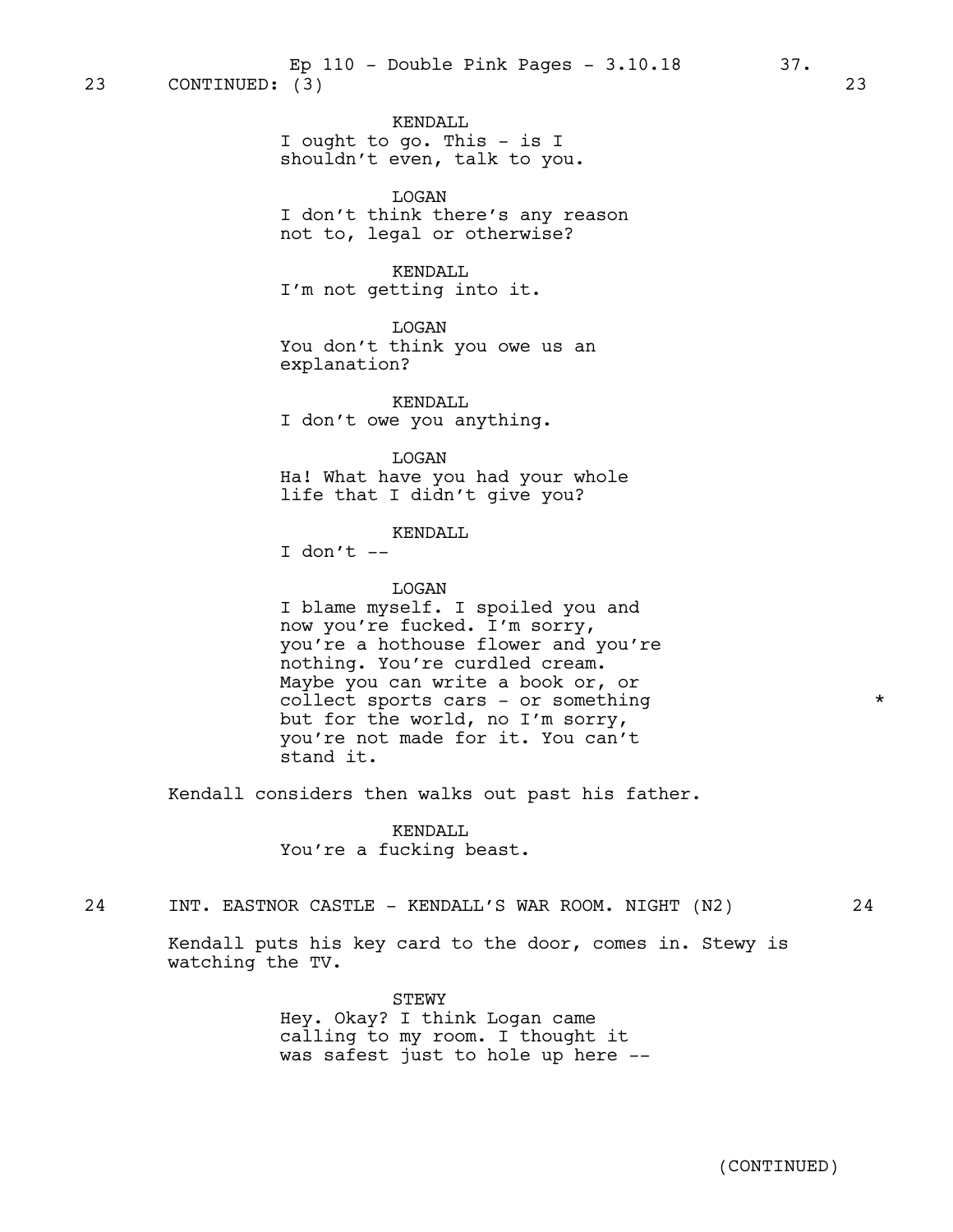24 CONTINUED: 24 Ep  $110$  - Full Double White Production Draft -  $3.1.18$   $38.$ 

> KENDALL Right. Listen, we got - we got some more?

There can only be one thing he's talking about.

STEWY Uh-huh? Shall we both, just, (lay off?) you know, could be a big day tomorrow?

KENDALL Sure. You got a little though? In case we want - for tomorrow?

STEWY (yes, but) Um? I'm not sure?

KENDALL You wanna look?

Stewy looks at him, have you got this under control?

STEWY We're good, right?

KENDALL

We're good.

STEWY Sandy wants a check in at 2 and at 4 and at 6 GMT. Okay?

Kendall puts his phone on the side. Taps it.

KENDALL Wise. Wise. (then) I could just do with a straightener?

Stewy makes a decision.

**STEWY** Okay. Well I'm all out. I think. Sorry, But we're good?

Kendall really wants a line of something but he also knows it's not cool to push it. Will make him look out of control.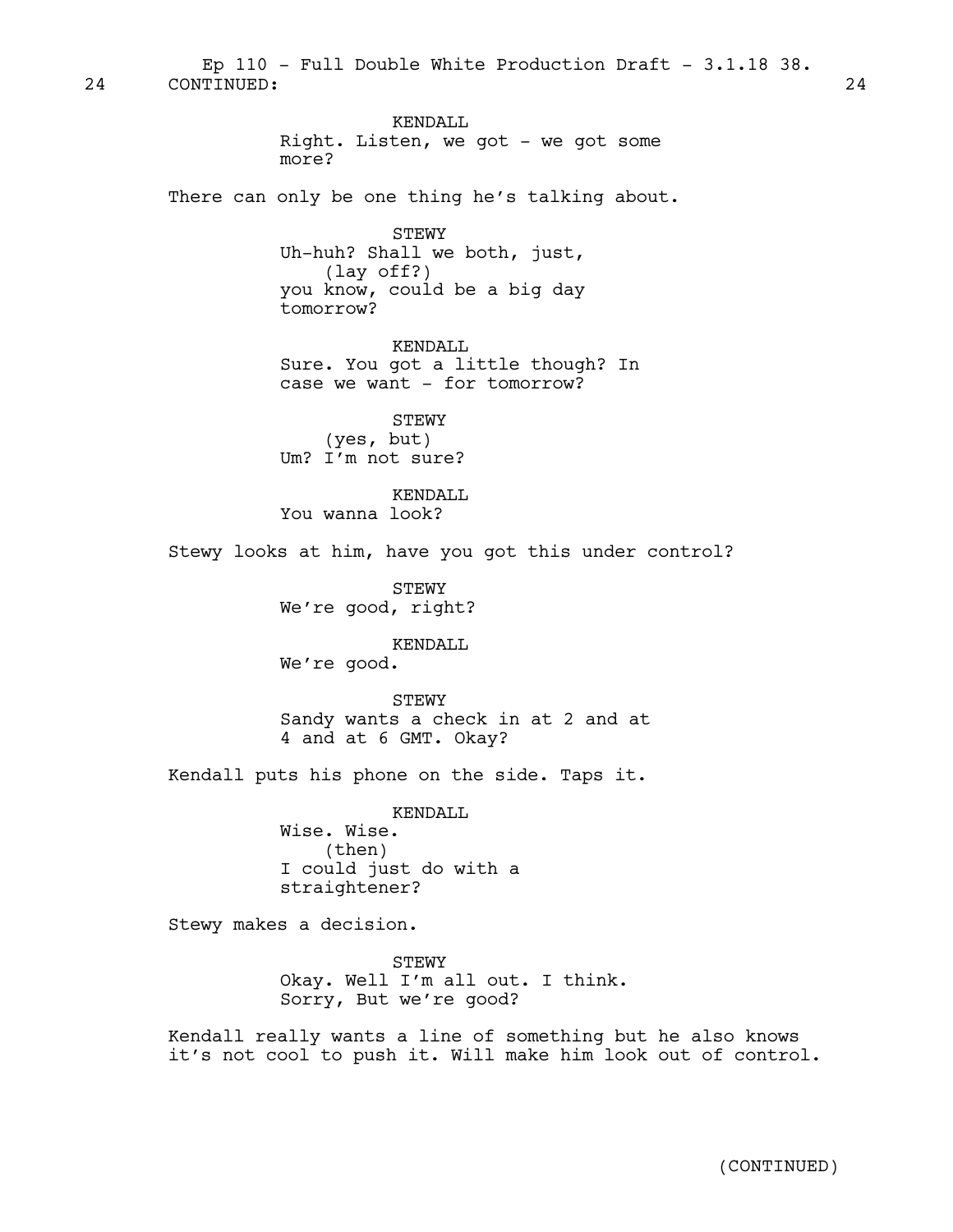24 CONTINUED: (2) 24 Ep 110 - Double Pink Pages - 3.10.18 39.

> KENDALL Fine. Okay. Fine. Well, catch you later.

25 EXT. EASTNOR CASTLE - KENDALL'S ROOM. NIGHT (N2) 25 Kendall heads out - hungry for stimulants. Eager to get away from himself.

- 26 OMITTED 26
- 27 INT. EASTNOR CASTE MARQUEE. NIGHT (N2) 27

Connor is talking to Roman.

CONNOR And wow shit, did anyone die?

CONNOR

ROMAN We don't know. But it will be fine. (he watches the band) And dude, were you kidding, about the Presidential thing?

No. Why?

ROMAN Because I think it'd be a disaster.

CONNOR Screw you. No. I think I could do  $\pm$   $\star$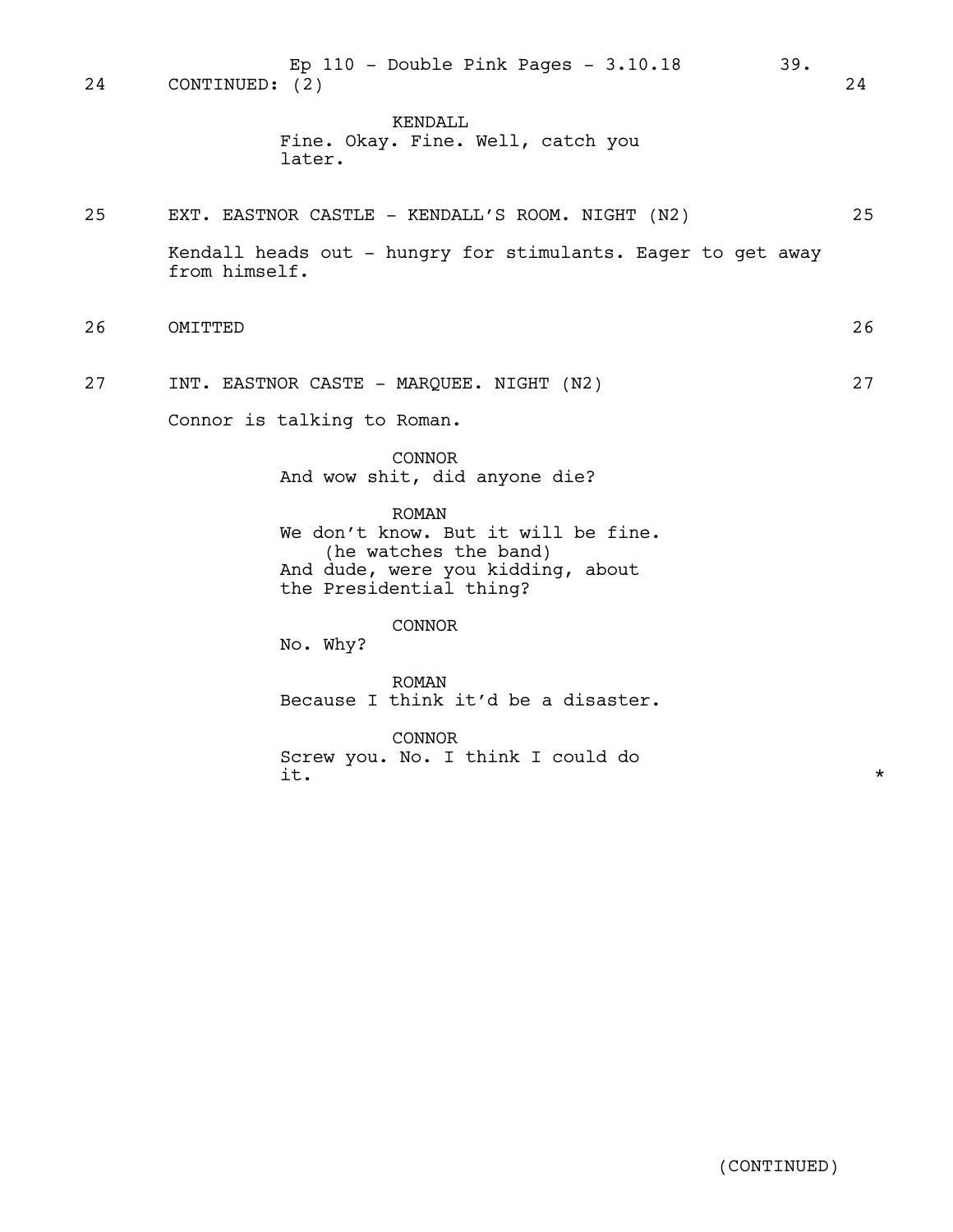$\text{ROMAN}$   $\text{*}$ Right. I mean, what would you even want to do.

CONNOR Well. I would launch a campaign,  $*$ against the Great Dangers.

#### ROMAN

Which are?

## CONNOR

Honestly, from my readings, and sadly you cannot say this because the permitted public debate has shrunken to the size of a fucking nut. But, frankly, Onanism and Usury.

ROMAN Excuse me, Harry Potter?

CONNOR This isn't for public consumption, it's from my readings.

ROMAN

Cuck-oo.

CONNOR And I want to not pay tax.

ROMAN Well, tell me about it.

CONNOR As a protest. Like Thoreau. He had it right, let me tell you. He had it all right.

Gerri is heading towards them.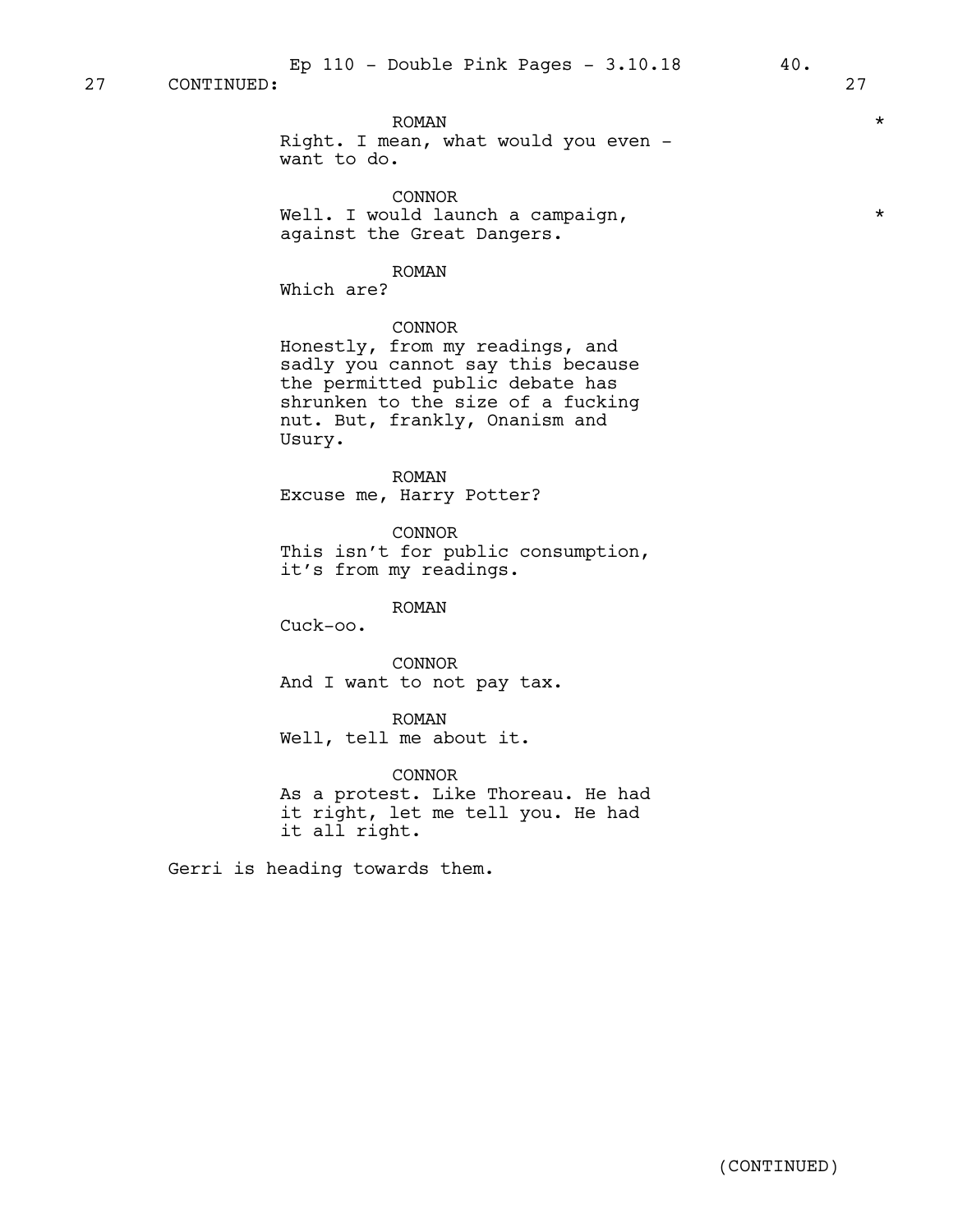GERRI Roman, if I leave for New York after the cake is cut will you stay up tonight as link man?

He angles her away.

ROMAN Did you hear yet?

GERRI

About?

ROMAN Japan? How many dead?

GERRI Oh yeah, did you not hear? None. \*

 $\text{ROMAN}$   $\text{*}$ None? None at all?

GERRI Two guys lost thumbs and there might be an arm they won't be able

ROMAN Are you kidding? It's just an arm? A couple of fucking thumbs?

GERRI Yeah so sad but --

to save. But they might.

ROMAN Are you kidding? Jesus. We're not going to ruin a party over a couple of fucking thumbs!

GERRI And the good news is, we're in a good insurance position on the satellites.

ROMAN Okay, see? I'm making us money!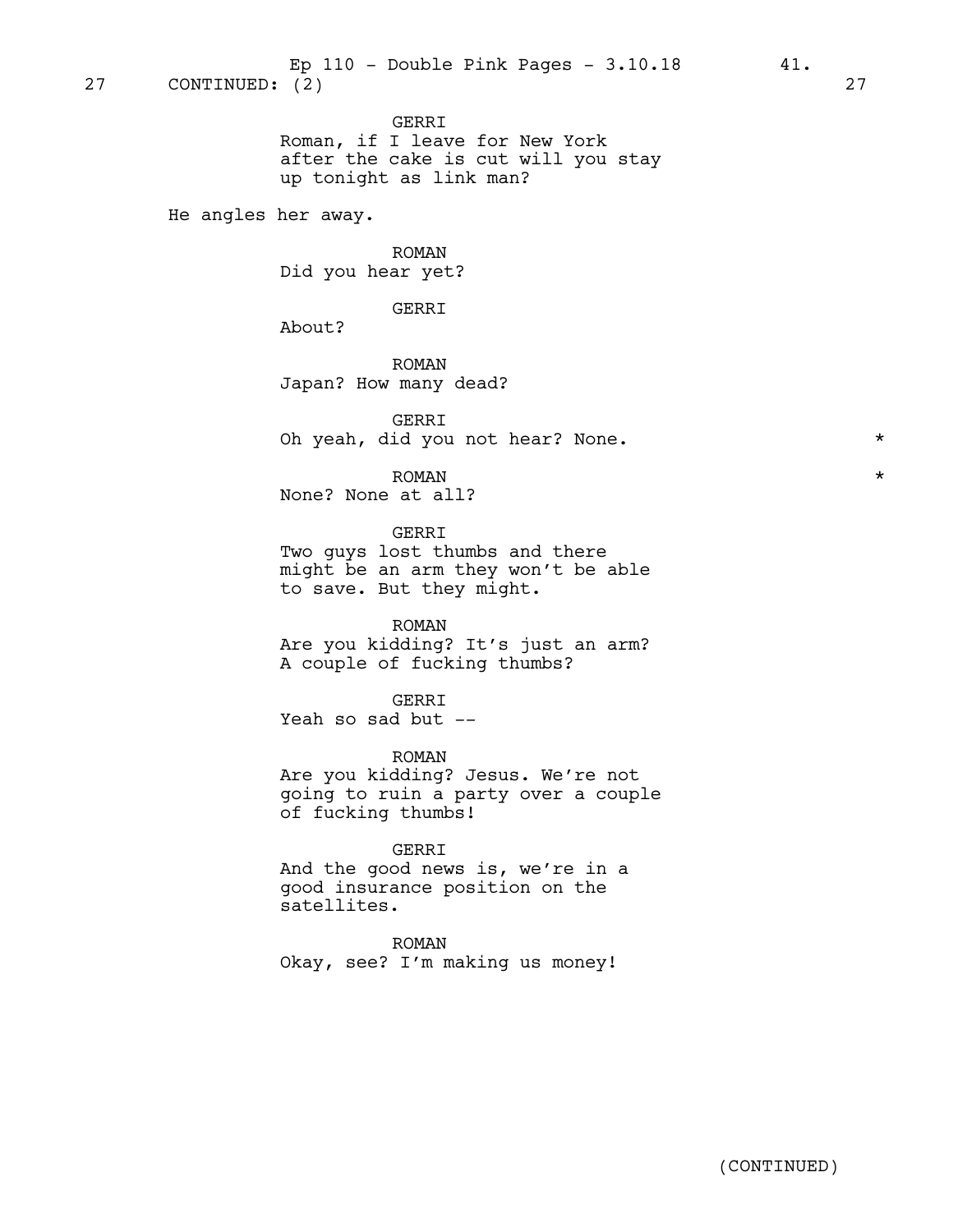GERRI Uh-huh. This will overall probably be revenue neutral. Tom is approaching -- TOM How we all going? Sorry about 'everything'. ROMAN Hey, Tom, guess who didn't kill anyone? But only maybe lost a coupla thumbs? TOM I don't  $-$ Tom looks blank. Roman points both his thumbs at himself. ROMAN This guy! TOM Great? Well congratulations. Tabitha joins them. ROMAN Tabs. It's alright, it's okay, nobody died! TABITHA 27 CONTINUED: (3) 27 Ep 110 - Full Double White Production Draft - 3.1.18 42.

Oh. Okay? That's nice.

ROMAN Yeah I kinda always wondered if I was a psychopath but apparently not. I'm actually relieved. We have to celebrate!

TABITHA Okay, sure! How?

ROMAN I dunno. Wanna go try to launch my rocket? (he raises his eyebrows) Eyebrow eyebrow.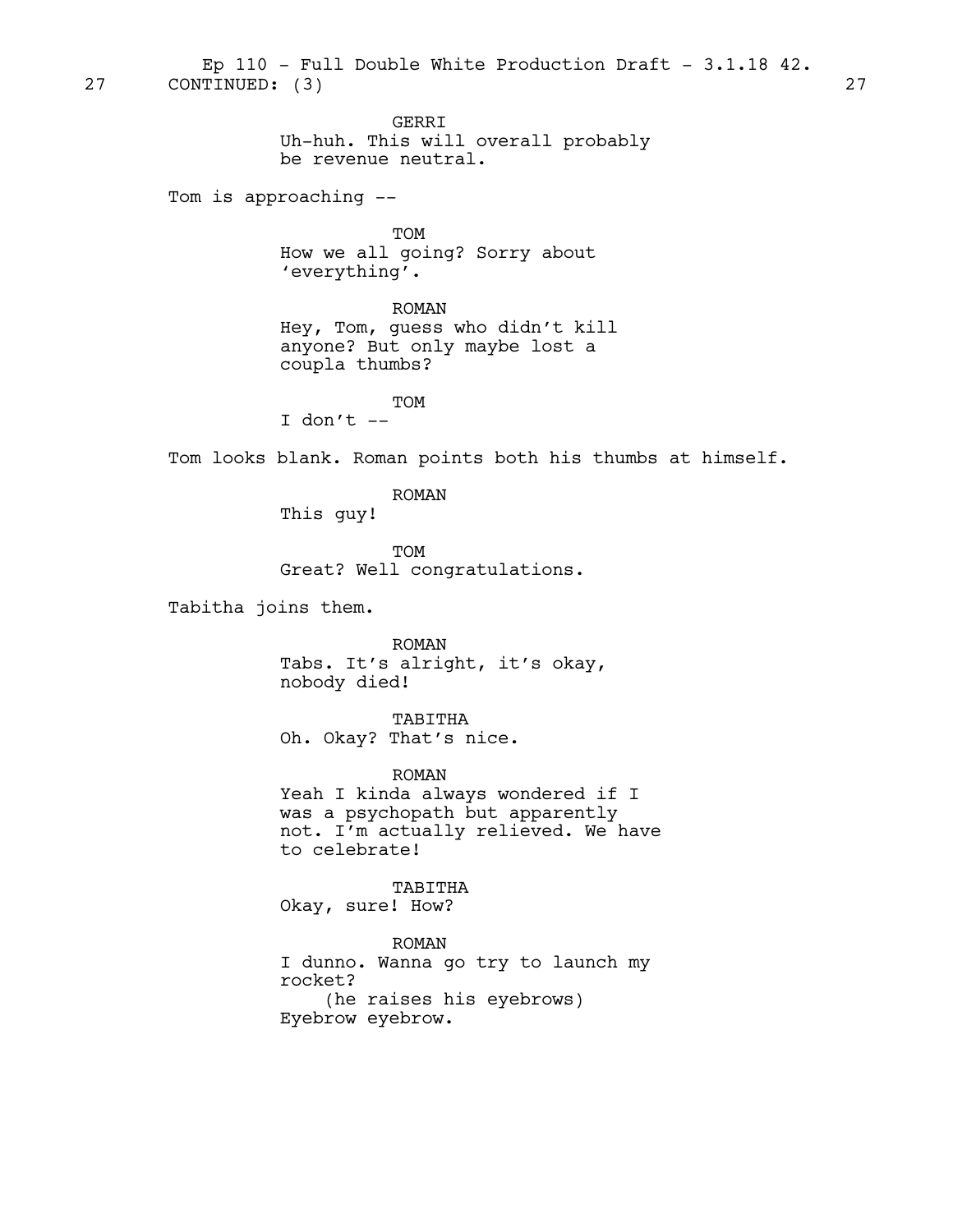28 INT. EASTNOR CASTLE - MAROUEE. NIGHT (N2) - 11:50PM 28 Kendall wanders the party.

> He sees person after person he doesn't want to talk to: Gerri, his Mom, Shiv, Tom, Connor, Roman, Willa, Tabitha. A buzz has gone round, people look at him accusingly, he feels.

> He wants another bang of something to keep his head straight.

29 EXT. EASTNOR CASTLE GROUNDS. NIGHT (N2) - CONTINUOUS 29 Kendall walks out of the party or get some head space. He marches through the gardens. Greg's smoking a cigarette.

KENDALL

Hey. GREG Hey. So, I heard. KENDALL. Yeah well. GREG Right. (then, chancing it) I just wanted to say - good luck. KENDALL

Good luck?

**GREG** Just - you know, the place has got to change I feel.

KENDALL It has right?

GREG It just does.

KENDALL

Uh-huh.

GREG All that - the old shit, the nasty politics, the - the stuff at the cruise lines and all that?

Kendall doesn't want to hear.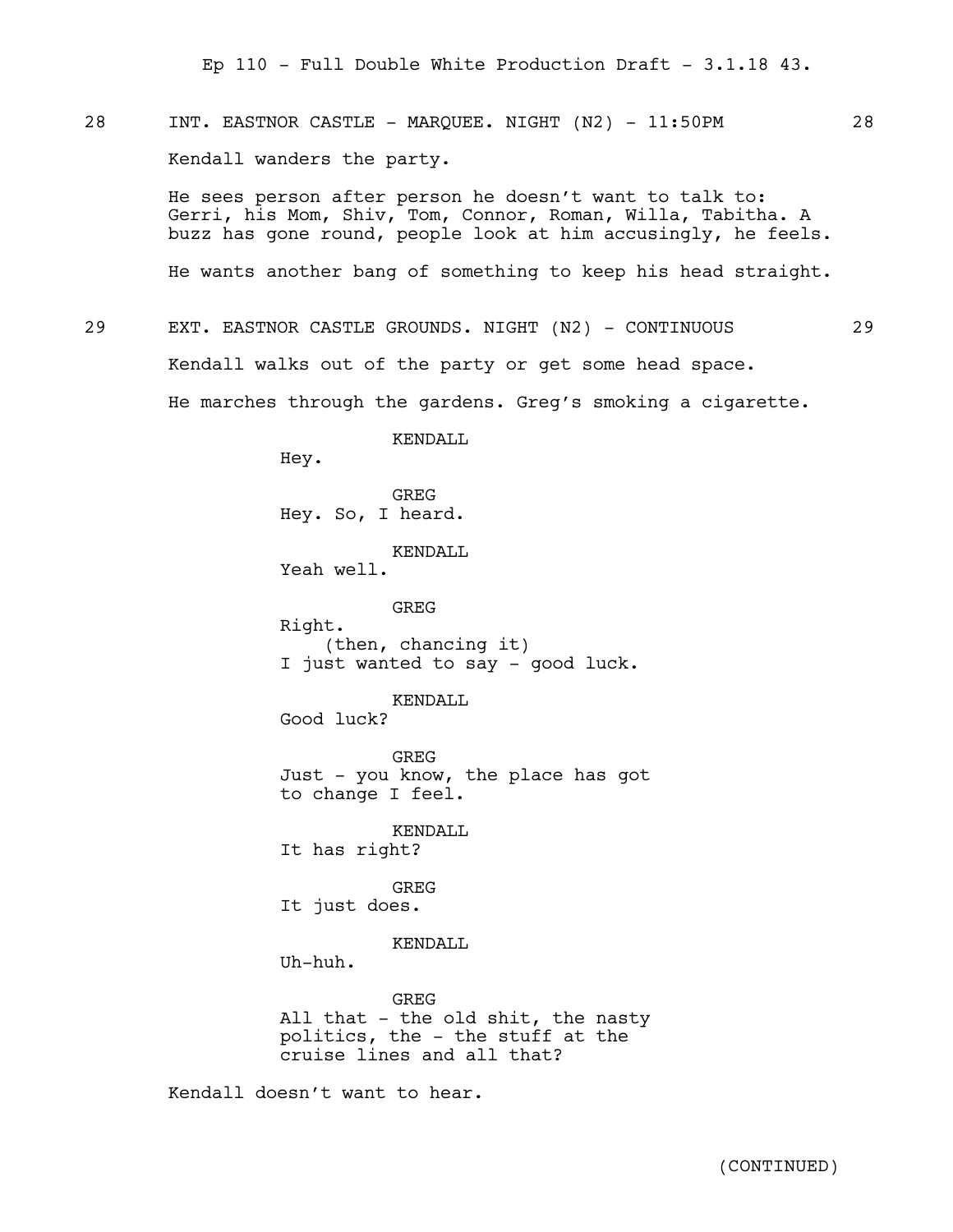29 CONTINUED: 29

GREG (CONT'D) \* You know about that?

No reaction.

GREG (CONT'D) Yeah, cos I helped clean it up, but you know?

KENDALL So listen, do you know where I can - I wouldn't mind a - do you have some, something something?

GREG I wish! But you know. I kept hold of a few little bits and pieces just in case I got into trouble you know?

Kendall looks at him.

GREG (CONT'D) So I would think, I'd think anybody would be wise to keep me in a good role?

#### KENDALL

I see you.

Greg isn't going to push it.

GREG Some of the guys smoke weed out the back. I think.

He starts to head off.  $\star$ 

KENDALL I see you Greg. I like it, you fucking little operator.

30 INT. EASTNOR CASTLE - ROMAN & TABITHA'S ROOM. NIGHT (N2) 30 Tabitha looks at Roman.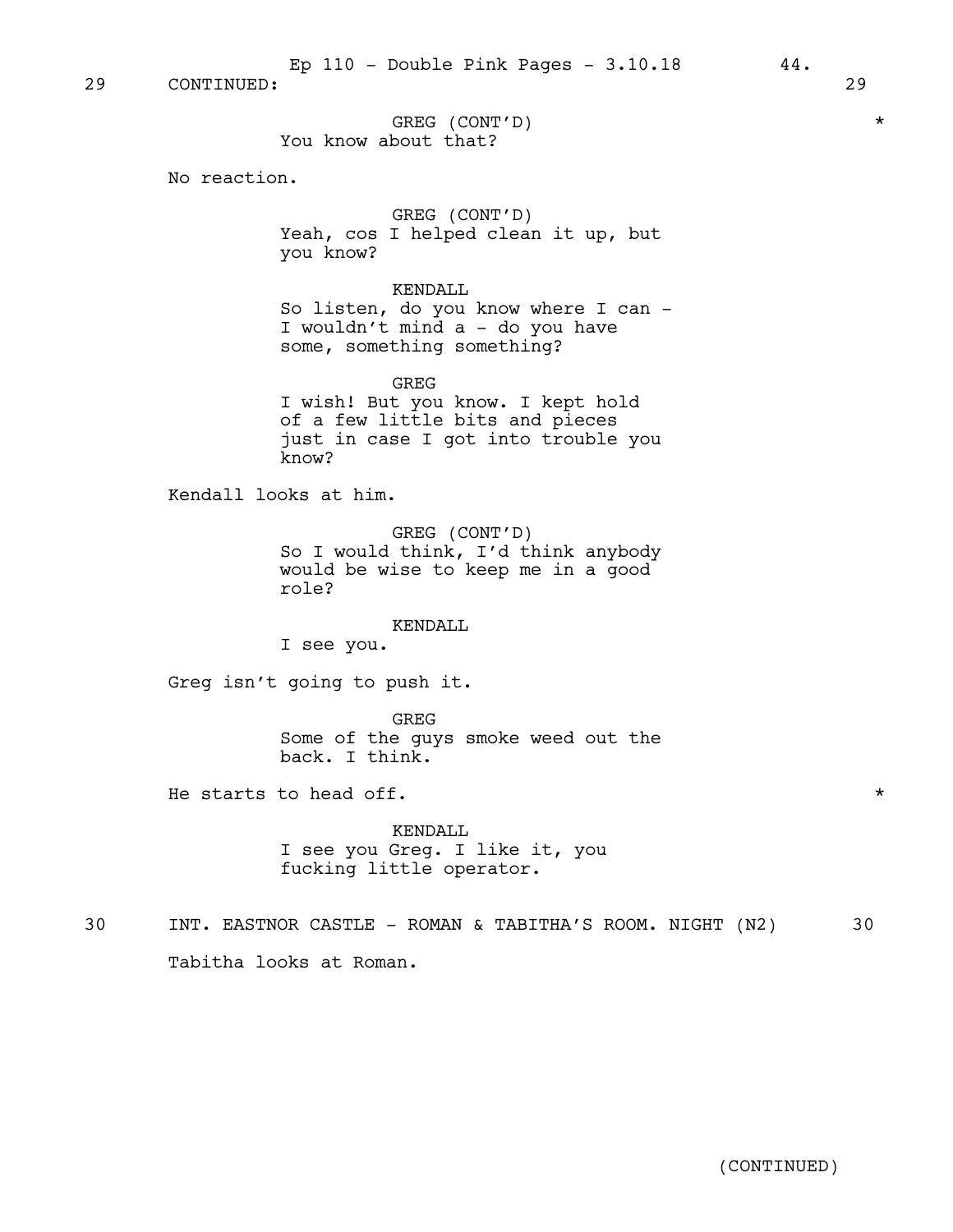30 CONTINUED: 30 Ep 110 - Full Double White Production Draft -  $3.1.18$  45.

TABITHA

Well that was - nice.

ROMAN

Uh-huh.

TABITHA It was, it was fine.

ROMAN

'It was fine?' She whispered, exhausted from their lovemaking. What every man longs to hear.

## TABITHA

I mean, considering neither of us came, it was - it was an occasionally enjoyable way to pass 20 minutes.

She's making him laugh. It doesn't feel so heavy.

ROMAN

Two stars.

They giggle.

#### TABITHA

You know, you could do anything Rome, if this goes down, with your brother.

ROMAN

Yeah?

TABITHA Yeah. One lousy lay doesn't mean it's all over?

ROMAN

The thing is. I could do anything? I have the money? It's just figuring out what.

TABITHA What did you Major in at College?

ROMAN I went to college, but I wasn't really paying attention.

## TABITHA

Right?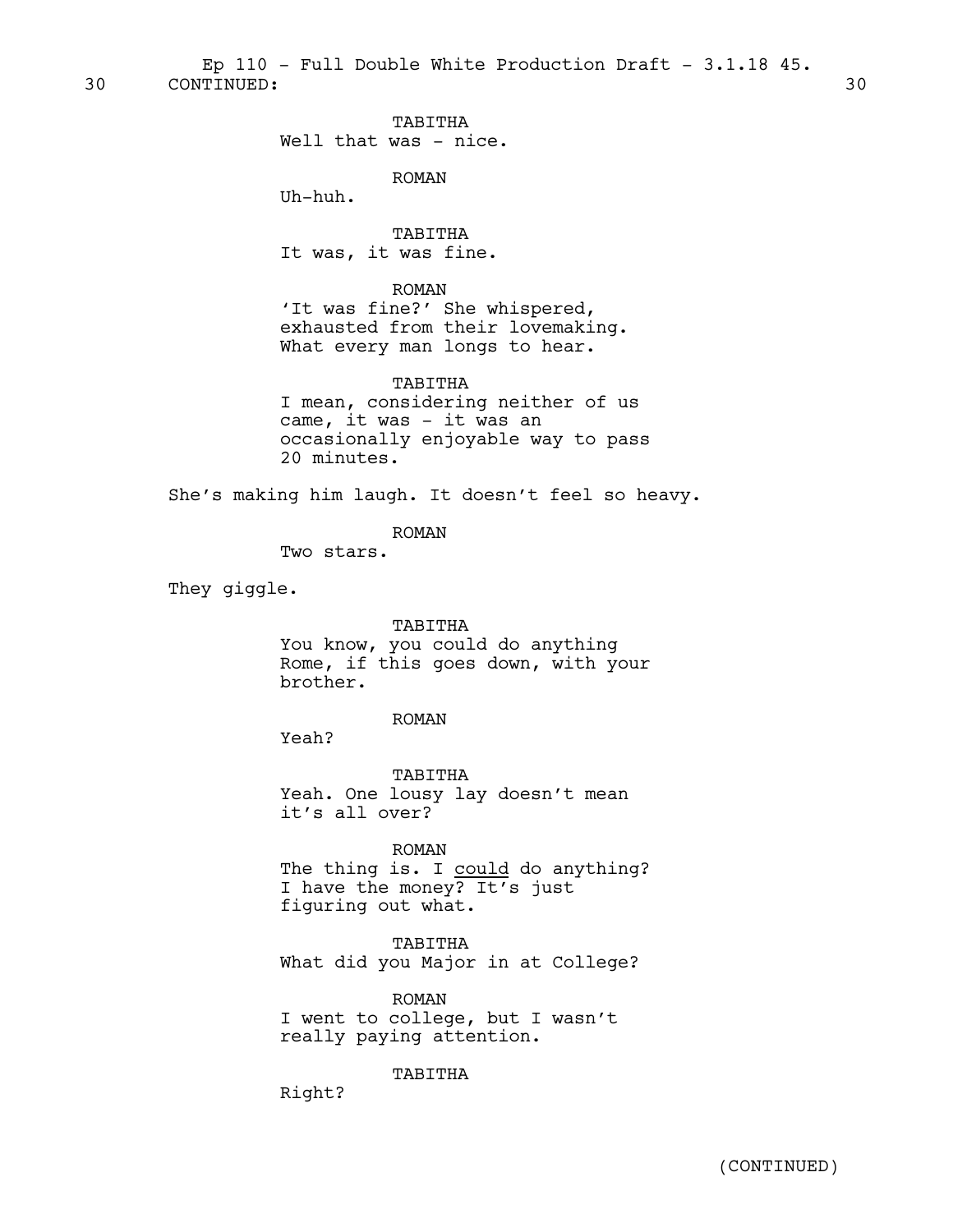#### ROMAN

I just wish I knew everything, about something. One thing, to build on. Then I could just  $-$  bang  $$ fuck them all!

#### TABITHA

Rome you don't need to take over the world tomorrow. You need to build up. And get all the way to the edge, and then when you're right there, you wait for it to happen. And when it does, it feels great.

ROMAN

I like you and the words you say.

## 31 INT. EASTNOR CASTLE - SHIV AND TOM'S ROOM. NIGHT (N2) 31

Tom and Shiv get through the door.

SHIV So, do you wanna talk about the take-over, and how it effects --

TOM You look amazing.

#### SHIV

Because I mean you're in on merit and if he succeeds I think it will be tough but in terms of --

TOM I don't care about that.

#### SHIV

I mean if Gil takes off I think well - maybe I don't even want to go back inside and our five year plan looks a little different?

TOM

Shush. Shiv, let's just fuck.

SHIV I have bad news about my hymen.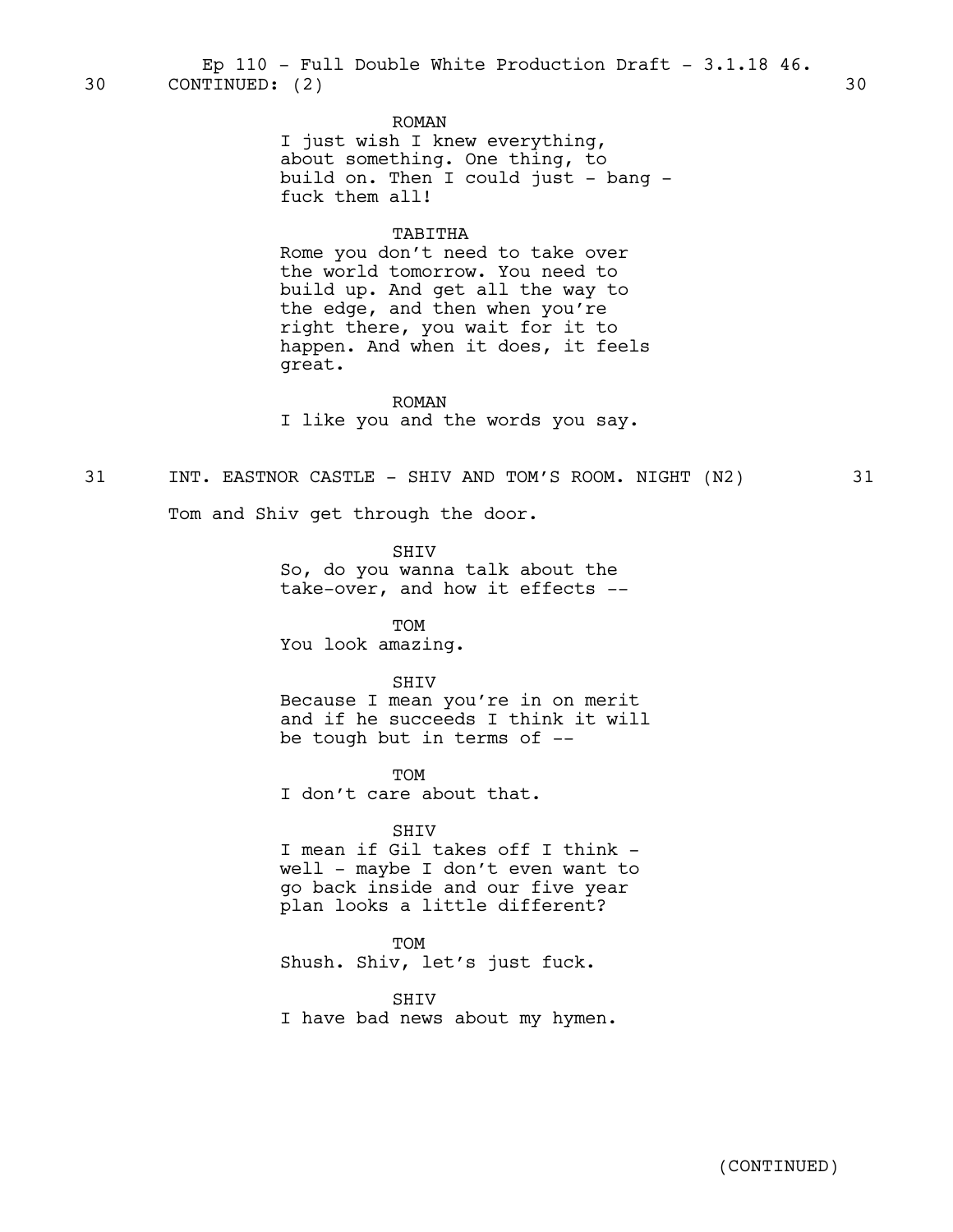31 CONTINUED: 31 Ep 110 - Full Double White Production Draft - 3.1.18 47.

TOM

Shiv, I wanted to get married to you not for our plan or - because look, you're hard and you're tough but you know, but I want in, I want in on you. And I don't care. Let's go and be sheep farmers in New Zealand!

SHIV Sheep farmers?

**TOM** I mean. You can Scuba?

SHIV

Yes?

**TOM** Let's teach scuba! Let's just get out.

Shiv looks at Tom. There's something she's been meaning to say.

SHIV

I should say something Tom. I should have said. But I've had a little number?

**TOM** A little number?

SHIV

And I think we both agreed we were grown ups. I mean I think we had an unspoken agreement, that we were --

TOM Right. Did we?

SHIV I think I always implied, you know?

TOM

Right. Okay. Do you want to say who?

SHIV And if I've hurt you, and I've got it wrong, I'm so fucking sorry.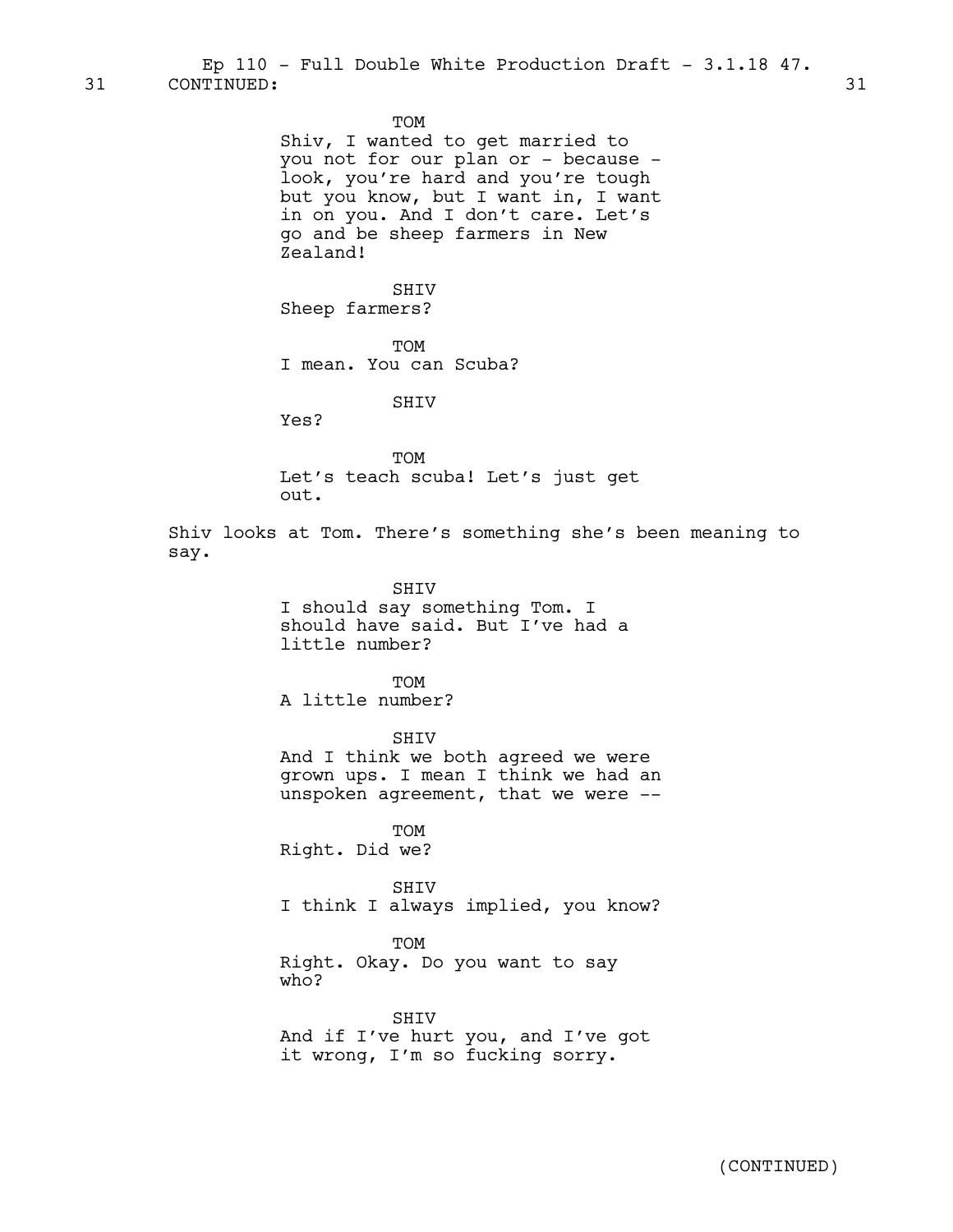31 CONTINUED: (2) 31 Ep 110 - Full Double White Production Draft - 3.1.18 48.

> TOM Was it Nate? SHIV But I think, from this point on, I want everything to be really open and honest. TOM Right. (then) Can I send him home? SHIV Sure. (re: Nate) Although, what if people ask why he's being sent home? TOM Can I at least spit on his cheesecake? SHIV Tom. I just think - I'm not sure. I'm not sure I'm a good fit for a monogamous marriage. TOM Right? SHIV Yeah? TOM Okay. SHIV Is that okay? Is that okay to say to you? TOM Of course. (beat) I mean I kind of wish I guess maybe we'd talked about it before our wedding night? SHIV

Yeah, maybe that would have been wise.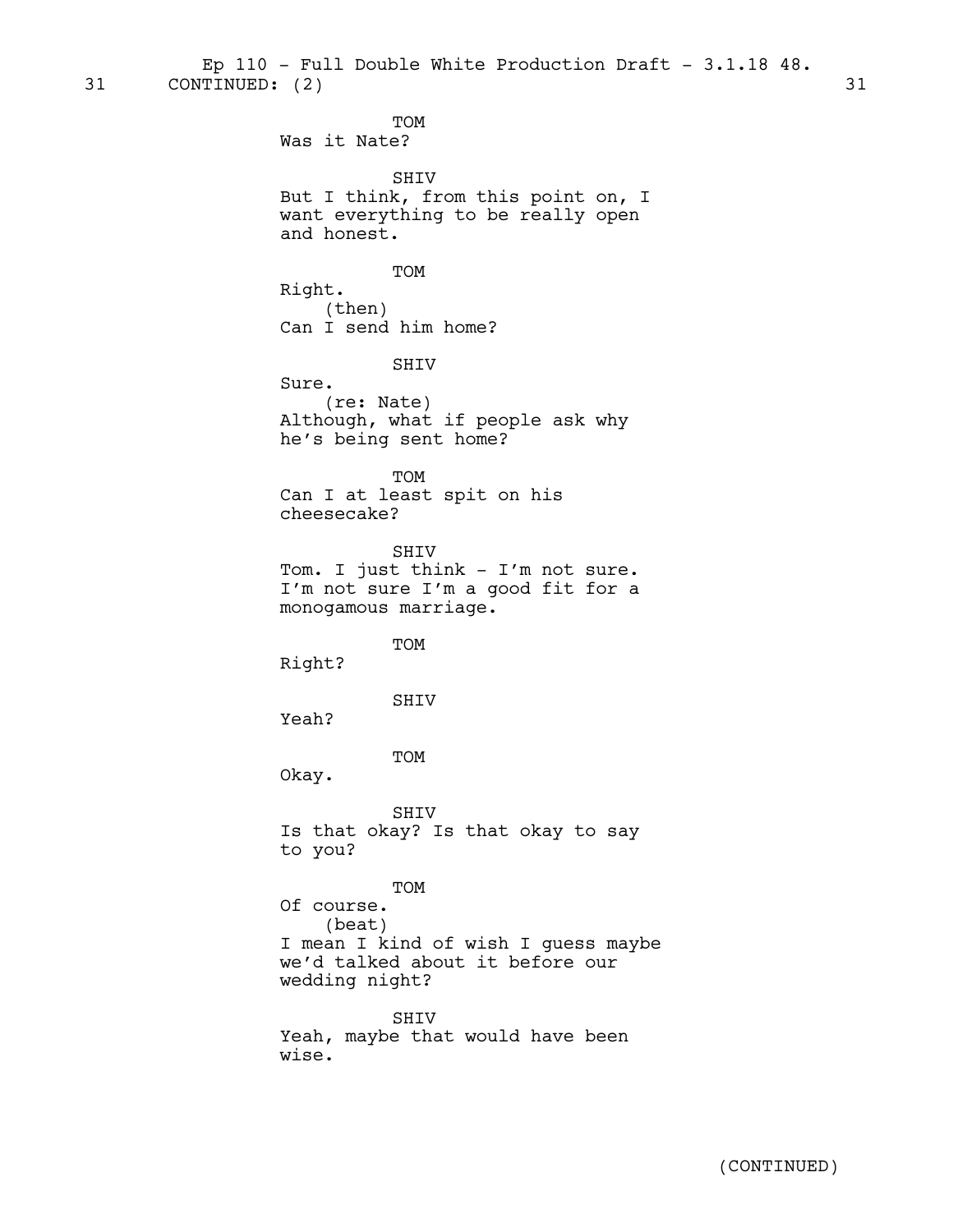31 CONTINUED: (3) 31 Ep 110 - Full Double White Production Draft - 3.1.18 49.

TOM

Hey. Well.

#### SHIV

I just think, you know, I needed you, very much, I was not in good shape when we hooked up and I think the business angle, works, we know that. We have a plan on that.

TOM

Uh-huh.

#### SHIV

But in terms of the relationship. Is there an opportunity for something different from the whole, box-set death-march? A different shape of relationship? Could that be exciting?

TOM Right? Maybe. I guess.

SHIV Right? It's exciting?

TOM

It's exciting.

#### SHIV

We've pulled everything else down. But love's the last one, it's the last fridge magnet left.

TOM Right. How do you mean?

#### SHIV

I mean 'love' is about 28 different things - it's a lumpy sack. And it needs to get emptied out because there's a lot of ugly products in that Santa sack. Fear and jealousy and control and revenge - and they get such a pretty fucking wrapping in that stocking, it looks so nice, but you open it up --

TOM No. I'm sure. You're right. You are. Love, it's - it's bullshit. (MORE)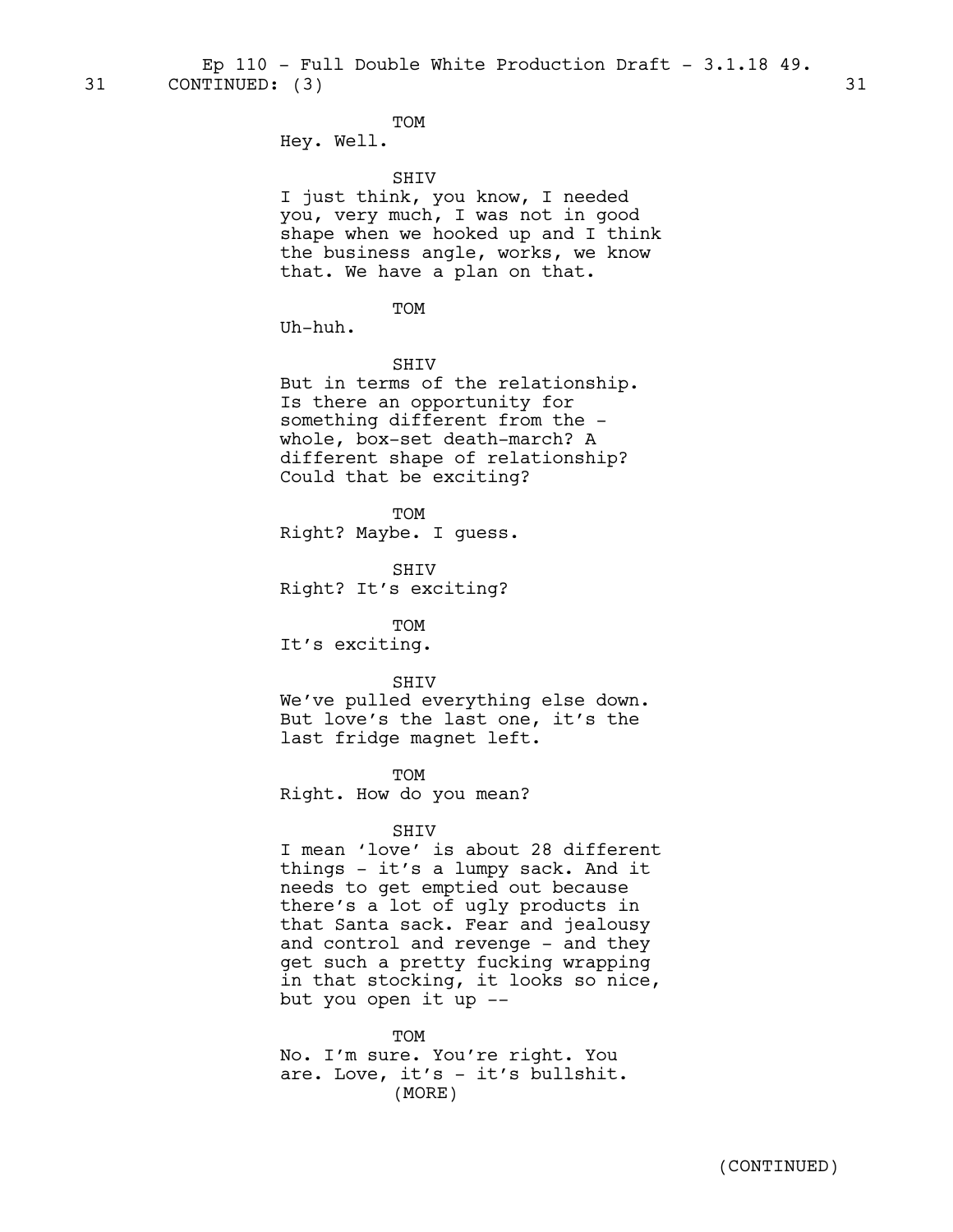31 CONTINUED: (4) 31 Ep 110 - Full Double White Production Draft - 3.1.18 50.

> (then) But - I do love you. TOM (CONT'D)

She looks at him. Smiles spread.

SHIV

I love you too.

They start to kiss passionately.

32 EXT. DODDY'S CAR. NIGHT (N2) 32

Kendall wanders around, Doddy is smoking a joint by his car.

KENDALL

Hey?

DODDY

Hey.

KENDALL What you got on the go there?

DODDY Oh. Nothing?

He hides it.

KENDALL

It's cool. I can just smell it from down there. You know. It's fine. Smells like - the kind bud.

DODDY

Uh-huh

KENDALL Did you - did I see you get some shit earlier? You okay?

DODDY Oh yeah. Yeah. They paid me up.

KENDALL For the full shift?

DODDY Uh-huh. And a sweetener, it's actually great because now I can just go home.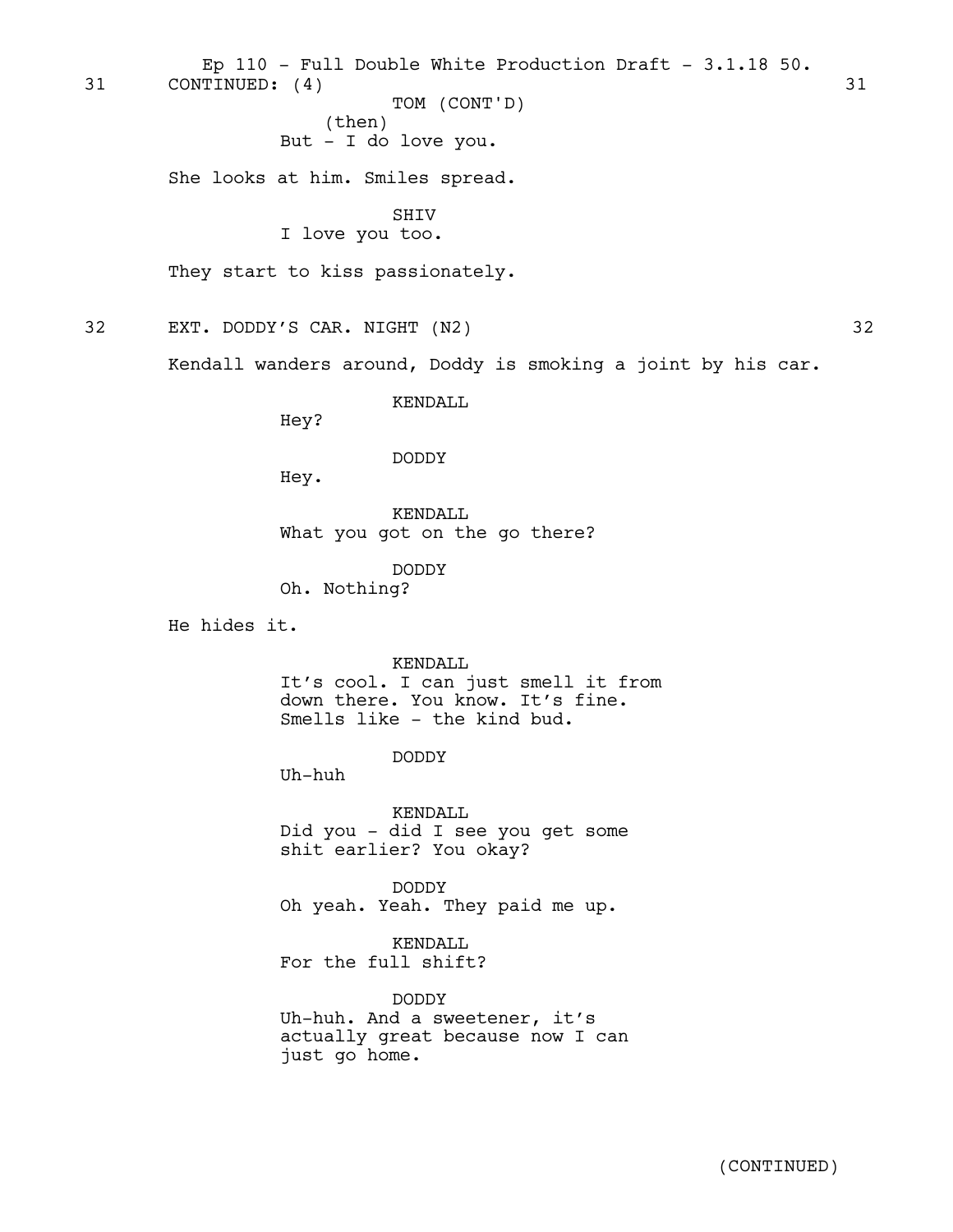KENDALL

Nice. (then) Dude would it be weird to ask --

DODDY Do you wanna?

He offers the joint.

KENDALL Um. Sure. But also, I just wondered, for the party, big party and you don't have a connection for some - powder do you?

33 INT. EASTNOR CASTLE - MARQUEE. NIGHT (N2) 33

Tom heads in. He's got a super-charge of new life.

Nate is talking to Connor and Willa.

NATE Look, I'm not really the strategist  $*$ for you. I mean, do you see  $*$ yourself as a Democrat because --

CONNOR Don't box me in Nate!

Tom arrives.

TOM Hey dude, can I get in?

NATE Um, we're just talking --

TOM Nevertheless.

Tom positions himself to cut Nate off.

NATE

Okay?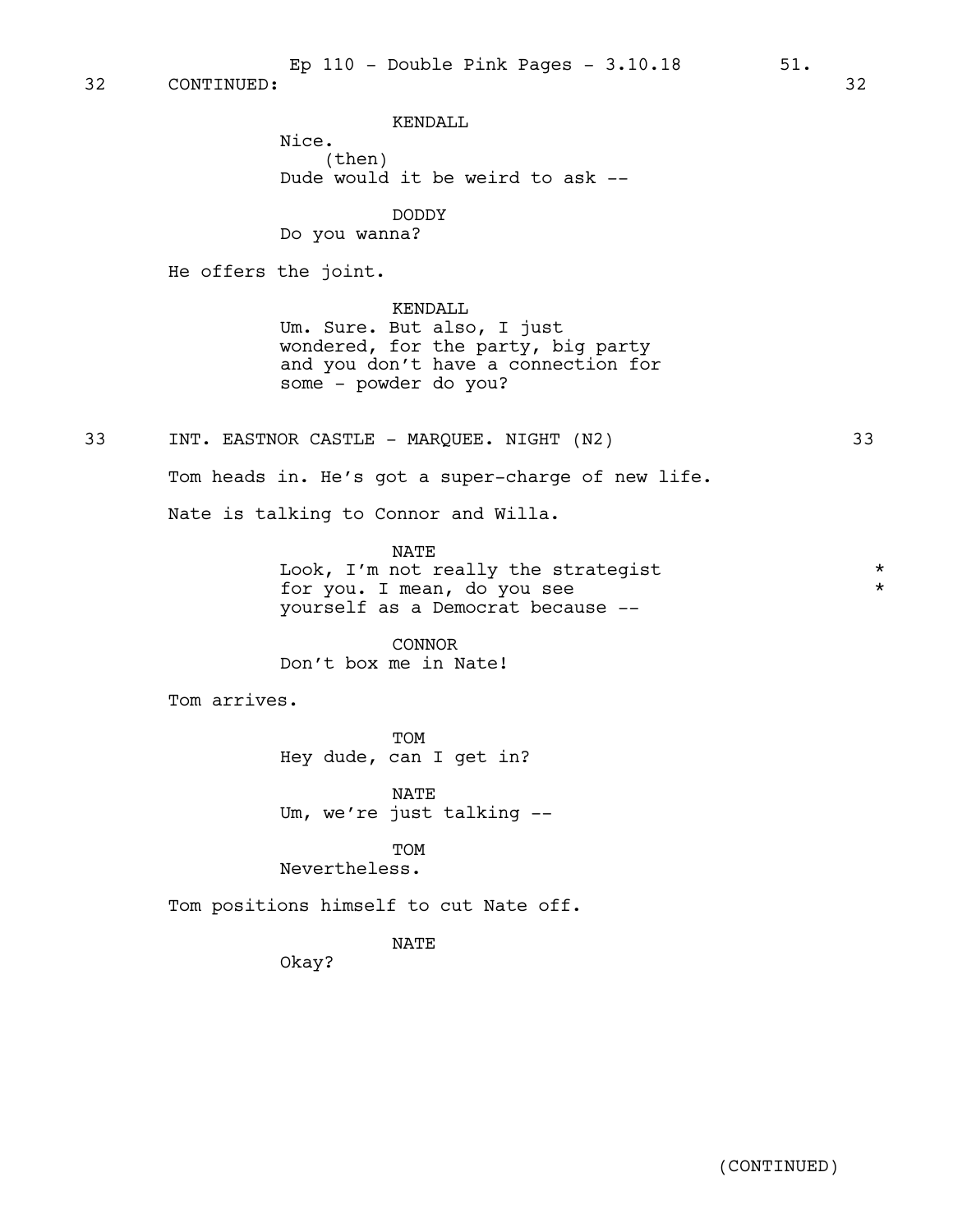33 CONTINUED: 33 Ep 110 - Full Double White Production Draft - 3.1.18 52.

> TOM Yeah. Hey how you doing man? NATE Um, good. TOM Yeah, so I'm really sorry man. But there's been a bit of a mix up with the accommodation. NATE Oh, right? TOM Yeah. I'm sorry, but there's nowhere for you to stay. NATE Okay, well. I'm sure I'll figure something out? TOM Right. But it might be smart for you to leave directly, to find something? NATE Are you serious? TOM I'm serious, yeah. NATE I get the message, it's fine. Okay? Let's just keep things cool. I think you need to stay calm. We're grown ups, Shiv's a grown up.

> > TOM

Uh-huh. And I think you need to go fuck yourself, and if I ever see you in the same room as Shiv again I will pay men to break your legs and if I go to jail, which I won't, so be it.

NATE Okay. Look, fine, I'm going to head out. I'll just finish this and -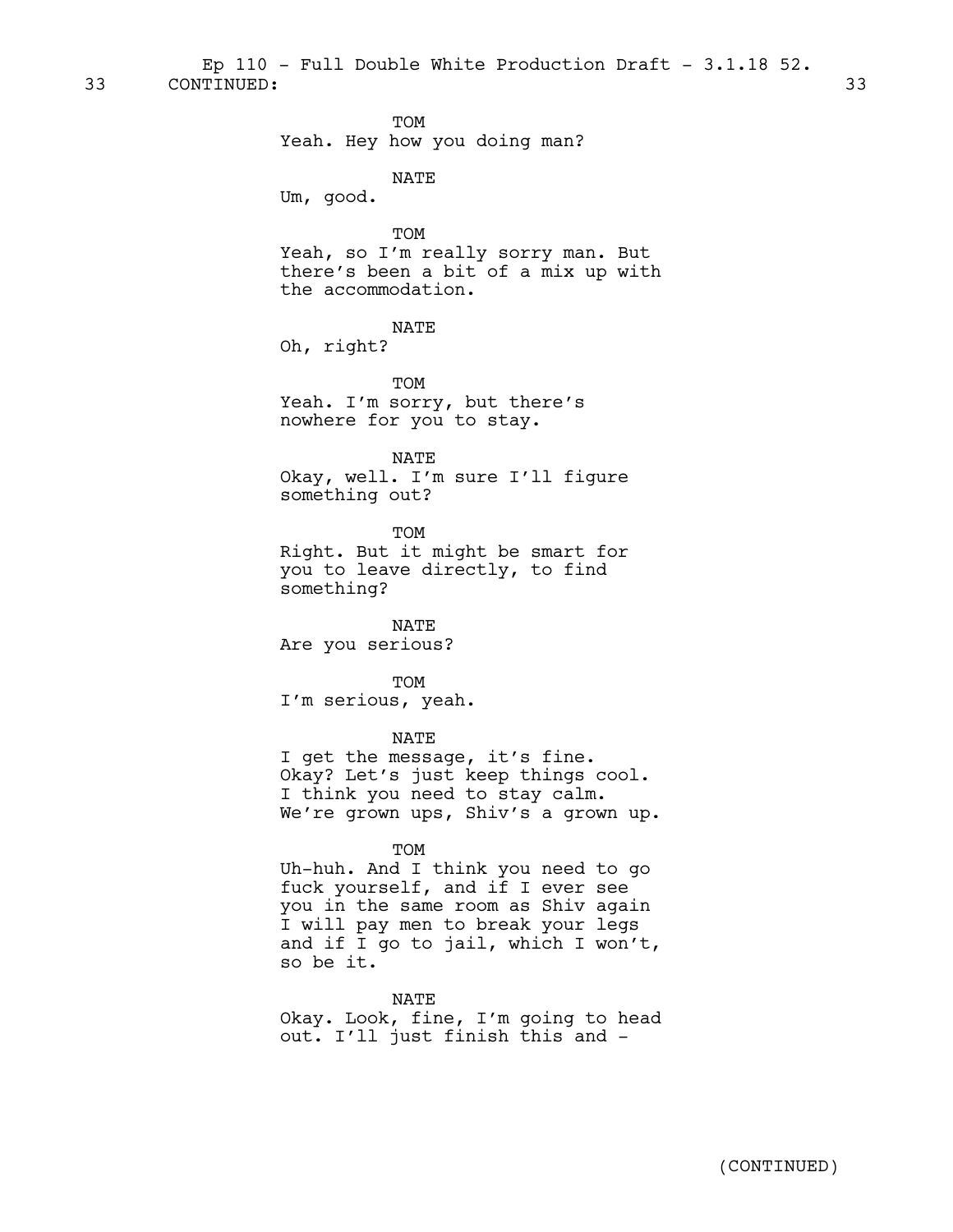TOM

My Mom and Dad made a contribution towards the wine so I'd rather you didn't drink any more. (then) Excuse me.

He stops a server.

NATE Are you kidding?

**TOM** Put it back Nate. Put my wine back.

NATE

Oh come on!

**TOM** Put it the fuck back.

Something about Tom's manner suggests Nate shouldn't protest too much.

After a beat, shaking his head, Nate tries to pour as much of the wine as he can back into the bottle as Tom watches.

Connor and Willa watch, haven't heard the exchange so it looks quite odd.

> CONNOR Waste not want not I guess?

Connor smiles at Willa. She doesn't smile back.

CONNOR (CONT'D) Listen. I've been thinking. There could be a financial upside to Kendall's buy up?

## WILLA

Uh-huh? You gonna pursue the  $*$ breathable vitamins? \*

#### CONNOR

No, funding for my campaign? And  $*$ <br>
You know aide projects you know - side projects. \*

WILLA Such as, what you have me bumped off, to clean up your history?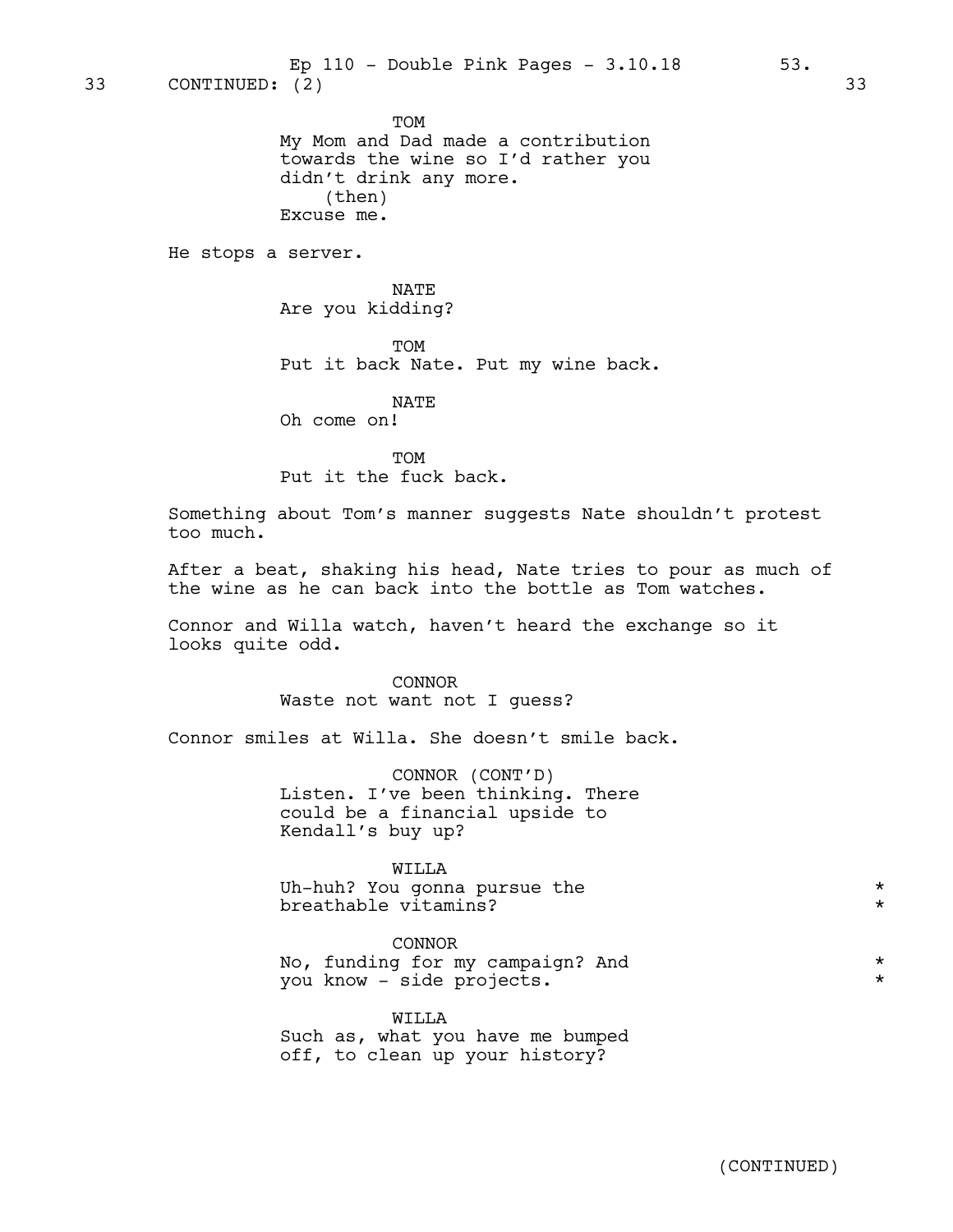## CONNOR

| No! You're unmurderable! No, I was  | $\star$ |
|-------------------------------------|---------|
| thinking, if you agreed to be my    | $\star$ |
| putative First Lady. I'd see what   | $\star$ |
| theaters are available for the most | $\star$ |
| exciting voice of her generation?   | $\star$ |
| That's you, by the way.             | $\star$ |

Connor offers his hand. Willa takes it. They shake.

34 INT. DODDY'S CAR. NIGHT (N2) - 12:00AM 34

In the little car. Doddy does a line.

DODDY

Oh yep!

Gives Kendall the note. Kendall looks at the crystals on the phone.

> KENDALL Hold on - (he dabs some on his tongue) What is this? DODDY Ket. Special K. KENDALL Oh no. No dude. K? I can't - no I need a different high tonight. I was after some coke? DODDY Oh. Okay? KENDALL No? DODDY Well I know a kid. But no. This is ket. KENDALL Right but you can get coke? DODDY Yeah, I should think. KENDALL

Then let's blow, is that cool?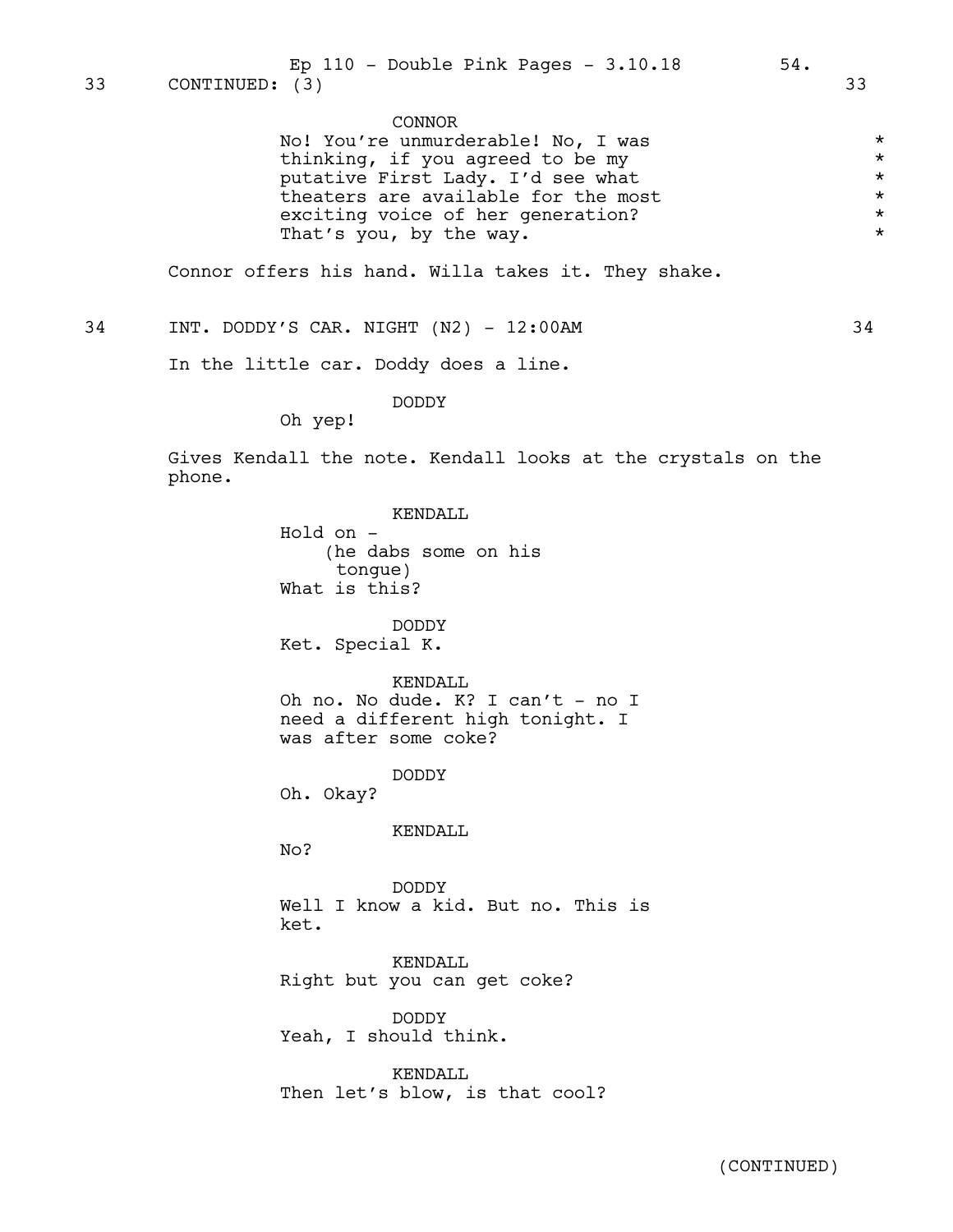34 CONTINUED: 34 Ep 110 - Full Double White Production Draft - 3.1.18 55.

> DODDY I don't know if I can drive, right away?

## KENDALL No? I can drive?

Doddy opens the door to get out and buckles, falls right over.

> KENDALL (CONT'D) I'll drive. You okay?

## DODDY

I'm fine.

35 INT/EXT. DODDY'S CAR. NIGHT (N2) 35

Kendall is peering through the windshield, driving not brilliantly.

> KENDALL You okay bud, you gonna be able to find the way?

DODDY Oh yeah. Yeah.

But Doddy has his eyes closed.

KENDALL Let's get some air in.

Kendal lowers both their windows. They bump as Kendall changes gear.

> DODDY You alright there?

KENDALL Yeah, just fucking - stick shift.

DODDY You used to an automatic?

KENDALL Uh-huh. Plus I don't drive that much.

DODDY No? Why not?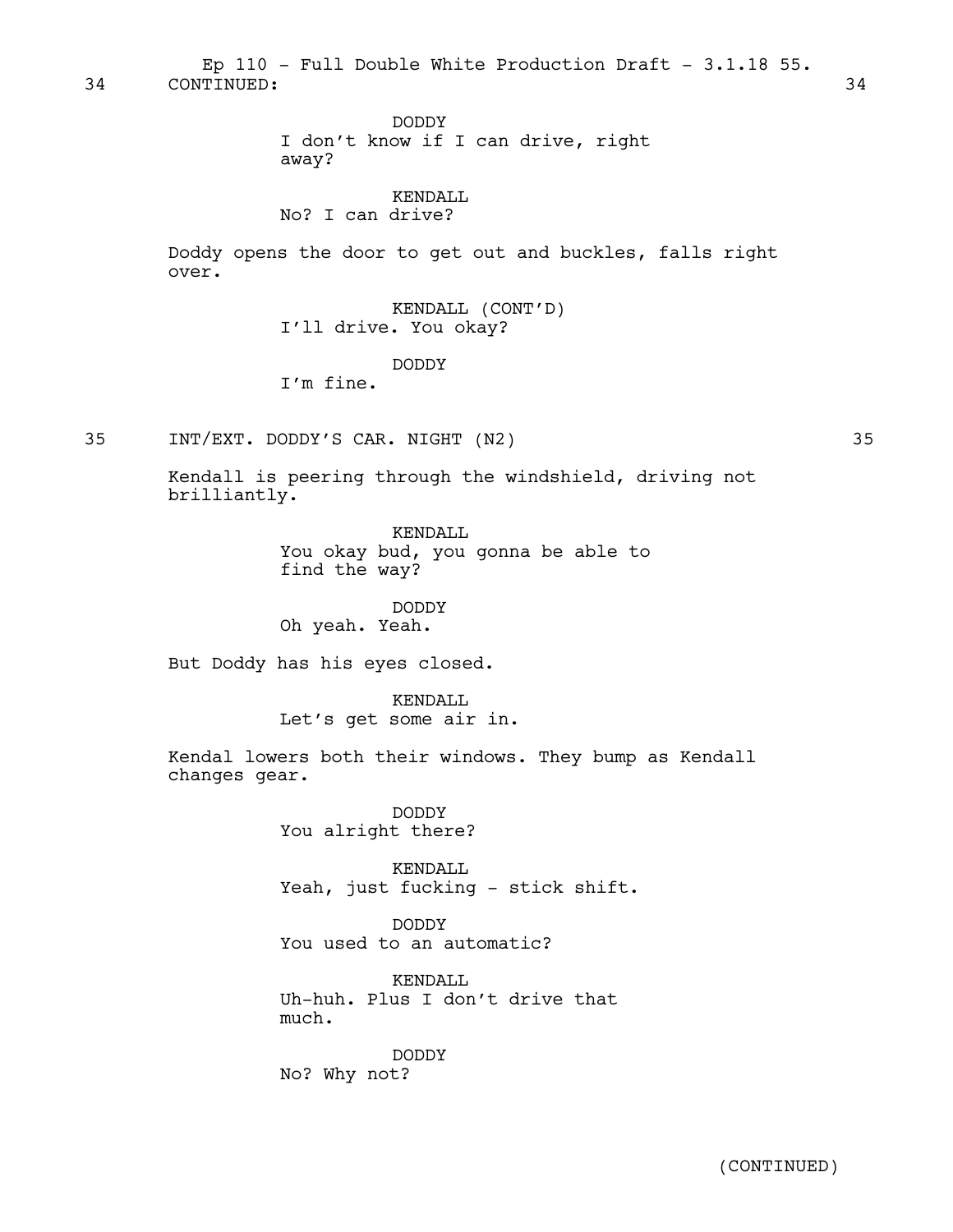KENDALL Because I'm incredibly rich and I get driven everywhere.

DODDY You're incredibly rich?

KENDALL

Yep. I'm loaded beyond your wildest imaginations. How much farther?

DODDY

Should I kidnap you?

KENDALL Yeah, if you could fucking walk, you should kidnap me.

DODDY I know a house?

## KENDALL

Oh you know a house? It's all coming together. A place to fucking keep me?

## DODDY

Yeah, it's got a cow shed, it's only a corrugated iron roof. So it's gonna be fucking cold like.

KENDALL

Hey, what do you care?

DODDY Exactly. And so what - are you addicted to coke. Is that why we're going?

KENDALL I used to be an addict. But not now.

## DODDY

Not now?

KENDALL The idea of addiction was a crutch I needed. I needed to feel weak. But now I'm strong. So. I'm free. Which is nice.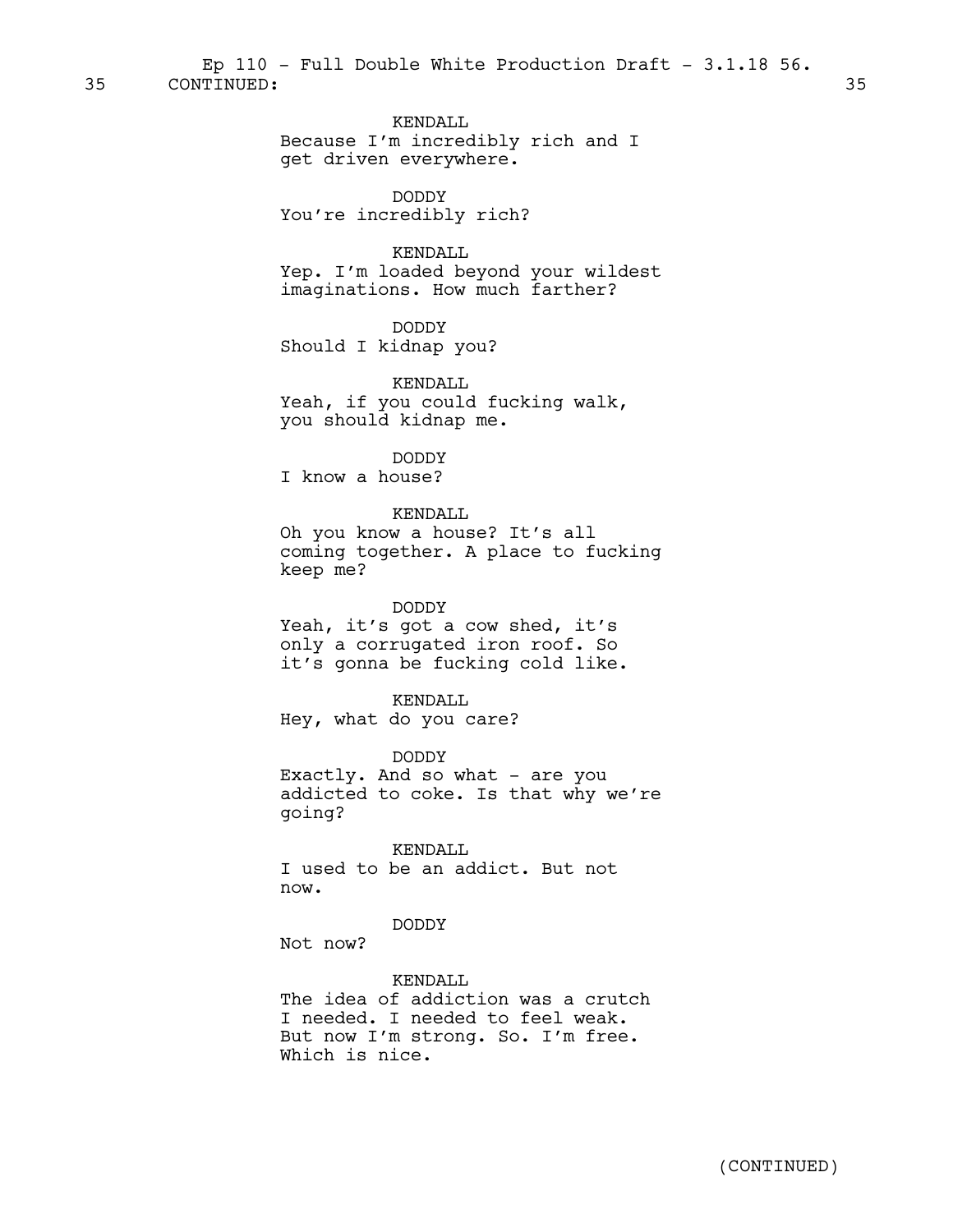35 CONTINUED: (2) 35 Ep 110 - Full Double White Production Draft -  $3.1.18$  57.

> Kendall grinds the gears as he changes down, looks down at the shift trying to find the gear.

Near a bridge, there's an animal in the road. A fox or a dog.

Kendall's looking down momentarily, Doddy grabs the wheel, Kendall doesn't realize why, he looks up and corrects, but over-corrects and they're suddenly out of control ...

They're off the road into the dark, river, or water illuminated in the pitch black.

Boom as they impact. Air bags deploy. All is confusion.

Then - a beat of calm. They're in the water, in the dark, lights maybe still on for a beat.

Suddenly aware of water rushing in around them from below. But it hasn't reached the open windows yet. Kendall looks over Doddy is out of it - unconscious or dazed, lolling.

He has what seems like a little while to decide on what to do.

Unclips seatbelt. Unclips Doddy's seatbelt.

The car is going down faster now. Nose first, weighed down by the engine.

The car is kind of floating, but filling with water fast.

Kendall tries the door, no. Now the water's coming in fast and starting to rush through the windows. Then climbs up, puts his butt on the window sill and climbs out backwards as the car starts to fill fast.

He pulls himself out as the car rocks. He's focused on himself and his own survival. Maybe we see Doddy's body thrown around from side to side as the car wobbles and submerges the lights shorting out.

It's dark and real. We can hardly tell what's going on.

He makes it to the surface - shocked and cold.

36 EXT. RIVERBANK. NIGHT (N2) 36

Kendall swims to the side, it's not far. Scrambles up the bank thorns, grass, under his fingernails. Brambles. Gravel under his hands.

The bank is grassy and over-grown, not muddy.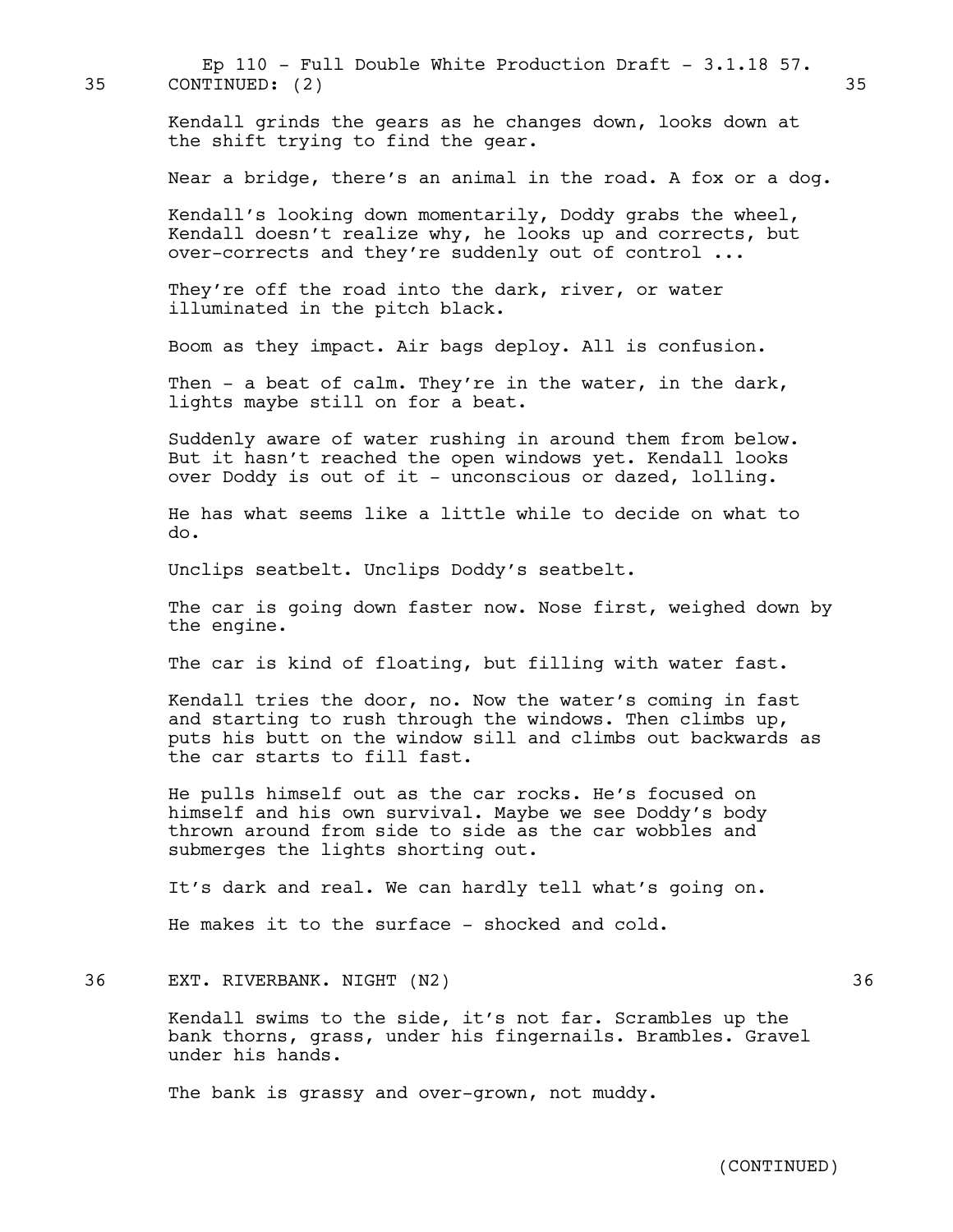| 36 | 58.<br>Ep $110$ - Double Blue Pages - $3.4.18$<br>CONTINUED:                                                                                             | 36 |
|----|----------------------------------------------------------------------------------------------------------------------------------------------------------|----|
|    | He sits for a beat and watches the water.                                                                                                                |    |
|    | He comes to after the moment of massive adrenalin. They are<br>in the middle of nowhere. Back route from the castle.                                     |    |
|    | After a while, he goes back to the water's edge. Starts to<br>walk in. He edges in but it's cold and dark and scary.                                     |    |
|    | But looking at where he might dive, it starts to feel<br>impossible. And foolish to go back in.                                                          |    |
|    | He retreats.                                                                                                                                             |    |
|    | Sits. Watches. Gets up again to go into the water. But<br>retreats.                                                                                      |    |
|    | Eventually he walks up to the road. It's dark. No houses with<br>lights on can be seen.                                                                  |    |
| 37 | EXT. COUNTRY LANE. NIGHT (N2)                                                                                                                            | 37 |
|    | He feels utterly helpless. He starts to jog. Then stops,<br>walks back to the place where the car went off the road.                                     |    |
|    | Then doubles back and starts walking back along the road.                                                                                                |    |
|    | It's a trudge. His clothes are wet on him.                                                                                                               |    |
|    | When does Kendall think "I don't need to have been here"? is<br>it on his mind now as he looks back?                                                     |    |
| 38 | EXT. COUNTRY LANE. NIGHT (N2)                                                                                                                            | 38 |
|    | As he walks away, everything is almost exactly the same:<br>still surface on the water, nothing to show he was here.<br>Everything's the same as it was. |    |
|    | He walks. On and on through the night.                                                                                                                   |    |
|    | Far in the distance, can he hear the sound of music from the<br>party?                                                                                   |    |
|    | He walks on.                                                                                                                                             |    |
|    | Then from a way away he can hear the rumble of a car.                                                                                                    |    |
|    | Rescue! Or is it? He steps to the side of the road. Thinks.                                                                                              |    |
|    |                                                                                                                                                          |    |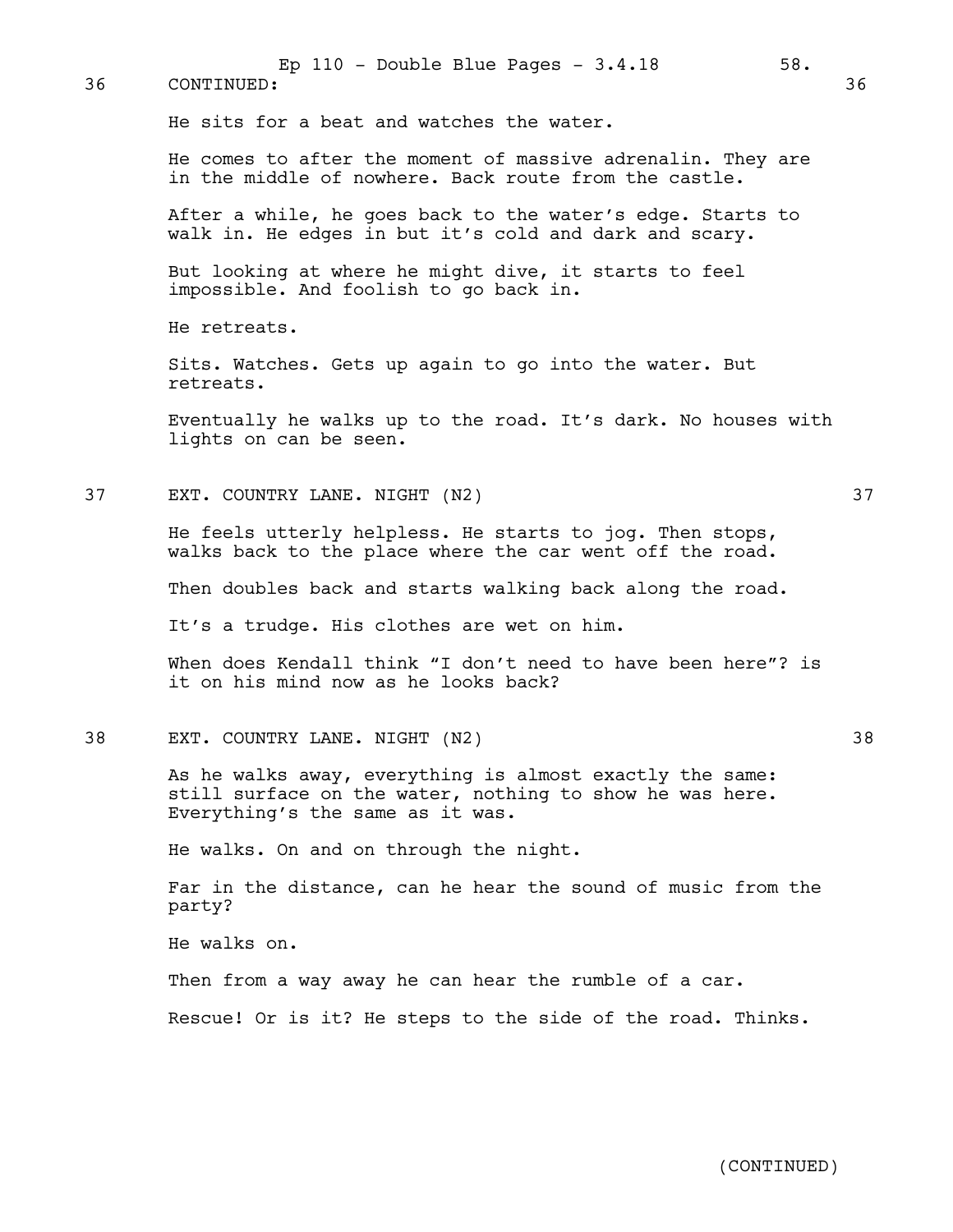There's somewhere very convenient to get out of the way, a bank or gate-way. He has to do almost nothing but maybe step aside. He sits down in a way that looks like he's having a rest, almost pretending the car's not going past. And then the car has passed, it's lights illuminating the road. Kendall hardly had time to think. But as he watches the car recede. He thinks, what am I doing? What did I do? He stands up and once it is receding, steps into the road. As he watches it go he realizes that this wasn't just grabbing some time to think. This was the key moment. He's made a decision. He starts to walk back towards the party with renewed purpose. 'Okay.' He thinks, 'this is what I'm doing.' Maybe we cut a bit faster though his travels. 39 EXT. HILL OVERLOOKING THE CASTLE. NIGHT (N2) 39 He gets to a spot where he can look down on the castle illuminated at night and it seems like going cross country would be easier than following the road? Maybe he cuts across a signed footpath? He does know the countryside hereabout from childhood. 40 OMITTED 40 41 OMITTED 41 42 EXT. EASTNOR CASTLE - LAKESIDE. NIGHT (N2) 42 Eventually he makes it to the edge of the lake, moat which separates him from the castle.

Ep  $110$  - Full Double White Production Draft - 3.1.18 59.

As he starts to make it, skirting the lake, wading in the water. This is the easiest route ...

38 CONTINUED: 38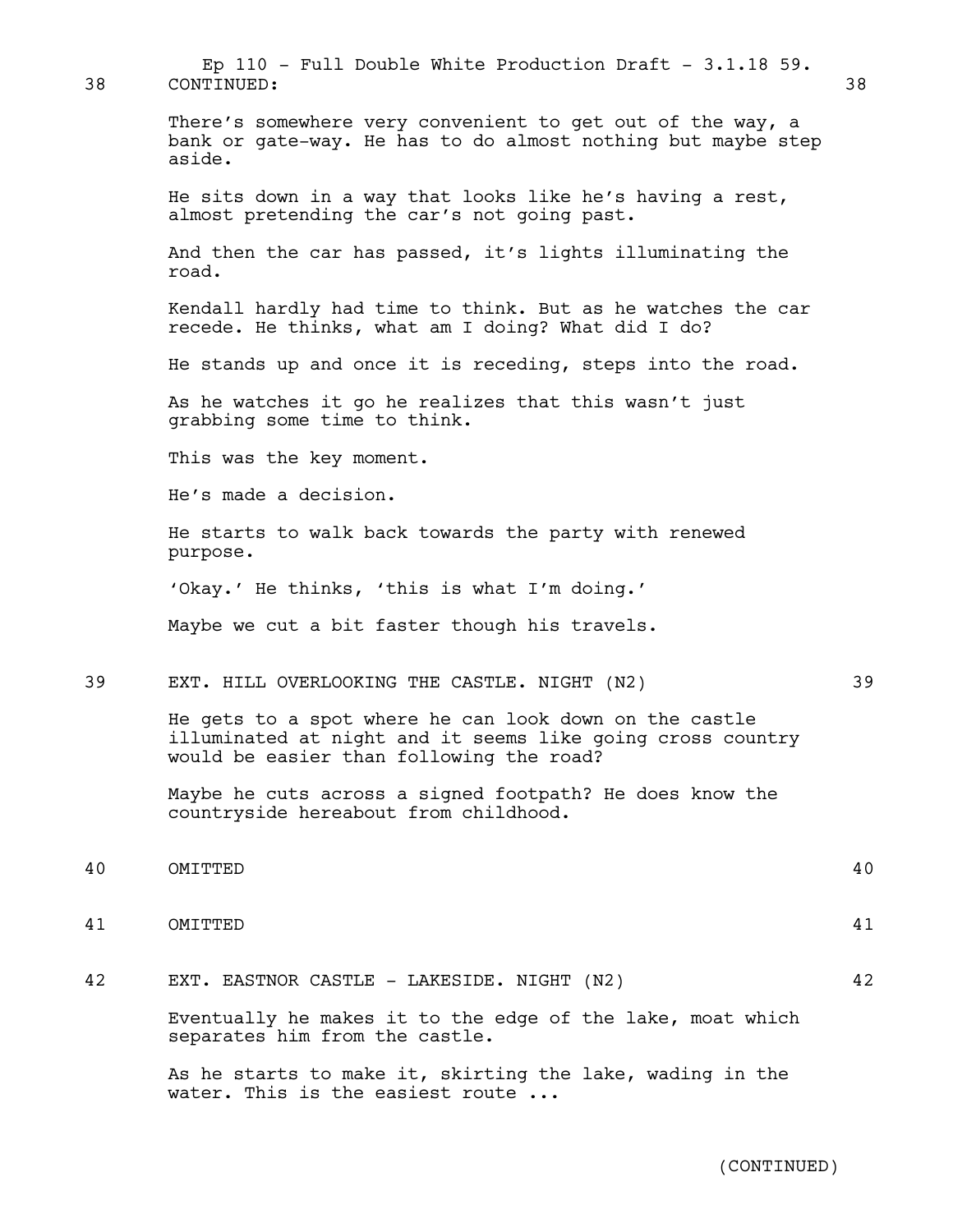| 42  | Ep 110 - Full Double White Production Draft - $3.1.18$ 60.<br>CONTINUED:                                                                                                                                                         | 42  |
|-----|----------------------------------------------------------------------------------------------------------------------------------------------------------------------------------------------------------------------------------|-----|
|     | Suddenly. A loud bang! He freaks. Ducks. What the fuck? Is he<br>being shot at?                                                                                                                                                  |     |
|     | Suddenly the stately sounds, blasting out from speakers<br>surrounding the castle to accompany the fireworks -                                                                                                                   |     |
|     | Handel's 'Sarabande' plays loud.                                                                                                                                                                                                 |     |
|     | Then another and another and there are explosions in the sky.<br>Fireworks.                                                                                                                                                      |     |
|     | As they blast off and the music plays he looks into the sky,<br>crouches and thinks:                                                                                                                                             |     |
|     | What the fuck has he done?                                                                                                                                                                                                       |     |
|     | The display seems to go on for a long time. Can he make out<br>figures in the distance enjoying it?                                                                                                                              |     |
|     | The music plays. Kendall shivers.                                                                                                                                                                                                |     |
|     | Eventually it is over and he walks along through the<br>shallows.                                                                                                                                                                |     |
| A43 | EXT. EASTNOR CASTLE APPROACH. NIGHT (N2)                                                                                                                                                                                         | A43 |
|     | Eventually. He reaches a spot where he can see the road up to<br>the castle approach. But there are the flashlights or<br>security lights of a security point. On a bridge, causeway<br>or other entrance to the castle grounds. |     |
|     | He skirts away from the route that would take him to this<br>security point.                                                                                                                                                     |     |
| B43 | EXT. WOODLAND. NIGHT (N2)                                                                                                                                                                                                        | B43 |
|     | He makes it through woodland.                                                                                                                                                                                                    |     |
|     | As he makes his way he sees a pair of security guards with<br>flashlights marching the perimeter. He crouches, waits for<br>them to pass. Skirts round further.                                                                  |     |
| 43  | EXT. EASTNOR CASTLE. NIGHT (N2)                                                                                                                                                                                                  | 43  |
|     | He crosses a field and a hollow and comes up past the area<br>where he met Doddy.                                                                                                                                                |     |
|     | He feels he's been away for a lifetime but there on the floor<br>is the roach end of the joint Doddy smoked earlier.                                                                                                             |     |
|     |                                                                                                                                                                                                                                  |     |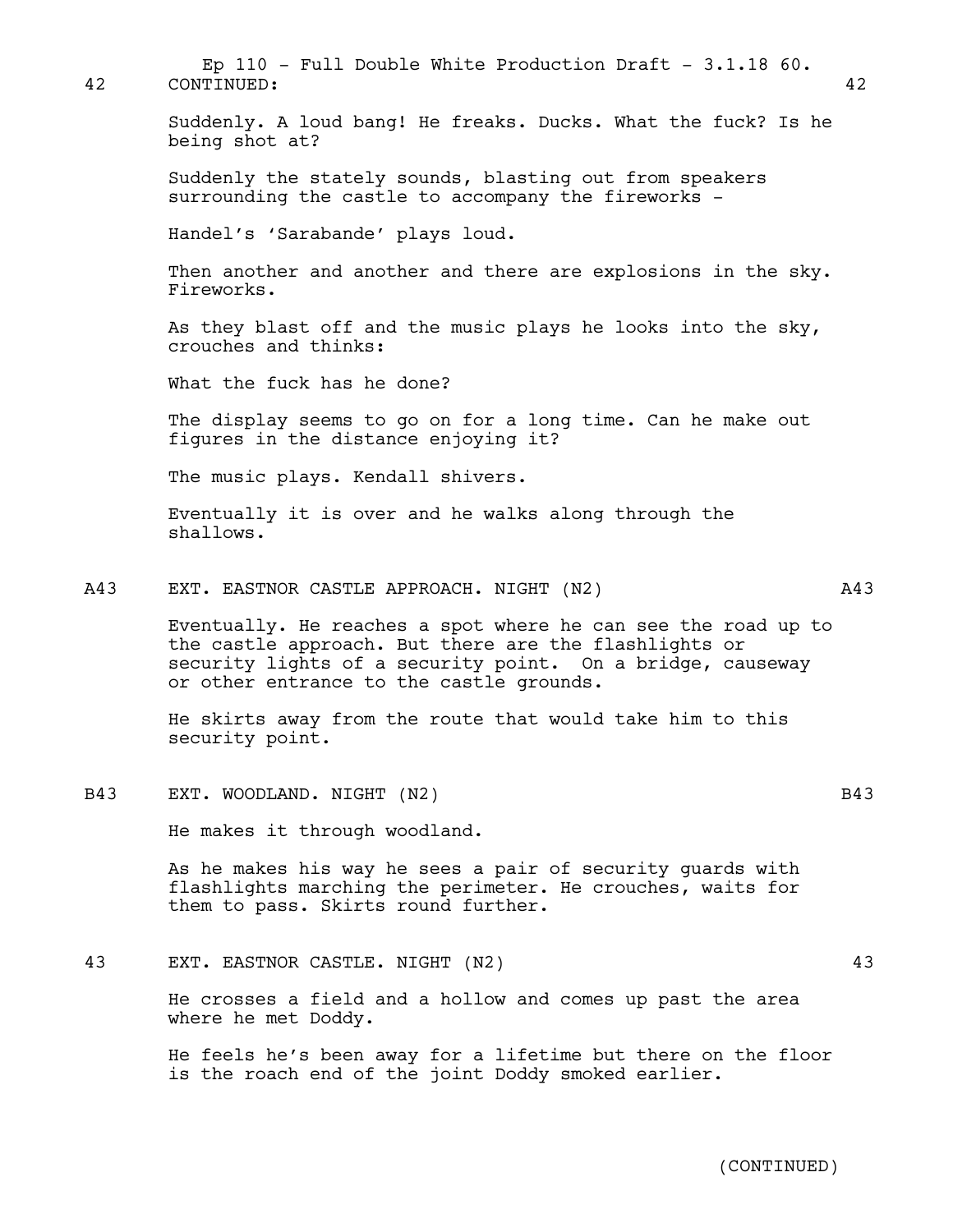Kendall looks at it on the floor as if it might be evidence of something. There's the space where the car was. 44 EXT. EASTNOR CASTLE - KENDALL'S ROOM. NIGHT (N2) - 1:30AM 44 Kendall makes it back. He's there. Some kind of safety. Finally. He reaches in his jacket pocket for -- Oh fuck. It's missing. Fuck. Checks all his pockets. Where's the key card?! He tries the door. 43 CONTINUED: 43 Ep  $110$  - Double Blue Pages -  $3.4.18$  61.

This is unbelievable. He starts to walk away - get another key?

No that would be bad.

He returns, cases the windows. He hears someone passing. But when he looks, they've gone. (It was Amir, but we never see him).

Then, surprisingly quickly he takes his coat or jacket and places it over the pane of glass in the door, to muffle the sound, and jabs his elbow in to smash the pane.

He reaches in to open the door. But catches his wrist as he goes in - cutting it so that blood shows up. Not deep.

45 INT. EASTNOR CASTLE - KENDALL'S ROOM. NIGHT (N2) - CONTINUOUS 45

Kendall goes to the bathroom. Pulls his clothes off - dumps them all in the bath and runs water on the mud and dirt.

Dabs at his wrist with a white towel.

There are business papers freshly couriered on the bed.

Does he have another wobble? Looks at the blood on the towel. The broken window. His clothes sopping wet. He picks up the phone. He dials 911. That's not the right number.

Then his phone rings.

He answers on speakerphone.

SANDY (O.S.) Hey. Kendall? Sandy Furness.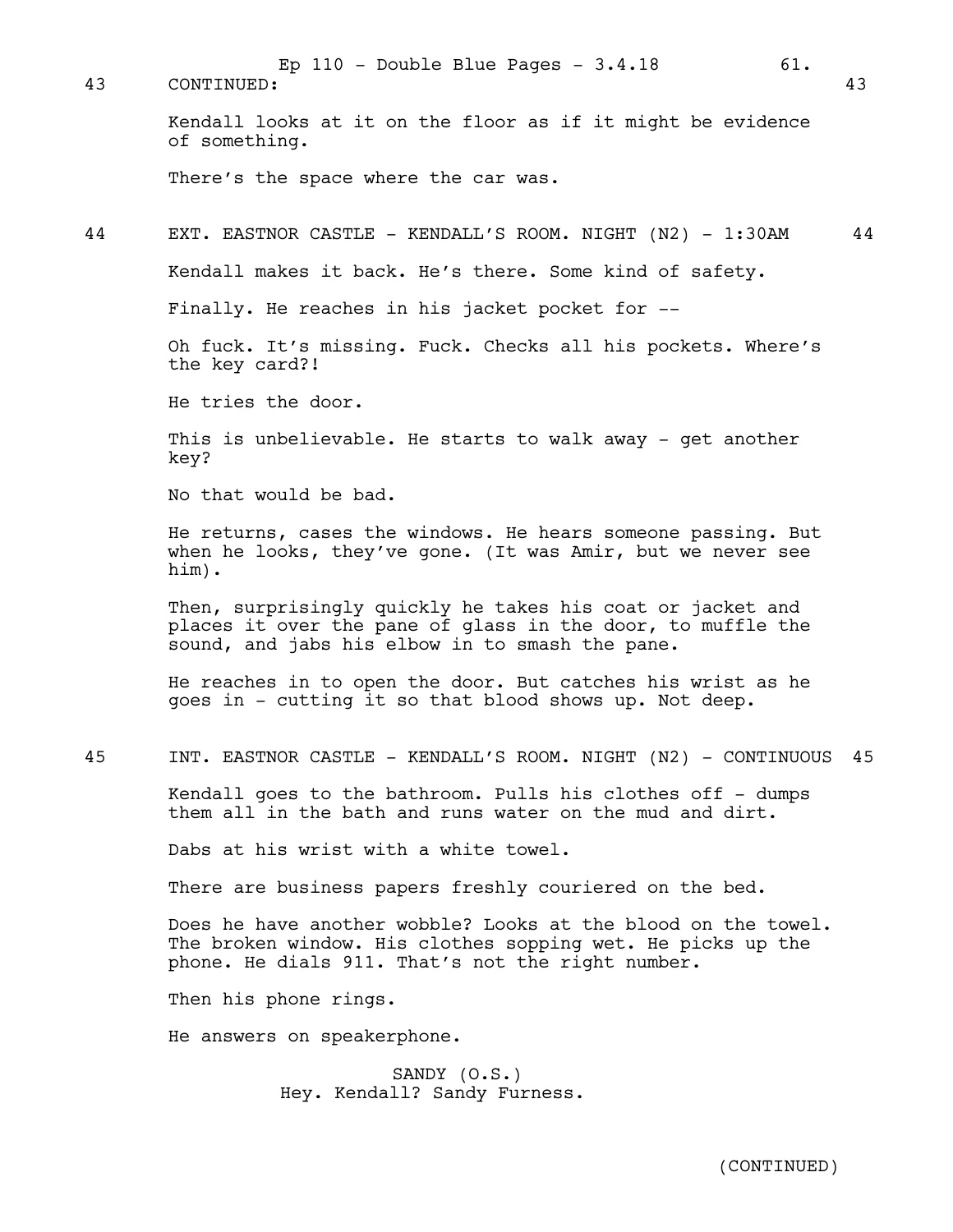45 CONTINUED: 45 Ep 110 - Full Double White Production Draft -  $3.1.18$  62.

KENDALL

Hey.

SANDY (O.S.) How you going?

KENDALL

Fine. Tough.

SANDY (O.S.) It will be tough. It will be.

KENDALL.

Uh-huh.

SANDY (O.S.) But look, I wanted to say kid, you've done the hard part. I'm just off the line with my buddies, and I think this is - I don't see how he can stop this? Your chunk? We might let Frank in, the coalition is there kiddo. Get some sleep. It's going to be fun!

KENDALL

Great.

SANDY (O.S.)

Great!

KENDALL

Great.

SANDY (O.S.) Okay. Good night.

KENDALL

Good night.

46 INT. EASTNOR CASTLE - KENDALL'S ROOM. NIGHT (N2) 46

Kendall pulls the stuff from the bath. Squeezes out the water and lets it drain.

He showers. Puts on a fresh suit.

Picks up the spare key card from the side.

Looks in the mirror.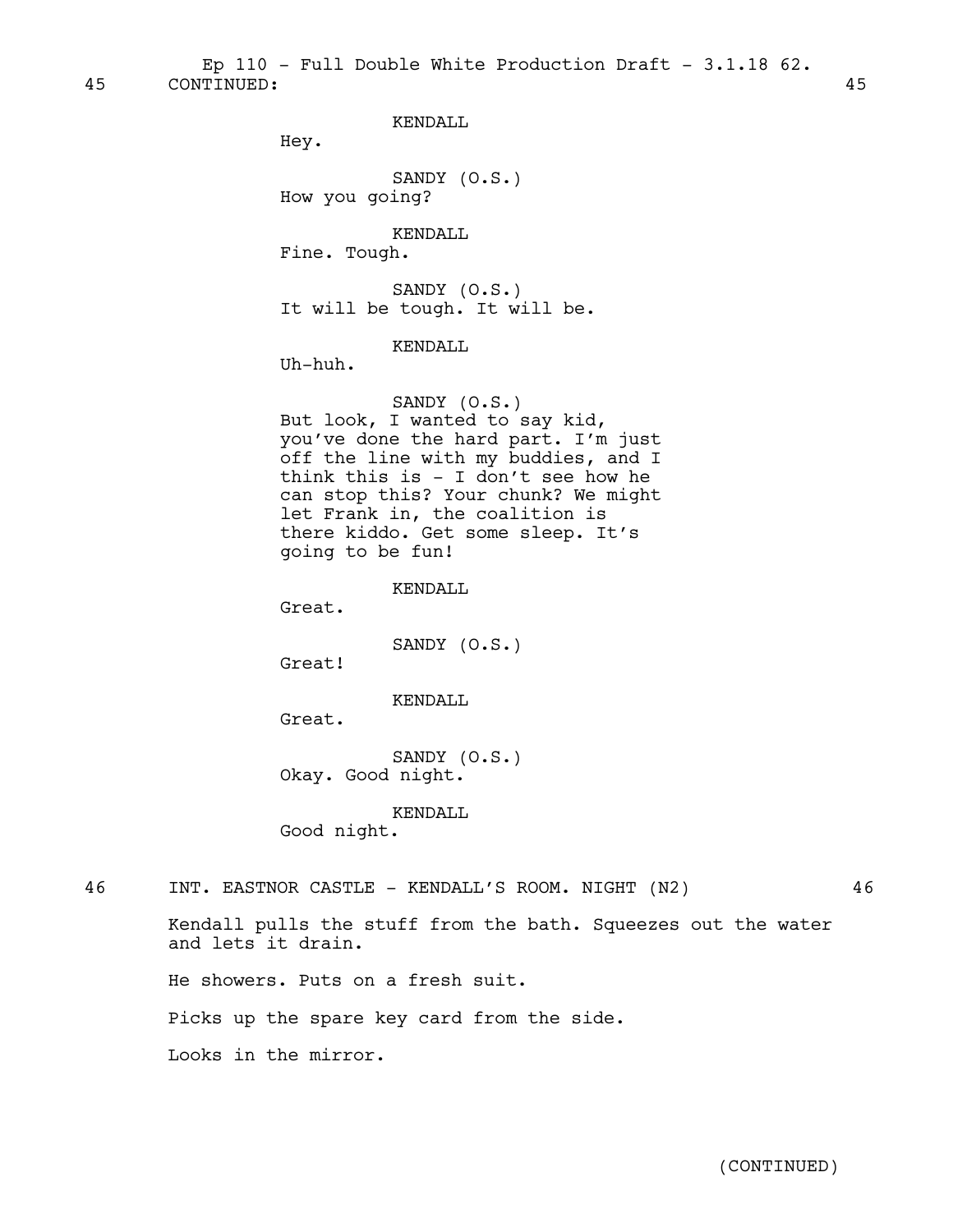Then, surprisingly, he trips down the steps with a certain lightness. He heads back towards the party ... 47 INT. EASTNOR CASTLE - MAROUEE. NIGHT (N2) - 2:00AM 47 As he returns he's the sober guy at the party. Everyone is a little drunk. The DJ is playing now. He walks the perimeter of the marquee smiling at people. It's like a dream. No one missed him. Everything is the same. Maybe it never even happened? There is his Mom and Rory. CAROLINE Hello naughty one? Kendall smiles. But he's anxious. What? CAROLINE (CONT'D) Roman told me. KENDALL Right. Yeah, well. You know? CAROLINE I don't think any the worse of you. KENDALL  $No?$ CAROLINE No. KENDALL Well, good. CAROLINE You know he did always have a favorite, of you children. KENDALL Mom? No. CAROLINE You don't want to know? 46 CONTINUED: 46 Ep 110 - Full Double White Production Draft - 3.1.18 63.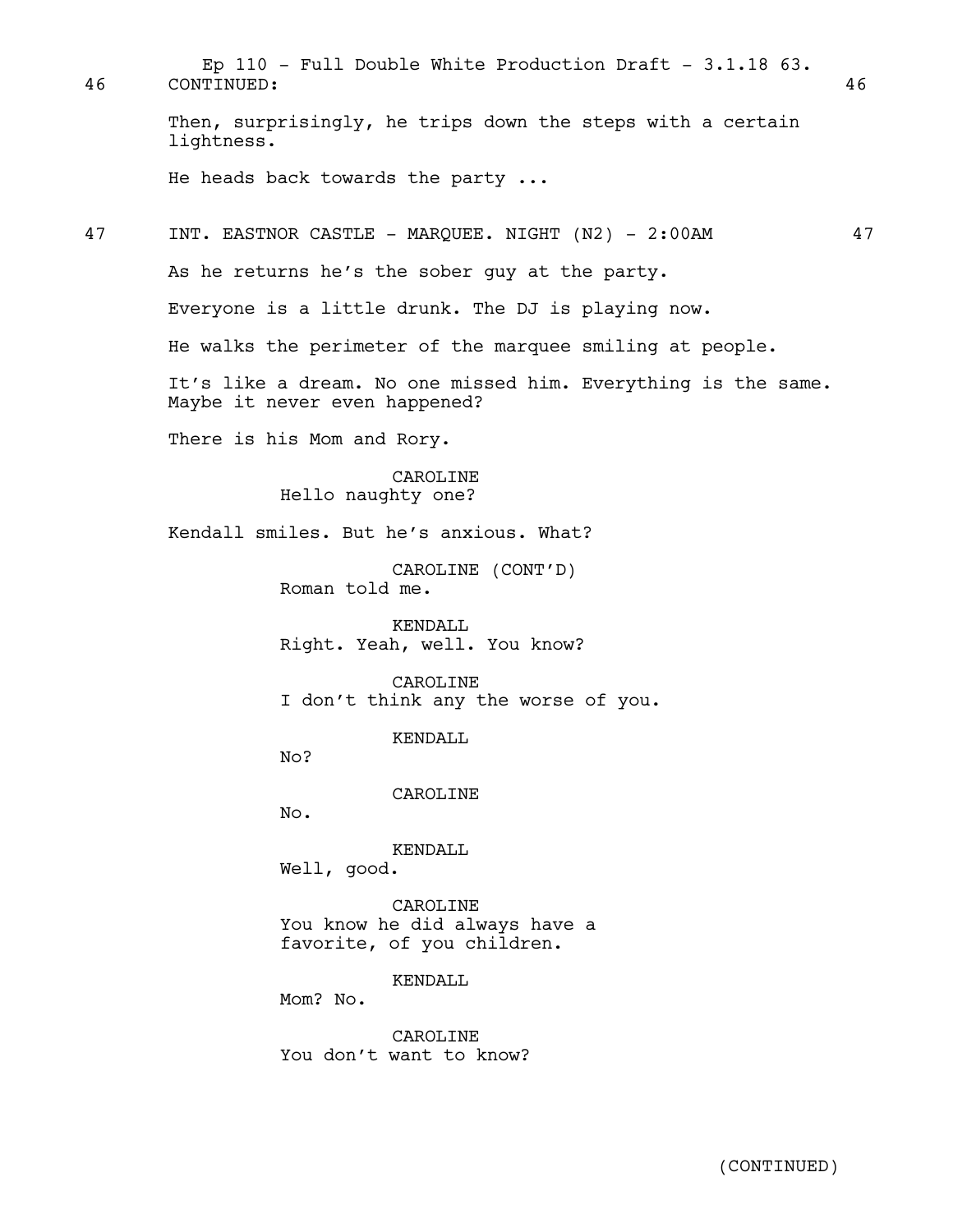KENDALL

C'mon.

CAROLINE It was always the business. So, I suppose this is just natural.

She smiles.

CAROLINE (CONT'D) Rory, what about a dance. Are you dancing Ken?

He walks round. There are Roman and Tabitha deep in conversation. He's making sure he's seen.

## KENDALL

Hey.

#### ROMAN

What?

Kendall is walking on, doing his rounds.

KENDALL Hey Con. Good fireworks?

CONNOR You mean the ones out here or the indoor fireworks, you let off?

KENDALL Yeah good one. You know. I'm sorry. I am sorry.

Kendall smiles, walks on.

Then - on Kendall as he watches. A whack against his legs. Bang. What the fuck is that?

Looks down - it is Sophie and Iverson.

KENDALL (CONT'D) Hey hey hey? What are you two doing up?

SOPHIE/IVERSON We couldn't sleep/We slept this afternoon.

KENDALL Look at you two!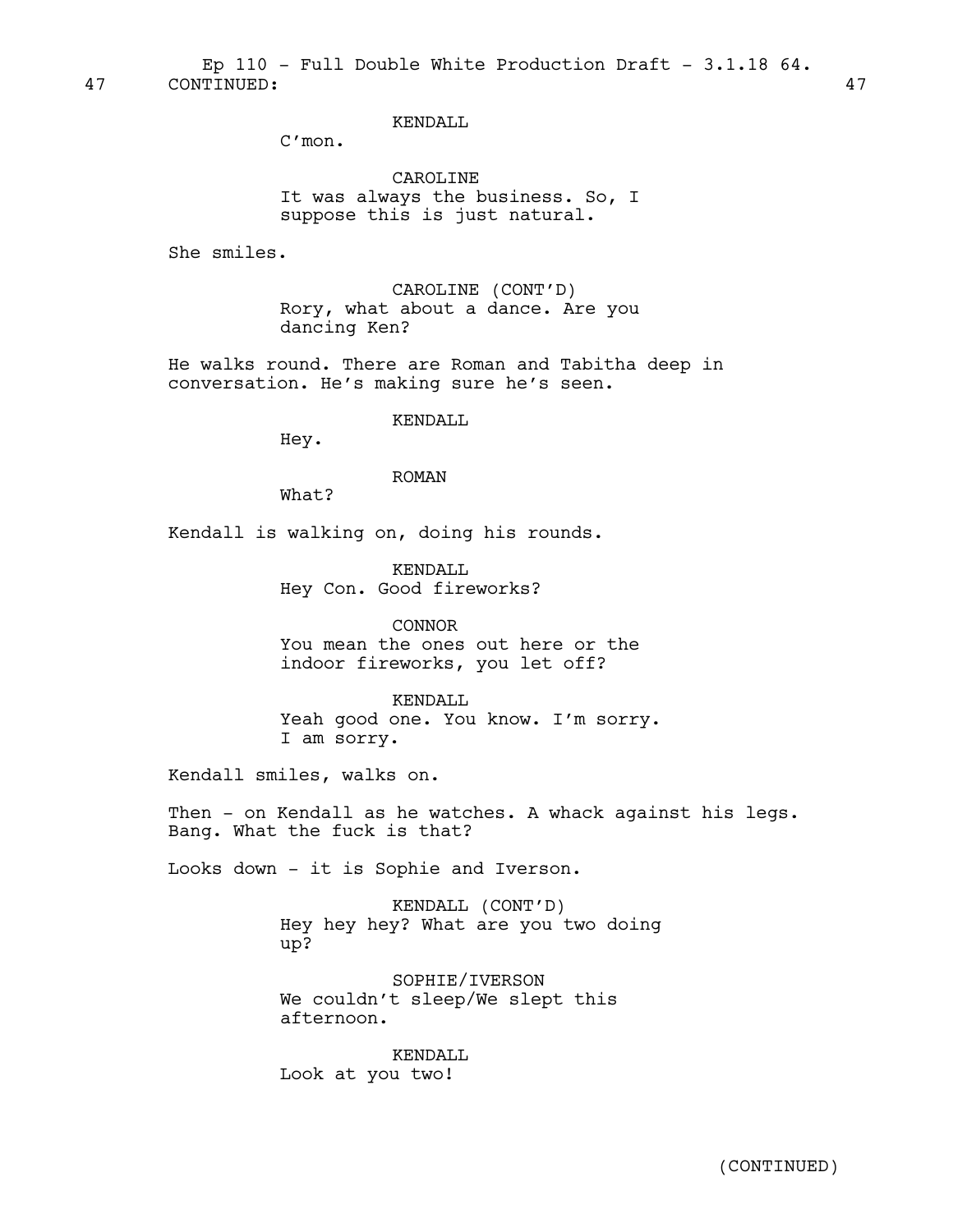47 CONTINUED: (2) 47

Rava is nearby, she can see Kendall is straight and normal.

RAVA They wanted to dance?

## KENDALL

Well, okay.

RAVA You want to dance?

Kendall doesn't know what to say.

RAVA (CONT'D)

Iver?

Iverson starts to dance with his Mom. Sophie with Kendall and they end up dancing all together holding hands in a little circle as Roman and Tabitha, Connor and Willa, Caroline and Rory, Tom and Shiv and many other guests dance around them.

'Road to Nowhere' By Talking Heads (TBD).

Kendall is lost - between pretending to have a nice time with his family and just feeling the edge of almost almost actually enjoying his kids.

Then he feels something, looks down and sees speckles of faint blood just visible on the sleeve of his white shirt.

48 OMITTED 48

49 INT. EASTNOR CASTLE - KENDALL'S ROOM. MORNING. (D3) 49 On Kendall. Asleep. His eyes flick open. A bad dream? One blink. No. It's all real. Radio on. A verse of John Berryman's 'Dream Song 29' starts to play: 'There Sat Down Once A Thing On Henry's Heart/ So Heavy ...' He looks down. On the sheet a fleck of blood from his wrist abrasion.

50 INT. EASTNOR CASTLE - DINING ROOM. DAY (D3) – 10:00AM 50 Kendall walks in. Everything is appealingly and terrifyingly normal.

He makes his way to a brunch table.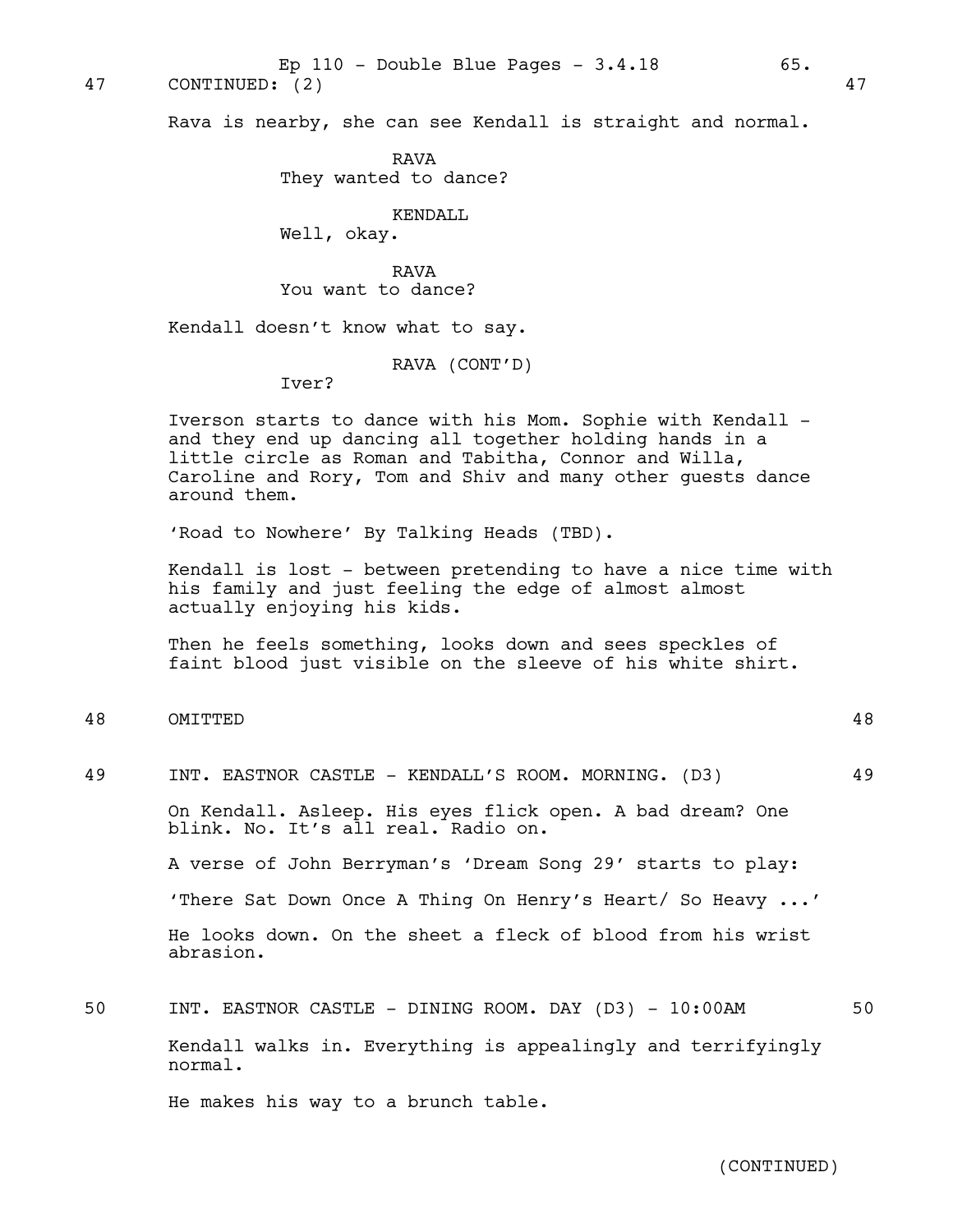50 CONTINUED: 50 Ep  $110$  - Full Double White Production Draft - 3.1.18 66.

He looks around smiles. Breathes. Greg is nearby.

# KENDALL

Hey. You good?

GREG Yeah. Yeah. Pretty good.

## KENDALL

Good. Okay.

GREG There's kinda a weird vibe - with the serving folks. The hobbity people?

## KENDALL

Huh?

GREG A caterer, a guy - crashed or got high and nobody knows - some bad shit went down.

## KENDALL

Really?

GREG But the word is the family line is that we're not going to let it spoil anything?

KENDALL Right. Oh, good. But he died?

GREG Yeah a kid died, maybe.

## KENDALL

Wow.

Kendall is looking at some eggs.

GREG Yeah. Bad shit. How's the scrambled egg, has it congealed?

Then ... Kendall sees, from far away, coming at him like a nightmare. Colin.

He's making a bee-line for Kendall.

Kendall feels the world rushing in.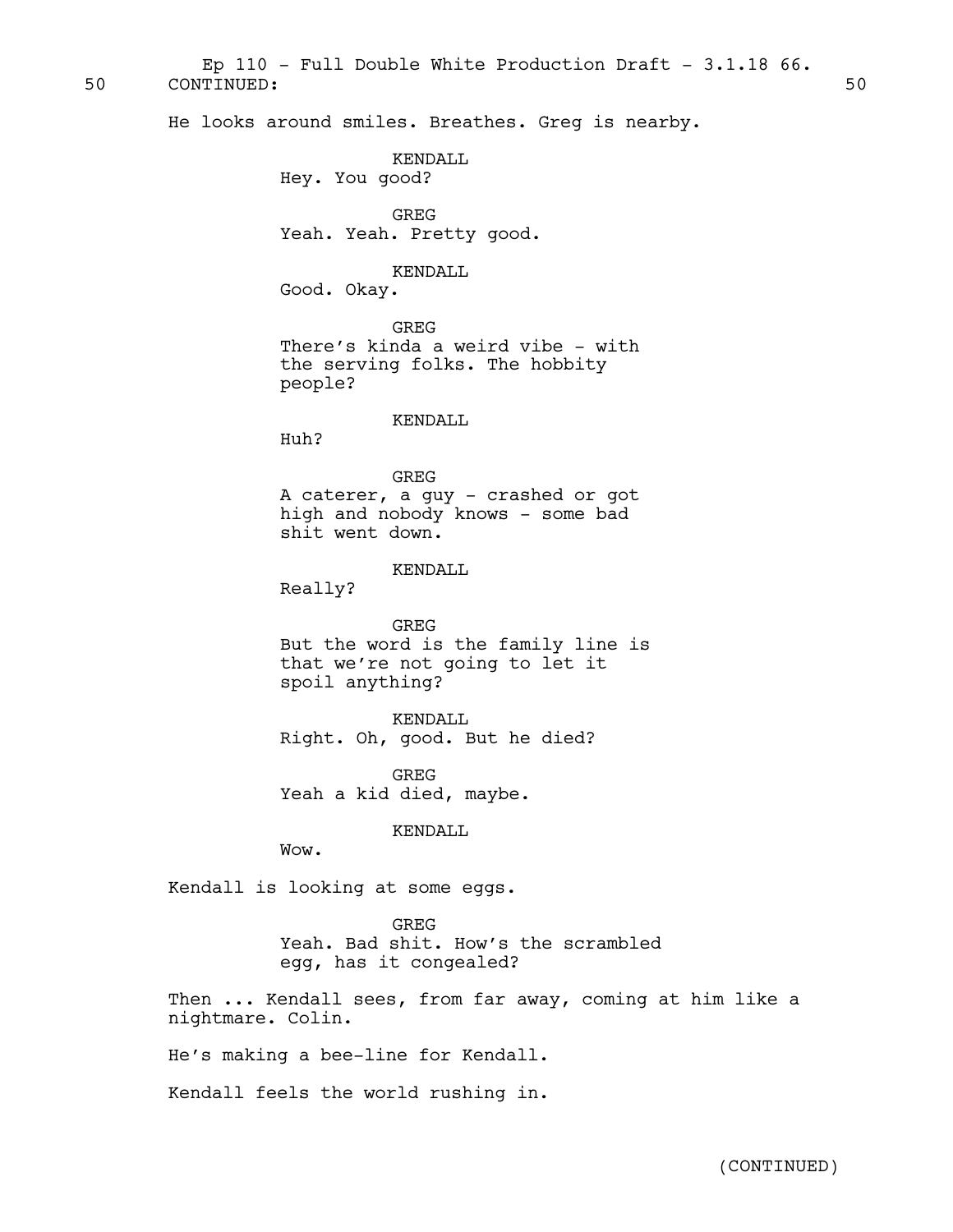50 CONTINUED: (2) 50 Ep 110 - Full Double White Production Draft - 3.1.18 67.

He's coming and coming. It seems to take forever.

COLIN Kendall. Logan wants to have a word with you?

## 51 INT. EASTNOR CASTLE - LOGAN'S ROOM. DAY (D3) - 10:30AM 51

Colin shows Kendall in. Logan is there. Marcia too.

LOGAN

Hey son.

KENDALL

Hey.

LOGAN Thanks Colin.

Kendall watches him retreat.

LOGAN (CONT'D) Did you have an acceptable evening?

KENDALL Uh-huh. You know?

LOGAN I was up all night organizing my defense.

KENDALL

Right.

LOGAN Look. So, um. I don't know if you know, but the caterer I had an issue with, he died last night?

Kendall can't get his face right sufficiently quickly. He reacts not quite right.

> KENDALL Oh, that's terrible.

LOGAN Did you know?

KENDALL I knew - I knew - I know, since, I just heard. But it's a shock.

(CONTINUED)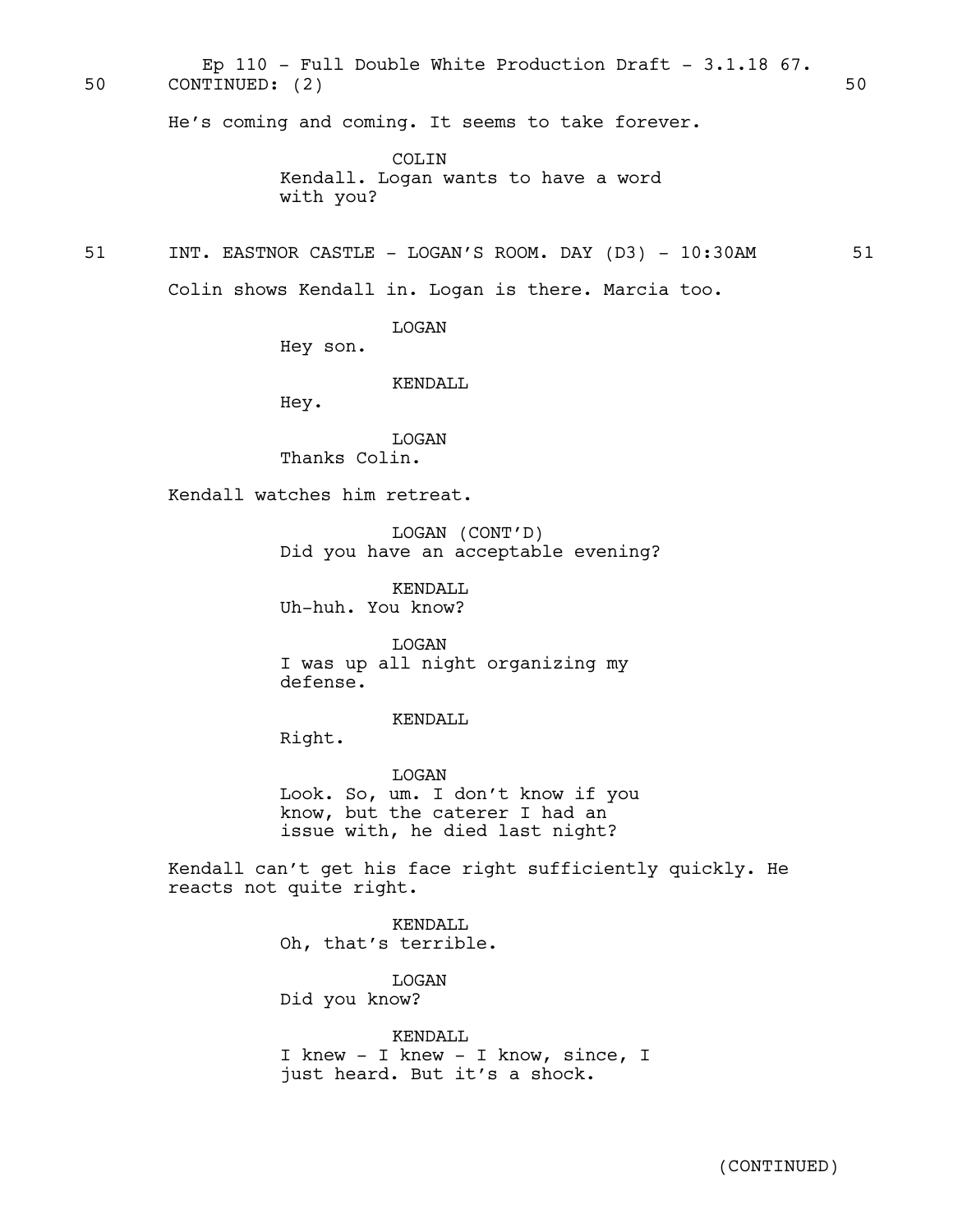51 CONTINUED: 51 Ep  $110$  - Full Double White Production Draft - 3.1.18 68.

> If Logan had any doubts about his son being involved they're over now.

## LOGAN

Right. Well. Look. Our guys, one of our guys found a key card to your room near where this kid went into the water.

KENDALL

Oh? Maybe he - maybe - maybe he?

LOGAN

Uh-huh. And Amir saw you last night, rather damp. The police officers are here - with Caroline.

MARCIA We just wanted to check if you had anything stolen last night?

KENDALL Um - what as in?

LOGAN Did you have anything stolen last night?

KENDALL I don't think so?

MARCIA You might want to check again.

KENDALL

 $Um$   $--$ 

LOGAN This kid, I think he might be a thief. Who broke into your room and swiped your card?

KENDALL

Right?

LOGAN Let me handle this son.

KENDALL

Right.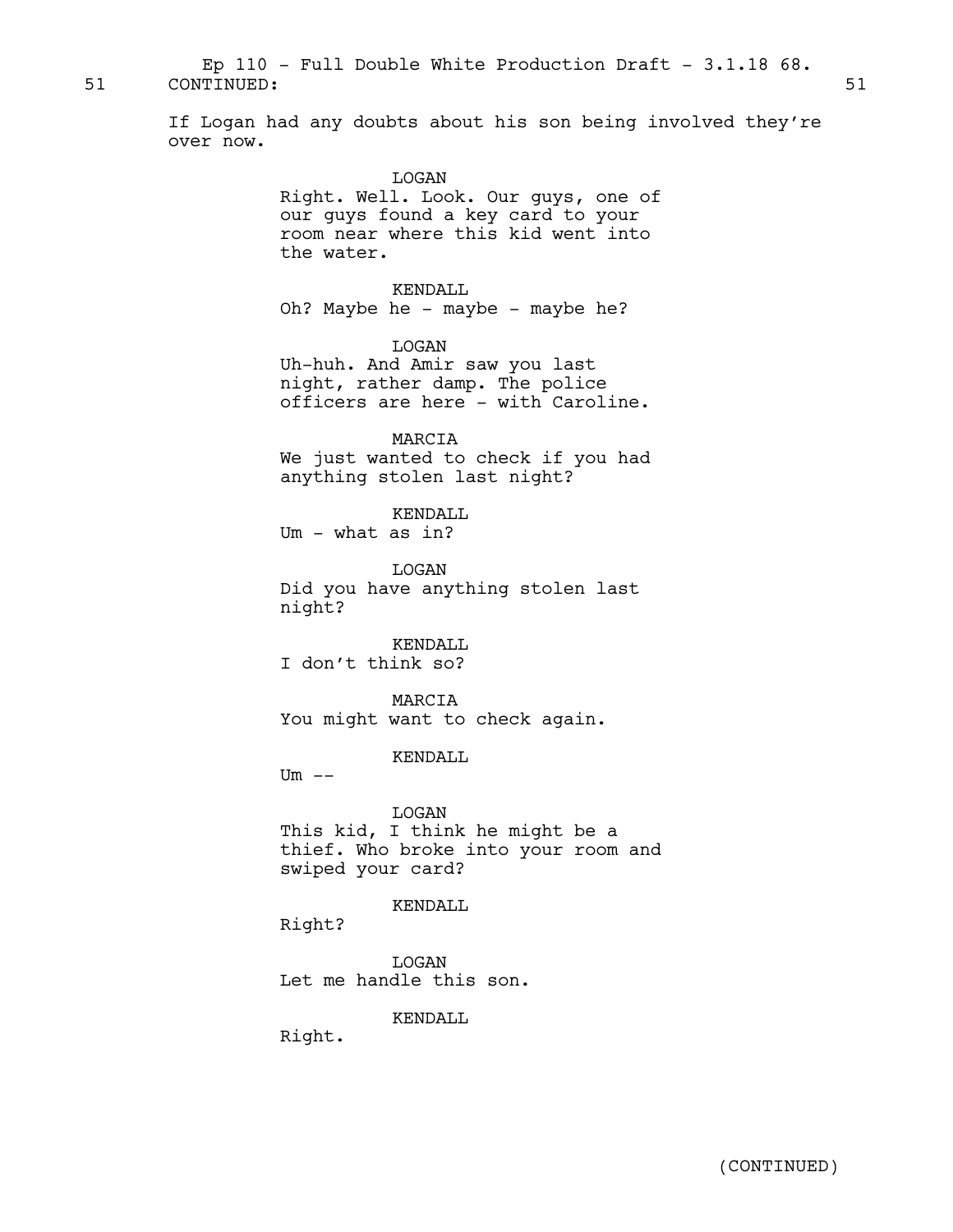LOGAN

I know the guys. They know our guys. They're all good guys. We can let them know what was taken.

KENDALL Right ... Dad --

## LOGAN

Look, this is all quite stressful. Why don't you get in my car and we'll drive you to the plane and you can just relax and maybe you should go and straighten out in the desert?

KENDALL  $Um - I - I$  don't know?

LOGAN Yeah. I think that would be good.

KENDALL

Um. Right. I mean, nobody did anything wrong and - you know. It sounds like. So?

Logan nods and Marcia heads out.

LOGAN

Tell Sandy you're out. Tell Stewy. The thing looks like a shit show. Go to the desert. Dry out. You've been off balance.

KENDALL There's nothing - I don't think. I wasn't there. So?

LOGAN

This could be the defining event of your life. It'd eat everything. A rich kid kills a boy. You'll never be anything else. Or --

Kendall looks at his Dad.

LOGAN (CONT'D) Or it could be what it should be. Nothing at all. A sad little detail at a lovely wedding where father and son were reconciled?